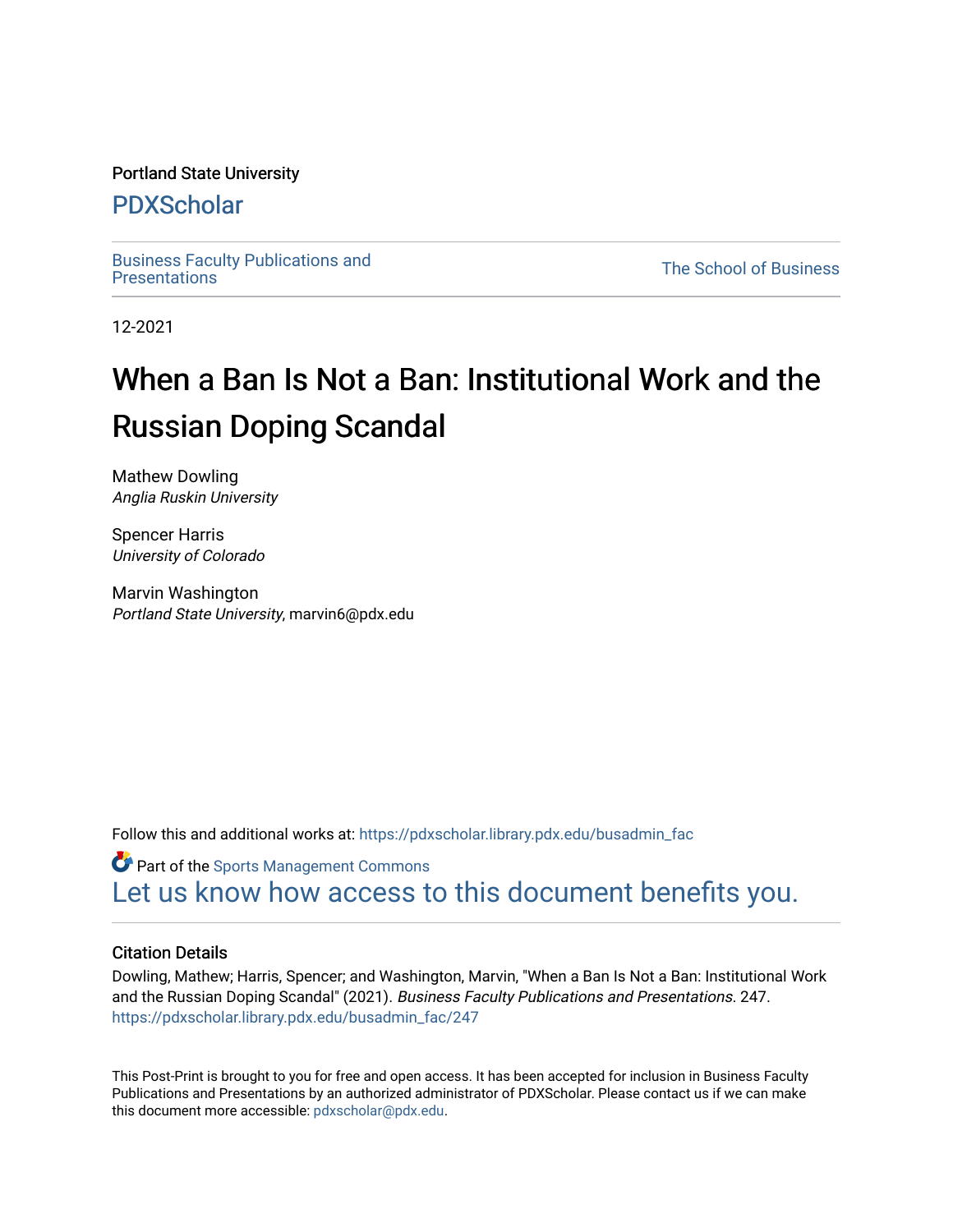**When a Ban is Not a Ban: Institutional Work and the Russian Doping Scandal**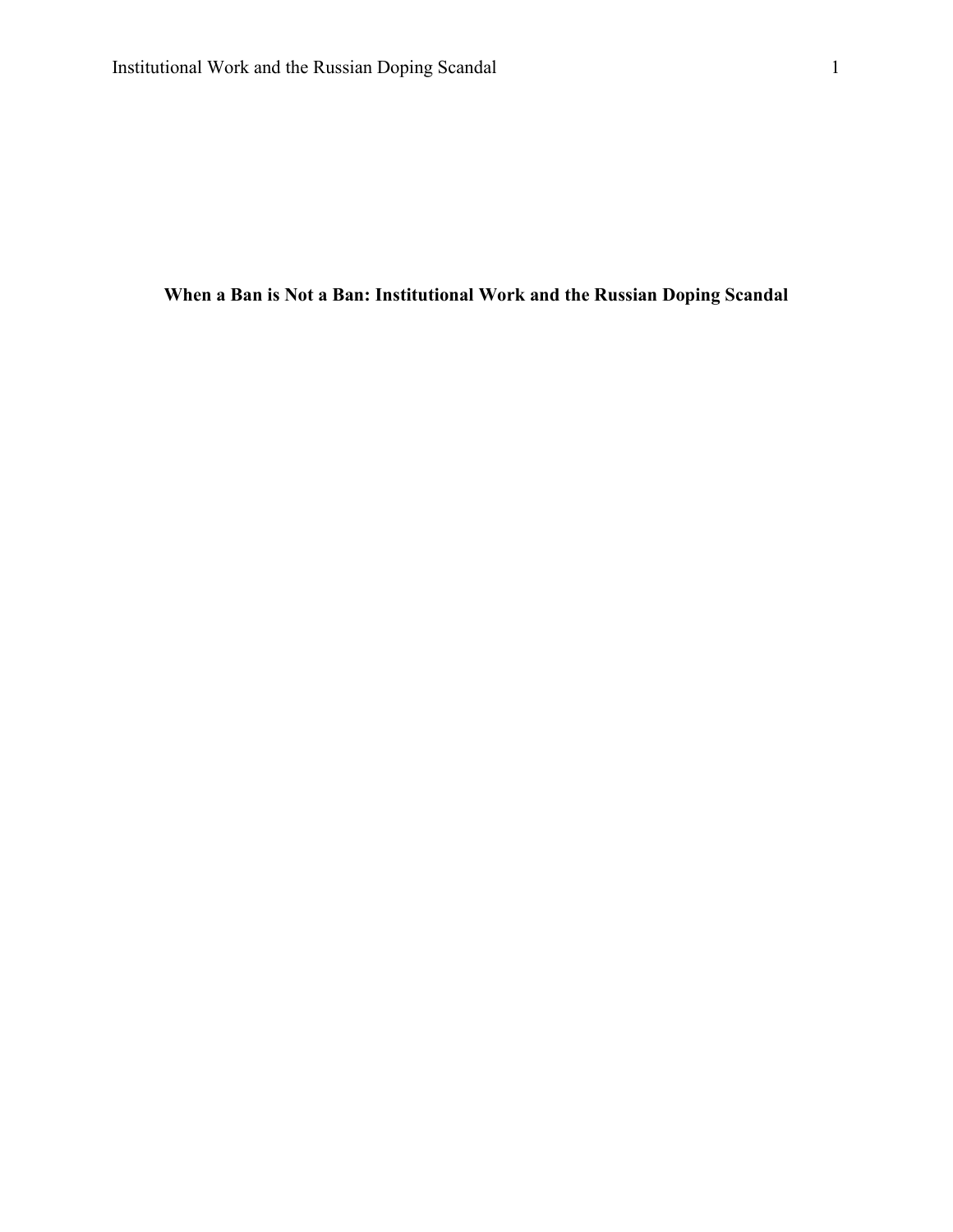#### **Abstract**

There are fewer cases of such blatant acts to defy and subsequent heroic efforts to re-arrange institutional norms than the Russian Doping Scandal. In adopting a neo-institutional perspective, we theorize the scandal as a case of attempted but failed institutional disruption. More specifically, we draw upon the institutional change literature and the institutional work perspective to explain the key events surrounding and actor's response to the scandal. Our analysis utilized Gioia's methodological approach to examine secondary empirical data. Findings reveal how stakeholders circumvented traditional governance structures in an attempt to disrupt institutional arrangements, but despite this, much of the pre-existing institutional infrastructure has remained intact. We explain this outcome, in part, as a consequence of the counter-institutional work of key governing agencies and other actors to maintain the status quo within the international sport.

*Keywords*: Institutional theory, institutional work, doping, international sport, scandals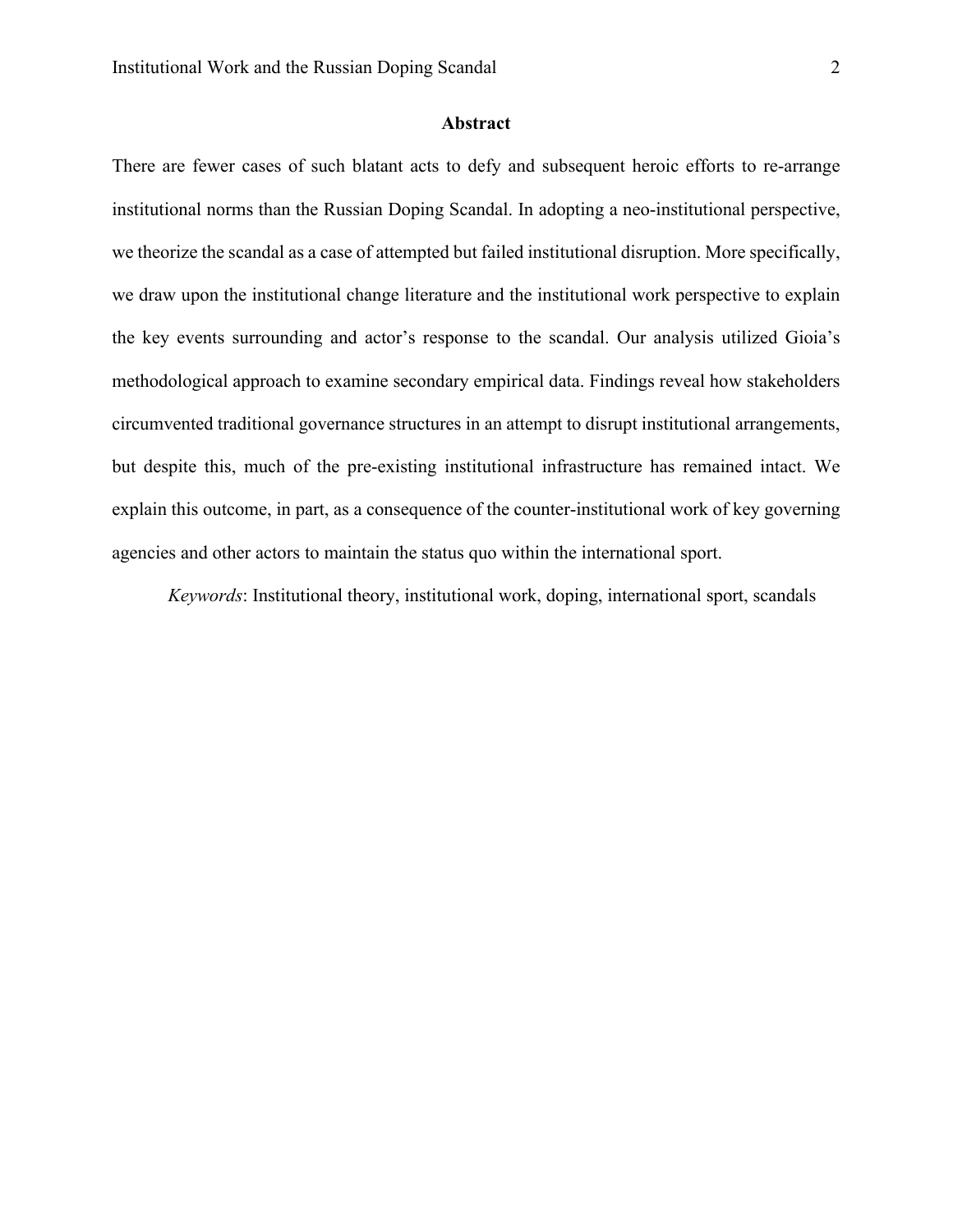#### **When a Ban is Not a Ban: Institutional Work and the Russian Doping Scandal**

There are fewer cases of such blatant and egregious acts to defy institutional norms and subsequent heroic efforts to re-arrange institutional arrangements than that of the Russian Doping Scandal (henceforth RDS). The RDS can be viewed as one of the biggest and most high-profile failures in international governance in sporting history (Harris et al.*,* 2021; Pound, 2020). The scandal centers on institutionalized doping on an unprecedented scale involving state-sponsored, systematic attempts to dope Russian athletes in order to win medals at international competitions including the Olympic and Paralympic Games. By scandal, we specifically refer to the process through which misconduct or transgressions (e.g. systematic doping) as defined by a social control agent (e.g., anti-doping agencies) becomes public and which could potentially have negative or damaging effects on other parties (Adut, 2005). Scandals are therefore potentially transformative events, often mediated by social-control agents (Greve et al., 2010), that could lead to fundamental societal change.

The RDS case included manipulation, deceit, and cover-ups by key individuals and organizations, some of which were directly connected to international sport and domestic antidoping networks, in order to maintain the doping regime. The latter phase of the scandal also involved a deliberate attempt by Russian officials and the Russian secret service to swap dirty urine with clean samples in the lead up to and during the Sochi 2014 Winter Olympic Games in a process known as the *disappearing positive methodology* (IP Report 1, 2016). The RDS case reveals inherent governance failings in international sport including inept regulatory structures and poor governance practices. In some instances, these failings led to criminal offenses such as collusion, corruption, bribery, death threats, and the highly suspicious deaths of former high-level anti-doping officials. Drawing from the institutional work literature, we analyze the type of work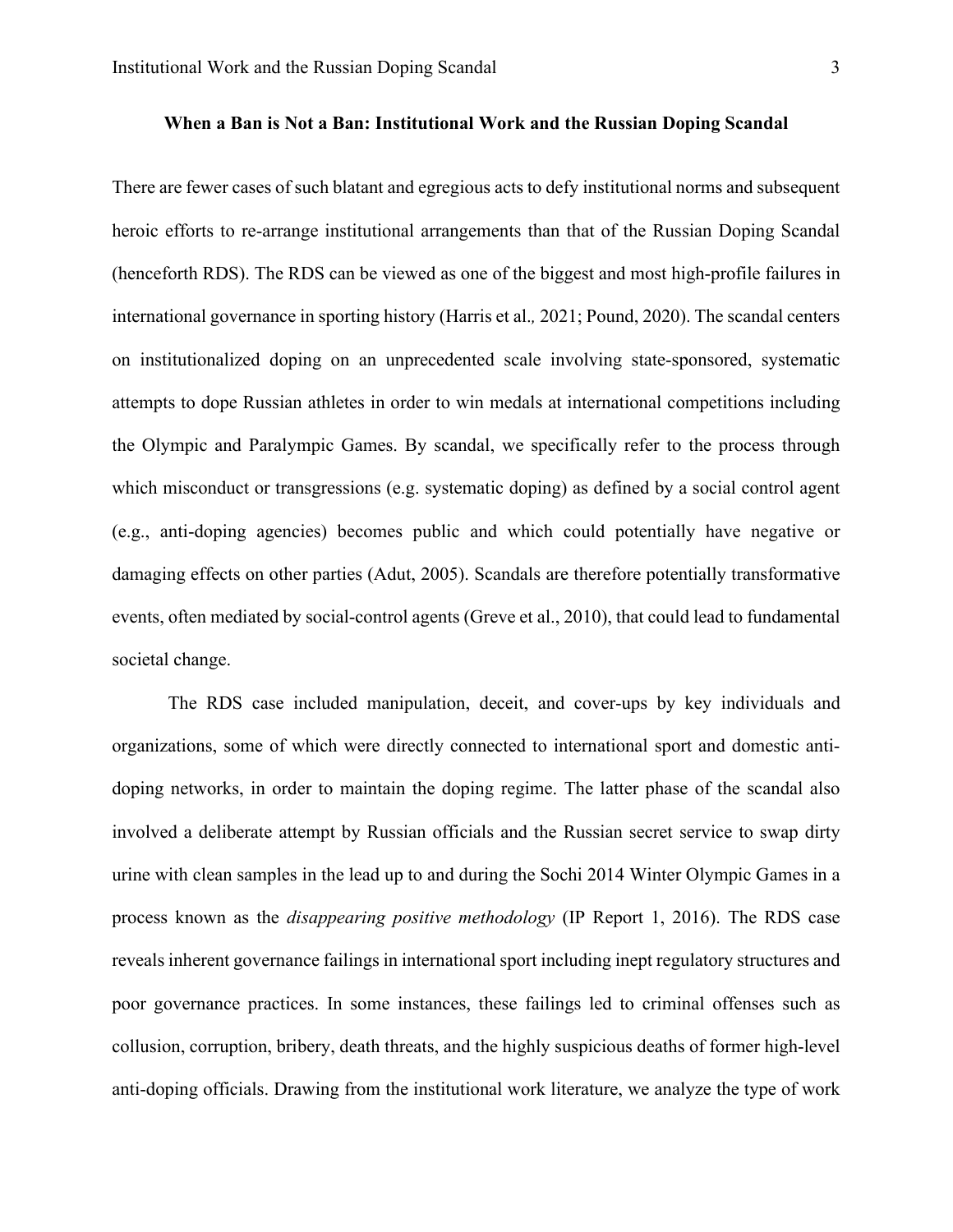done to restore the legitimacy of Russian athletes (allowing them to compete in future Olympics), and also the legitimacy of the Russian sport system. Hence the title of our paper, when a ban is not a ban insofar as we seek to explain the empirical paradox of why, despite being banned by from international competition, 282 Russian athletes were allowed to compete at the Rio 2016 Olympic Games and 335 Russian athletes were able to compete in the Tokyo  $2020(+1)$  $2020(+1)$  $2020(+1)$  Olympic Games<sup>1</sup>. Thus, our institutional explanation of the RDS can help explain not only why the scandal occurred, but also the direct responses and outcomes of the scandal including why Russian athletes continue to be allowed to compete despite being banned from international competition.

The RDS case is empirically and theoretically rich as it involved multiple individuals and organizations (i.e., actors), all operating at various levels of jurisdiction, with varying degrees of power and influence. These actors include the Russian government, the state security agency FSB (Federal Security Service of the Russian Federation), national governing bodies of sport (e.g. the Russian Athletics Federation), RUSADA (the Russian Anti-Doping Agency), the World Anti-Doping Agency-accredited laboratory in Moscow, international sport federations (e.g. World Athletics), as well as the International Olympic Committee (IOC), the World Anti-Doping Agency (WADA), and the Court of Arbitration in Sport (CAS), and the media. Consequently, this study incorporates the messiness of the field (Bourdieu, 1993; Washington, 2004) by bringing in multiple actors with contradictory interests to examine the RDS case. A critical aspect to the case is the fact that key individuals (e.g., whistleblowers and other anti-doping advocates) were able to circumvent traditional governing mechanisms (via the media) in order to expose the institutionalized doping regime. This study focuses on the role of these key individuals and how they were able to navigate

<span id="page-4-0"></span><sup>&</sup>lt;sup>1</sup> Russian athletes competed nder the IOC-approved banner of the Russian Olympic Committee at Tokyo  $2020(+1)$ .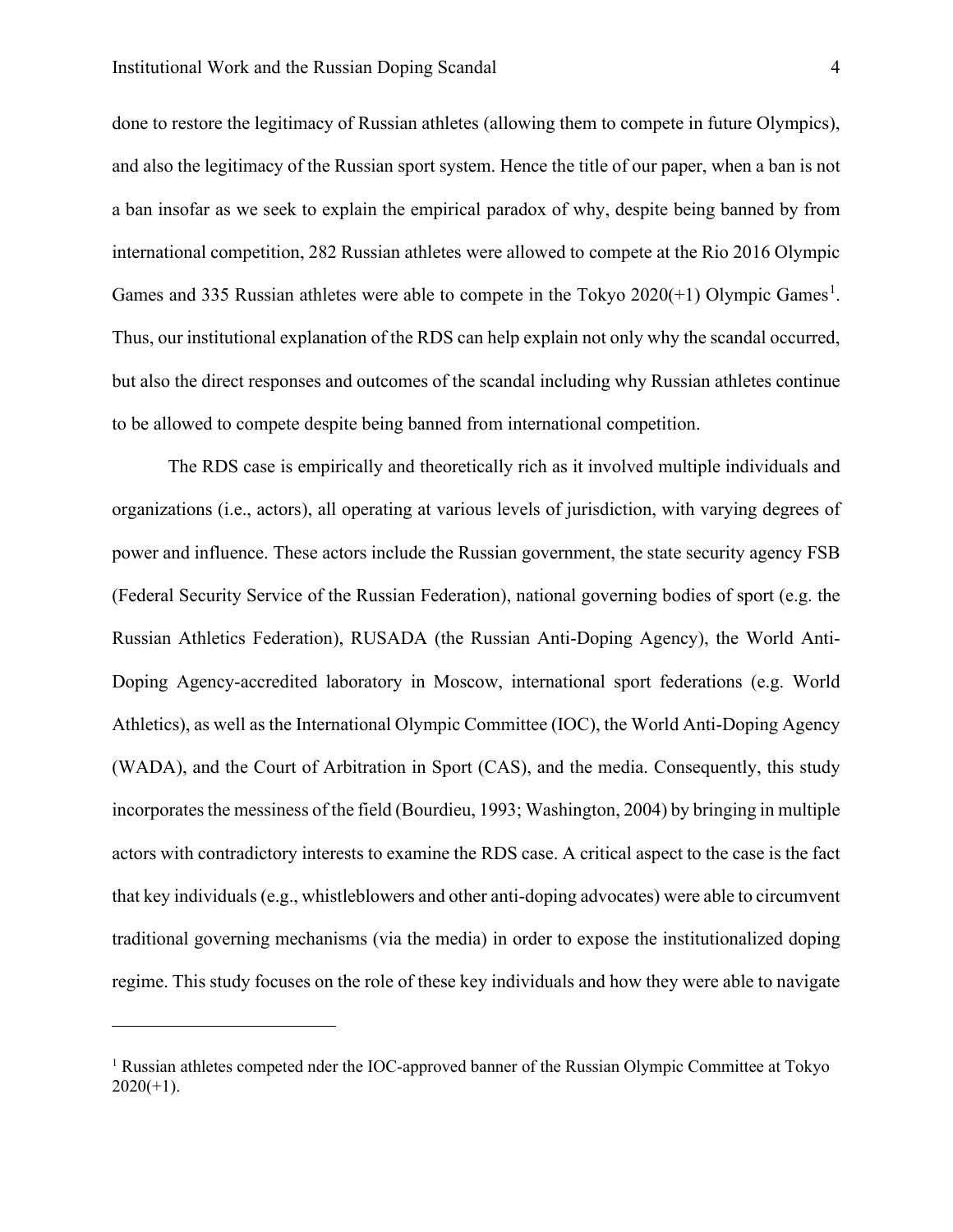their environment in an attempt to re-arrange institutional arrangements both within Russia and international sport.

The events and whistleblowing that occurred in 2014 which *inter alia*, led to the WADA investigations which revealed the extent of the state-sponsored doping regime were only the "tip of the iceberg" (Hermann, 2019, p. 45) of doping within international sport. Recent investigations should therefore be understood and interpreted within the broader socio-political context of postsovietism, Eastern bloc and GDR dominance of international sport throughout the 1950s to 1980s (Green & Houlihan, 2005) and alongside claims that Russia has been systematically doping since the Cold War era, with doping a central feature of the Russian sporting system for the past 50 years (Dennis & Grix, 2012). From an institutional perspective, the doping regime in Russia can be viewed as an enduring institution that has taken for granted social, cognitive and normative beliefs surrounding it (Scott, 1995). Seen from this perspective, the actions of whistleblowers and key anti-doping stakeholders can be understood as an attempt to disrupt an institution (i.e. the statesponsored doping regime within Russia).

In utilizing this perspective, we provide a neo-institutional explanation of how and why the scandal occurred. More specifically, we draw upon theoretical advancements within the organizational institutionalism literature, namely the institutional work perspective (Lawrence  $\&$ Suddaby, 2006; Lawrence, Suddaby, & Leca, 2009) in addition to Seo and Creed's (2002) institutional change framework, to provide a more complex and nuanced understanding the underlying mechanisms that led to, and the consequences of, the high-profile scandal for international sport. To this end, we seek to answer the following research question: How did stakeholders attempt to disrupt and subsequently respond to institutionalized doping arrangements in Russia?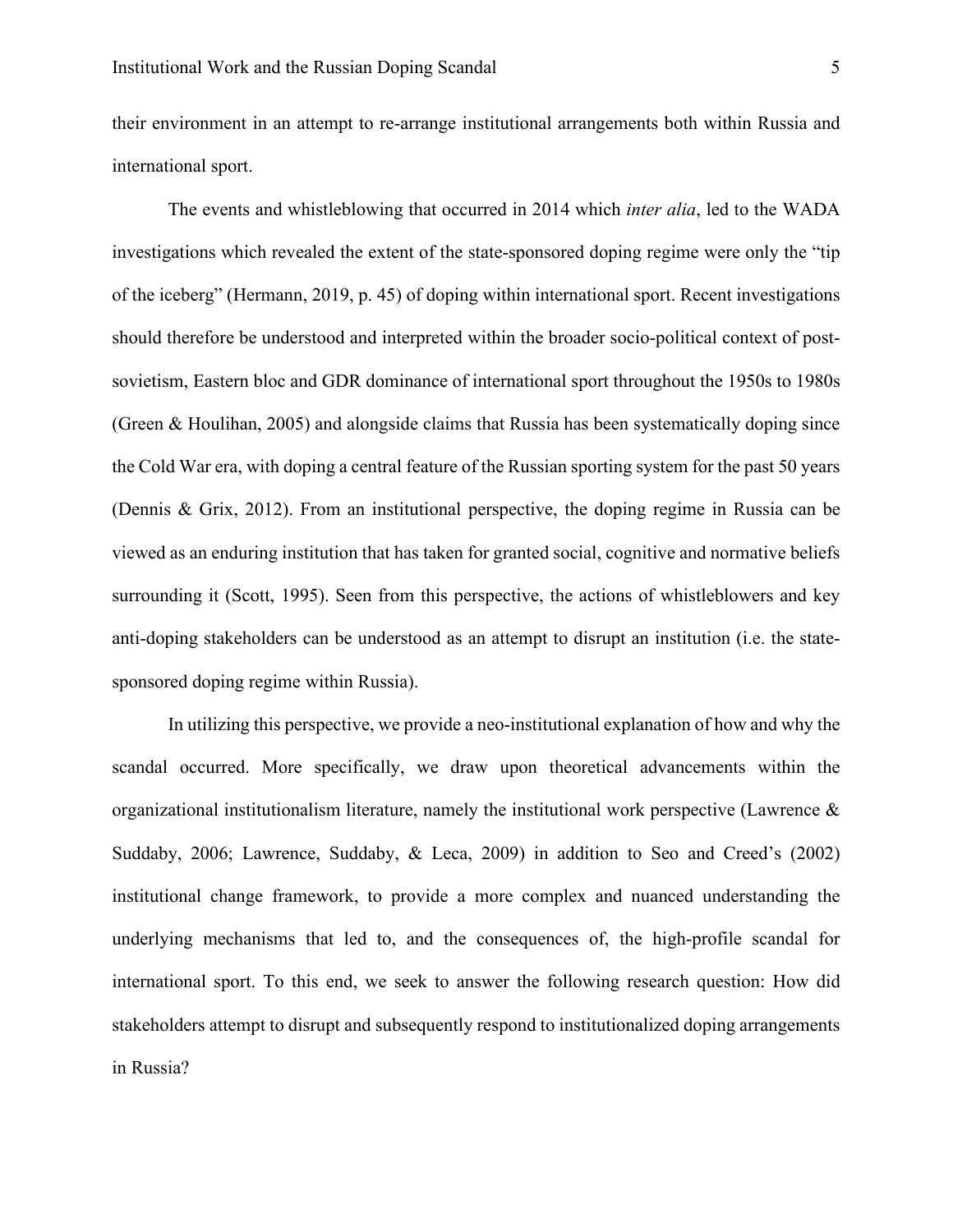This study contributes to the sport management literature by extending our understanding of counter-work as a potential mechanism for maintaining institutional arrangements. Previous research has examined, for example, the influence of newly created actors on existing institutional arrangements (Dowling & Smith, 2016), how actors respond to attempts to disrupt or reconfigure institutional arrangements (Agyemang et al., 2018), navigate competing institutional pressures (Pedras et al., 2020), respond to changes and innovations (Nite & Washington, 2017), and examine how actors are able to dominate industries through their actions (Nite, 2017; Nite & Washington, 2017; Washington & Ventresca, 2008). A potential shortcoming of these previous studies is that they often assume linearity with the process of 'work' being done from one actor (principal) to another (agent). In contrast, we view institutional work as a dialectical interplay between various actors, whereby work and counter-work occur simultenaously and in response to other actors in an ongoing interpretive struggle. We believe this to be a more complex and nuanced understanding of the change process (summarized in Figure 1).

Our institutional explanation of the RDS helps explain not only how and why the scandal occurred, but it also highlights the inherent resiliency of institutional arrangements in sport. That is, even despite high-profile visible attempts to disrupt institutional arrangements (e.g. whistleblowing), many institutions are able to respond to such threats through mechanisms such as counter-work in order to maintain the existing social order. Theoretically, we also think this case extends institutional theory by highlighting the "messiness" of instutional change. Often institutional change research examines a dominant protagonist and examines how a challenger fought (and won or lost) to change the dominant order. Drawing on the work of organizational fields, we suggest that institutional change is more messy and involves many actors that fight to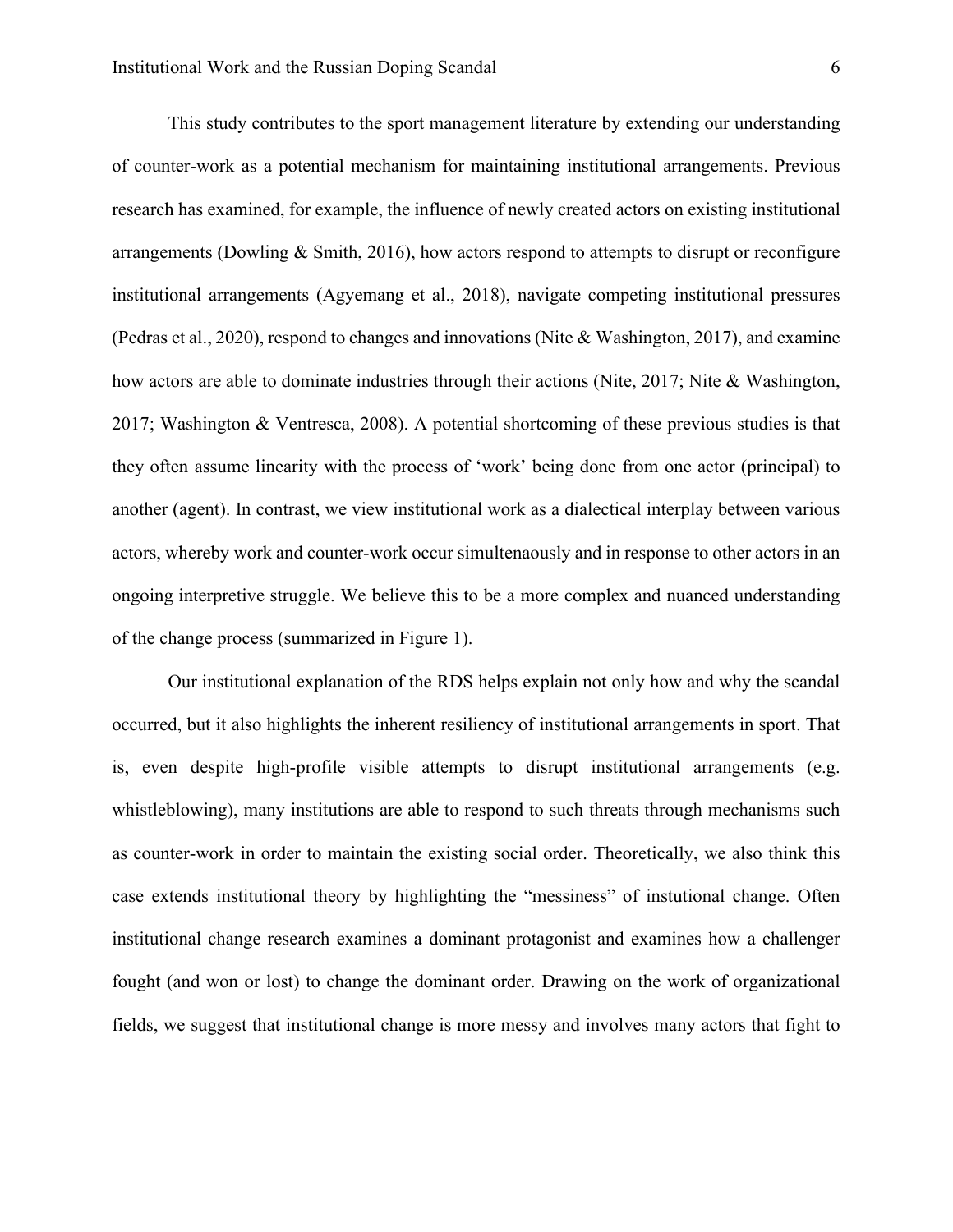change, disrupt, or stabilize the field. Finally, we also contribute to the growing work on scandals by examining how institutions work to make scandals appear as if they never happened.

We begin by providing an overview of our theoretical framework which draws upon the institutional change literature. More specifically, we integrate the institutional work perspective (Lawrence & Suddaby, 2006; Lawrence et al., 2009) within a framework of institutional change (Seo & Creed, 2002). In assuming no prior knowledge, we then briefly outline the research context in which our analysis focuses. Next, we outline our methodological approach including the empirical data in which our analysis is based. We then examine how stakeholders attempted to disrupt and respond to existential threats in order to disrupt and maintain existing institutional arrangements within the Russian and international Olympic sport systems. Finally, we conclude with empirical and theoretical contributions and practical implications for international sport.

#### **Conceptual Framework**

This study draws upon the scandal literature, institutional work perspective (Lawrence & Suddaby, 2006; Lawrence, Suddaby, & Leca, 2009), and Seo and Creed's (2002) account of institutional change to examine the events and specific practices that occurred before, during and after the initial reports concerning the RDS. In his work examining the trial of Oscar Wilde, Adut (2005) describes a scandal as a disruptive public display of some transgression. Thus, for misconduct to become scandals first, misconduct (or in his words transgressions) need to become public, and second, the publicity needs to be disruptive or jolt society (or the key stakeholders involved) into awareness of the misconduct. The primary challenge for the the stakeholders wanting to address the misconduct is to figure out how to redraw the line that has been crossed while also calculating the penality for redrawing the line (Greve et al. 2010). Furthermore, the literature demonstrates that many of these practices become normalized within organizational structures and processes in order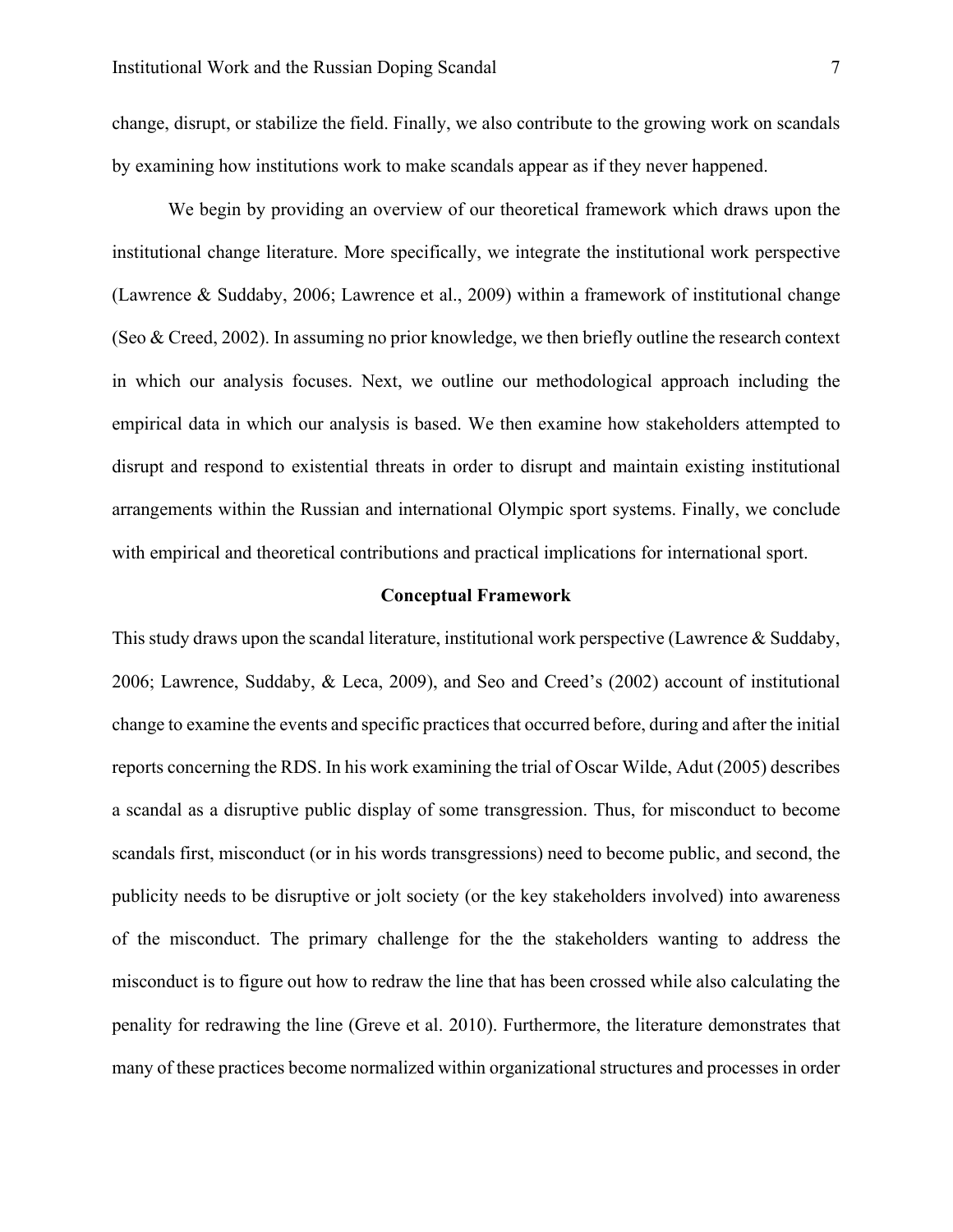to preserve the institutional order (Nite & Nauright, 2020). The challenge for the stakeholders embroiled in the scandal is either to make the scandal go away or to minimize the penalities for committing the misconduct that led to the scandal. The work of redrawing lines, making the scandal go away, and creating and minimizing penalities all represent types of institutional work.

#### **Institutional work**

The concept of institutional work describes "the purposive action of individuals and organizations aimed at creating, maintaining and disrupting institutions" (Lawrence & Suddaby, 2006, p. 215). In recent years, this approach has evolved into a distinct research tradition that focuses "on understanding how, why and when actors work to shape sets of institutions, the factors that affect their ability to do so, and the experience of these efforts for those involved" (Hampel et al., 2017, p. 558). In their seminal work, Lawrence and colleagues (Lawrence & Suddaby, 2006; Lawrence et al., 2009) outlined the institutional work perspective identifying three broad categories of institutional work: creation, maintenance and disruption. Importantly, the institutional work perspective sensitizes the reader to the fact that:

institutions shape every facet of human existence, providing meaning and motivation to our action, and holding together the material and symbolic structures that trigger and shape those action; at the same time, however, institutions are ongoing human accomplishments, constructed, and maintained by people's behavior, thoughts and feelings, often in ways that are non-reflexive and unintended, but just as often in ways that reflect people's institutional awareness, their desires to affect institutional arrangements, and the skills and resources they marshal to achieve those desires (Hampel et al., 2017, p. 559).

Institutional work, therefore, provides an analytical approach that centers on the practical actions of actors and how they are able shape institutions some of which are "highly visible and dramatic"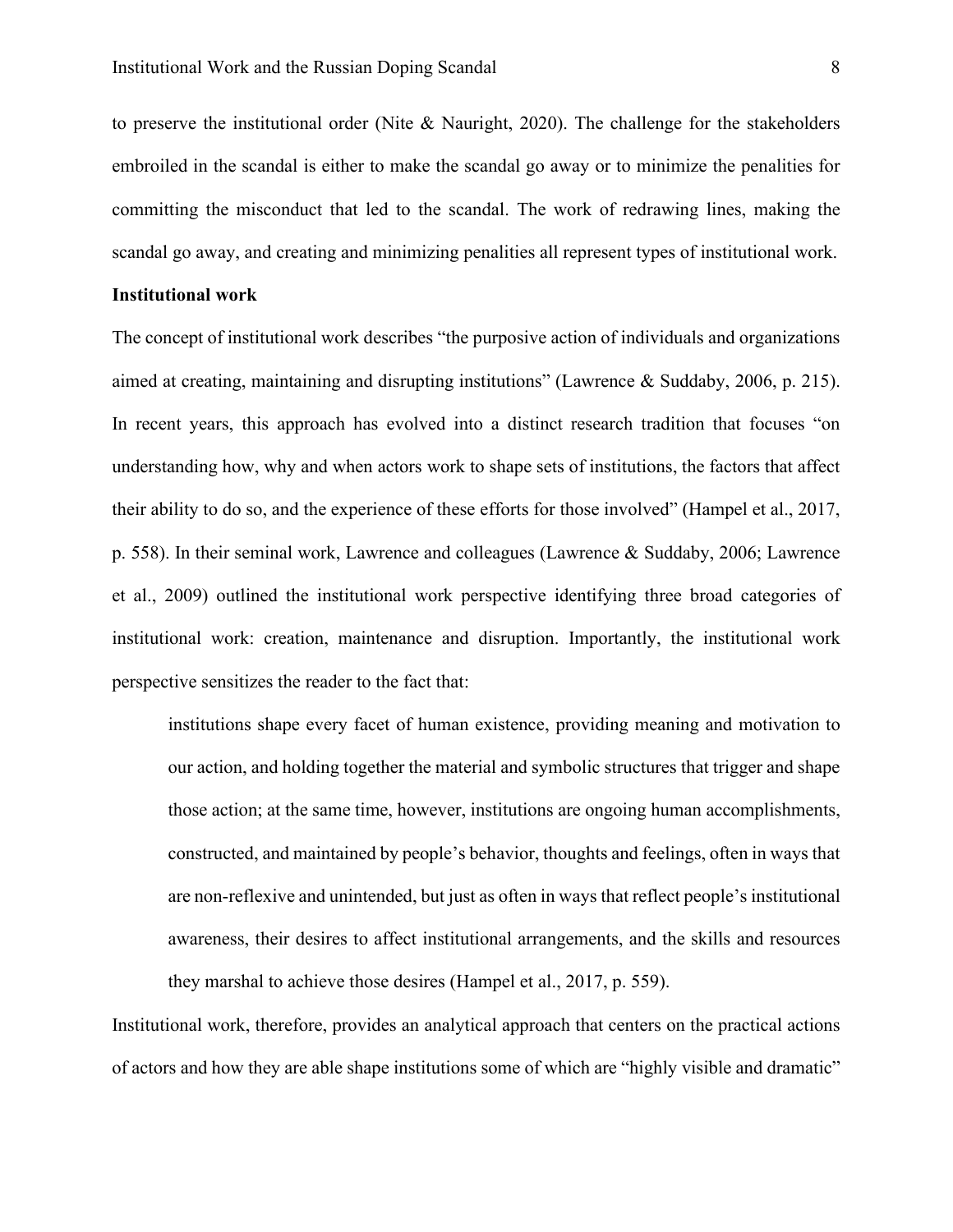whilst others are "nearly invisible and often mundane...day-to-day activities" (Lawrence et al., 2009, p. 1).

Researchers have examined various sporting contexts utilizing the institutional work perspective including governing agencies (e.g., Dowling & Smith, 2016; Nite, 2017; Nite et al., 2019), clubs (e.g., Lok & de Rond, 2013; Riehl et al., 2019), player unions (Cocchiarella & Edwards, 2020), community sport organizations (Oja et al., 2019), sexual abuse (Nite & Nauright, 2020), and mixed martial arts gyms (Helms & Patterson, 2014; Woolf et al., 2016). Additionally, these studies have sought to understand how actors are able to influence institutional arrangements across multiple levels of analysis including the individual/micro (e.g. Lok & de Rond, 2013), organizational (e.g. Nite, 2017; Nite et al., 2019), and field-levels (e.g. Meier & Reinbold, 2018). These studies have mainly focused on how individual/organizational actors are able to create or maintain sport or sport-related institutions with only a few studies explicitly addressing how actors are able to disrupt institutional arrangements. This is also consistent with Nite and Edward's (2021) suggestion that sport management scholarship has not sufficiently addressed how actors engage in institutional disruption work.

One possible theoretical/empirical explanation for a lack of studies focusing on institutional disruption work is that there is little evidence of disruption occurring within sport. This explanation is also consistent with Lawrence and Suddaby's (2006) viewpoint that empirical studies of institutional disruption and deinstitutionalization are quite rare. Previous research, often pre-dating Lawrence and Suddaby's formal labelling of 'institutional work', has highlighted practices that can be viewed as disruptive (for example see Slack & Hinings' study of Sport Canada and Washington's analysis of the National Collegiate Athletics Association).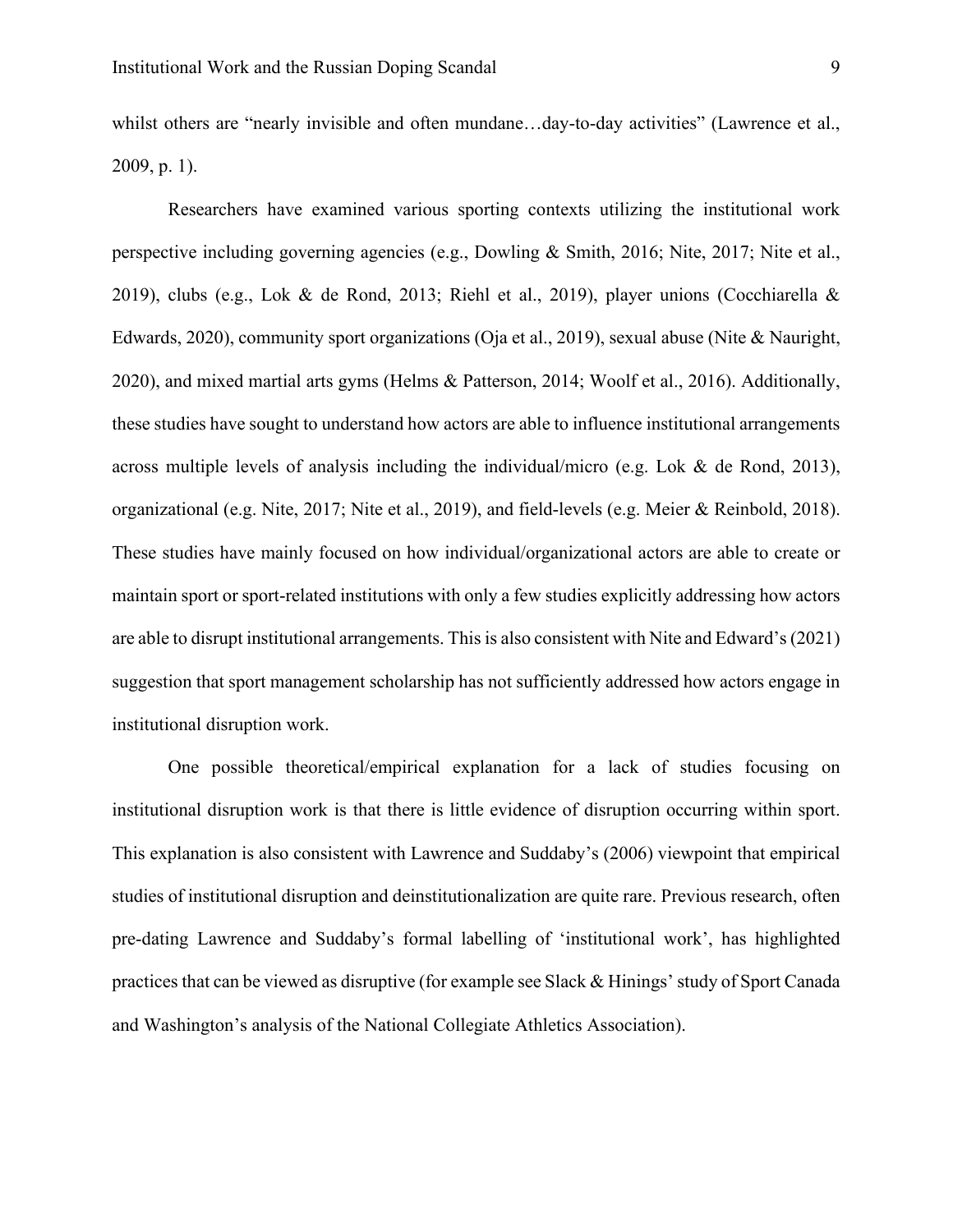Another explanation for the relatively slim literature on disruption/deinstitutionalization is that (sport) researchers have traditionally been more interested in, and have therefore focused upon, explaining how sporting institutions are created, how actors have been able to maintain their permeance, or explain why certain organizations have been able to dominate particular industries (e.g. Nite, 2017; Nite & Washington, 2017; Nite, Washington, & Ige, 2016; Washington & Ventresca, 2008). Perhaps yet another more practical explanation is that researchers have been unable to identify or get access to specific cases of disruption as and when they occur. In short, we think that this latter explanation is most convincing. Clearly, the sport management literature reveals "a significant gap…examining institutional disruption work, thus warranting further studies to continue the advancement of institutional theory within sport management" (Nite & Edwards, 2021, p. 11) .

#### **Institutional change**

In addition to the institutional work perspective, our analysis also draws upon Seo and Creed's (2002) conception of institutional change to explain how and why the RDS occurred and its likely consequences for international sport. Seo and Creed's (2002) account views institutional change as an outcome of dynamic interactions between institutional contradictions and human praxis. Contradictions illustrate the "ruptures and inconsistencies both among and within the established social arrangements" (p. 225), whereas praxis conveys "political action embedded in a historical system of interconnected yet incompatible institutional arrangements" (p. 223). Central to their account of institutional change is the assumption that institutions become embedded and unresponsive to their external environment, creating contradictions and tensions which accumulate over time. For Seo and Creed (2002), these contradictions and tensions "are the inevitable byproducts of the ongoing social construction of those institutions" (p. 228) and that "the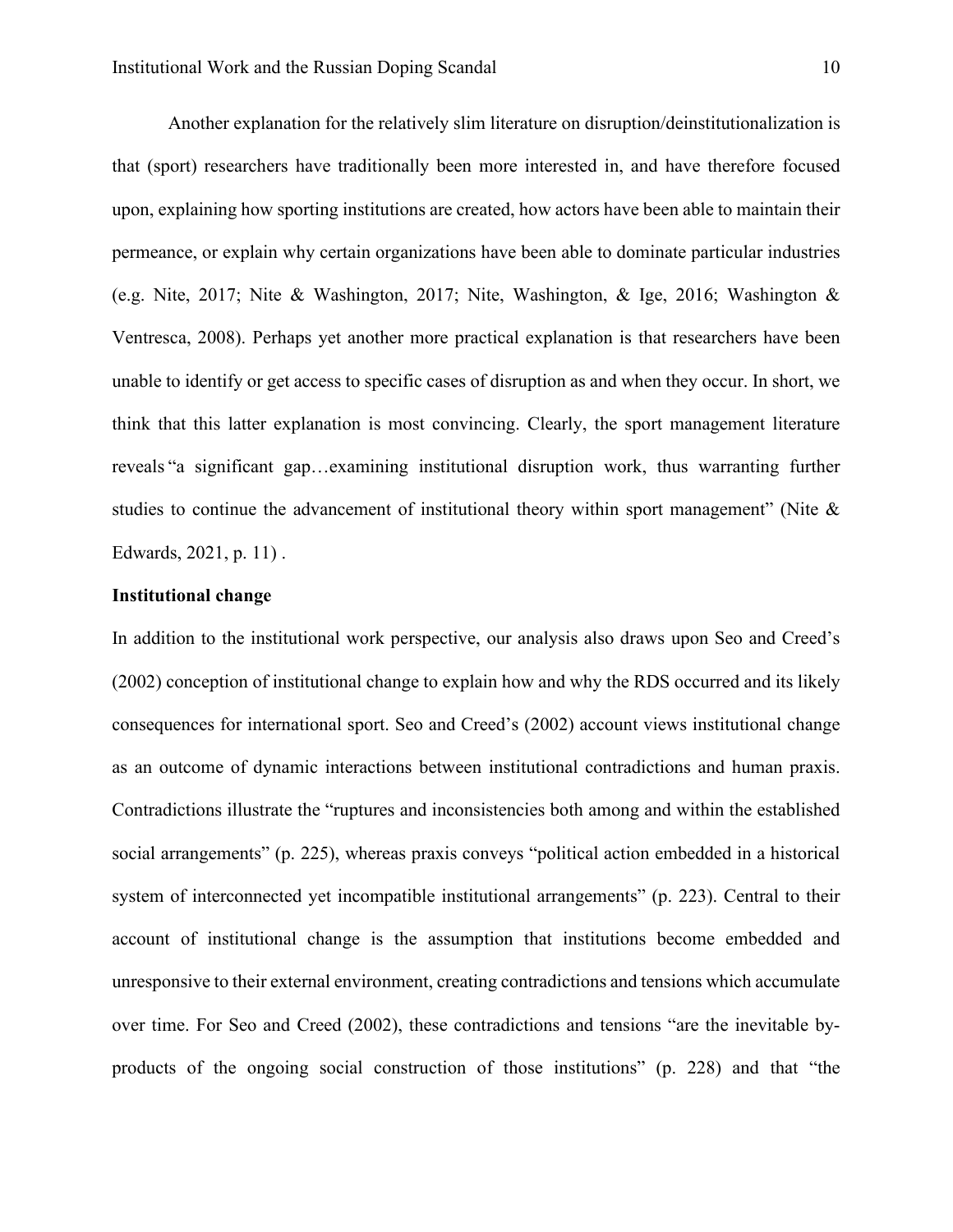development of social contradictions is a necessary driving force for praxis" with "human agency for institutional change [being] inseparable from institutional contradictions" (p. 231).

The institutional work perspective and Seo and Creed's institutional change framework are complementary insofar as they give prominence to the role of actors in being able to shape institutional arrangements. In addition, this literatures offers helpful insights to respond to the theoretical 'paradox of embedded agency' (i.e., how can actors who are embedded within institutional settings to think and act otherwise; Holm, 1995). Hence, we argue that Seo and Creed's institutional change framework combined with Lawrence and Suddaby's (2006) institutional work perspective offers a robust, theoretically driven, agent-centered, and practiceoriented account of institutional change that can help explain the underlying mechanisms of how and why the scandal occurred and further explicate the likely consequences for international Olympic sport. Additionally, combining these approaches enables the generation of new theoretical insights to demonstrate the messiness and complexity of the institutional change process that has not been sufficiently captured to date by either the sport management or the mainstream management literature. The next section provides a brief outline of the case before we present our methods and findings.

#### **Research Context - The Russian Doping Scandal**

The RDS represents a systemic, state-sponsored program of doping aimed at giving Russian athletes a competitive advantage against international competitors in international sport. This newer, systemic approach to doping was born out of the opportunity of the recently developed anti-doping structures, purposively initiated on the back of a poor Russian performance at Vancouver, 2010 and the need to demonstrate superiority on the home stage for Sochi, 2014. For brevity, the scandal can be seen to center on three elements. First, the Russian state and Russian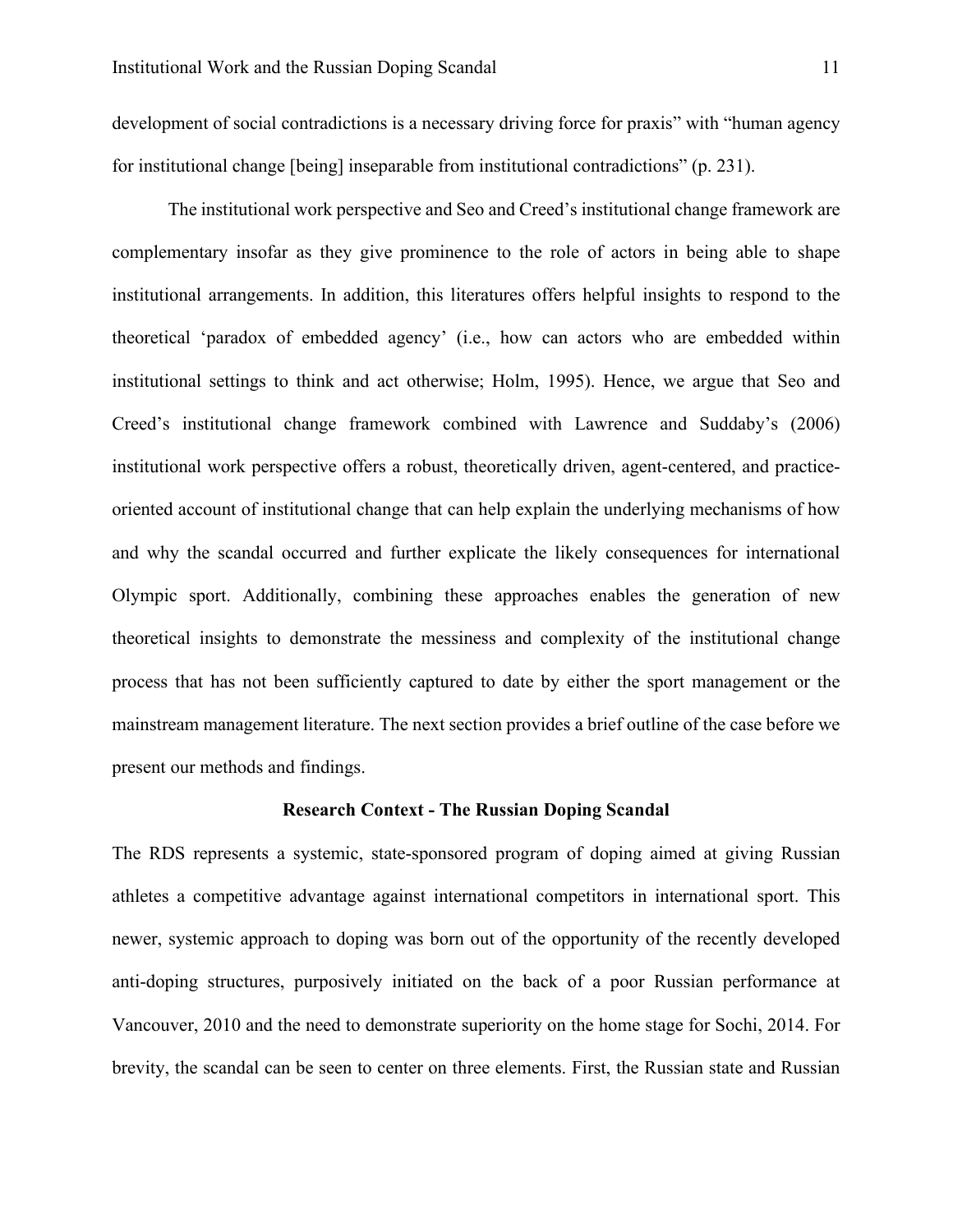sport systems colluded to manipulate and run the country's anti-doping structures so that these structures strategically supported doping among selected Russian athletes. This was achieved by (i) protecting doping athletes by strategically targeting certain athletes and events, while ignoring others (ii) developing bespoke drug cocktails that were highly effective but difficult to detect, and (iii) switching the samples of protected athletes so that clean rather than dirty samples were tested, as was the case at the Sochi, 2014 games. Second, the Russian Athletics Federation created a payment scheme with the International Athletics Federation (World Athletics) so that Russian athletes could pay officials to keep positive results covered up. Third, WADA, the IOC, and CAS has been seen to exhibit slow and misguided leadership in addressing the allegations of systemic doping in Russia. These governance missteps have exacerbated the scandal and extended the story of misconduct beyond Russia to the structures of international Olympic sport. A more detailed oversight of the RDS can be gleaned from the cited sources (Harris et al., 2021; IP1, 2016; IP2, 2016).

#### **Methodology**

This study is informed by a critical realistic perspective which assumes that reality exists independently and that unobservable structures cause observable events (Bhaskar, 1978). Consistent with critical realist and the neo-institutional assumptions, we argue that agents are both enabled and constrained by institutional arrangements but also are able to shape and influence these structural arrangements (Battilina, 2006).

#### **Data Sources**

We utilized secondary empirical data collected from February 2010 to June 2020 to address the first known reports of the scandal through to the most recent IOC sanctions and CAS hearings prior to Tokyo 2020(+1). Our study utilizes a range of documentation including organizational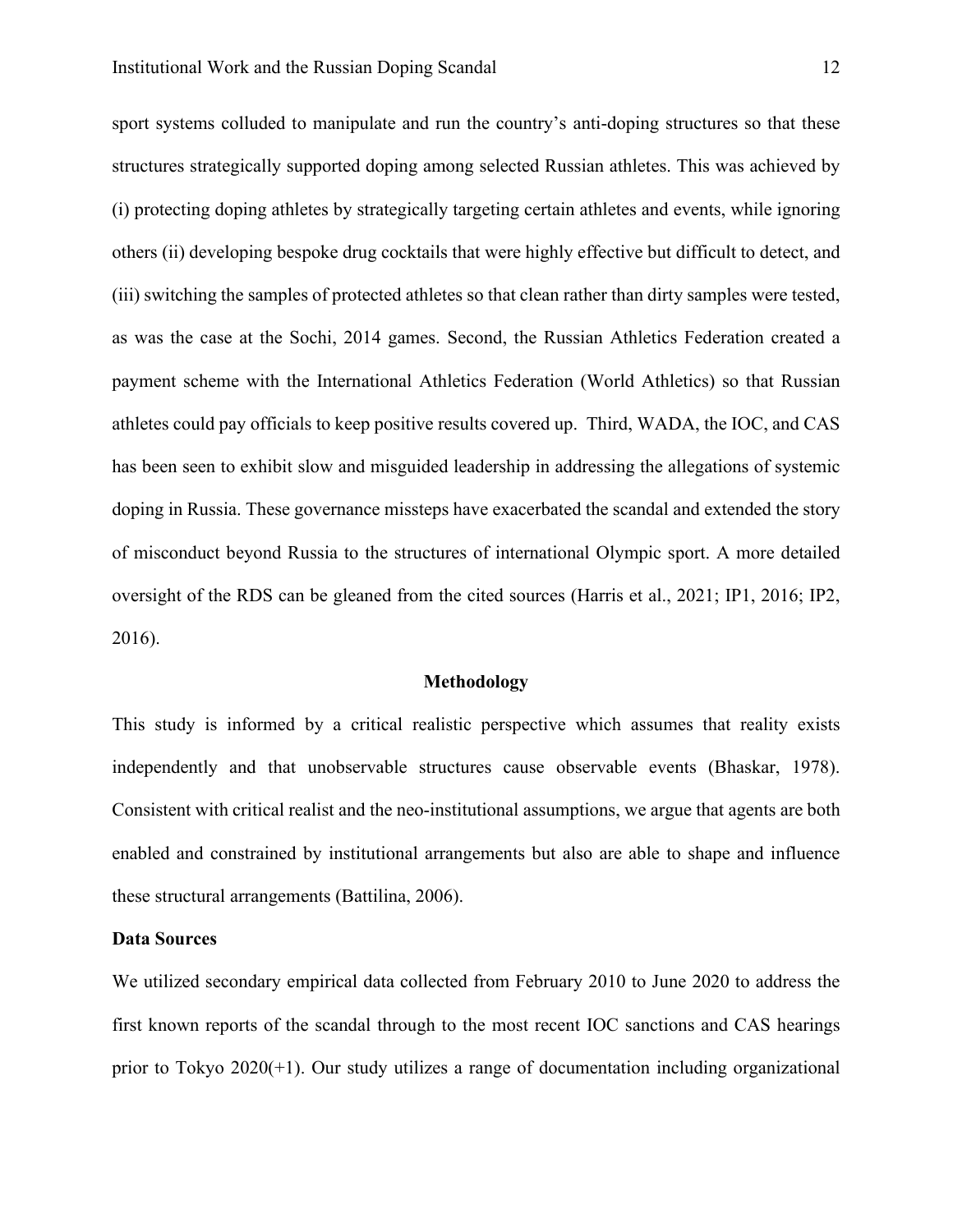reports (e.g. IOC taskforce, independent commission/person reports), press releases, interview transcripts, books, and written testimony from key whistleblowers. The independent commission and independent person reports contained detailed testimonial accounts of coaches, athletes and administrators – all of which were important in understanding how actors were attempting, and continue to attempt, to shape institutional arrangements. A total of 23 documents were included in our analysis, comprising of 2577 pages. See Table 1 for a full list of data sources.

#### **\*\*\*insert table 1 (data sources) about here\*\*\***

#### **Data Analysis**

Our analysis adopted a qualitative approach that most closely aligns with the "Gioia method" (Gioia, 1994; Gioia et al., 2013). This approach is well-established within the mainstream management (Gehman et al., 2018) and sport studies literature (e.g. Fahlén & Stenling, 2019; Nite & Nauright, 2020; Singer et al., 2019), offering a rigorous, systematic, and inductive approach to data analysis that emphasizes the process by which actors construct and understand their lived experiences. More specifically, the Gioia method utilized here delineates themes and aggregates theoretical dimensions based on the secondary data utilizing a four-stage process: Stage 1 involved generating an initial understanding of the key events of the scandal through reading and re-reading data sources. This stage included identifying key stakeholders and producing a detailed chronological order of events (see Table 2). In stage 2, a process of data reduction and re-ordering (Strauss & Corbin, 1990) took place to highlight shorter temporal sequences and relationships between events. Both the first and second author conducted stage 1 and 2 of the analytical process independently before agreeing the key events/timelines, aggregate first-order concepts, and second order themes. Any discrepancies were resolved through a discussion involving all three authors. We then compared and discussed the appropriateness of each criterion before proceeding to the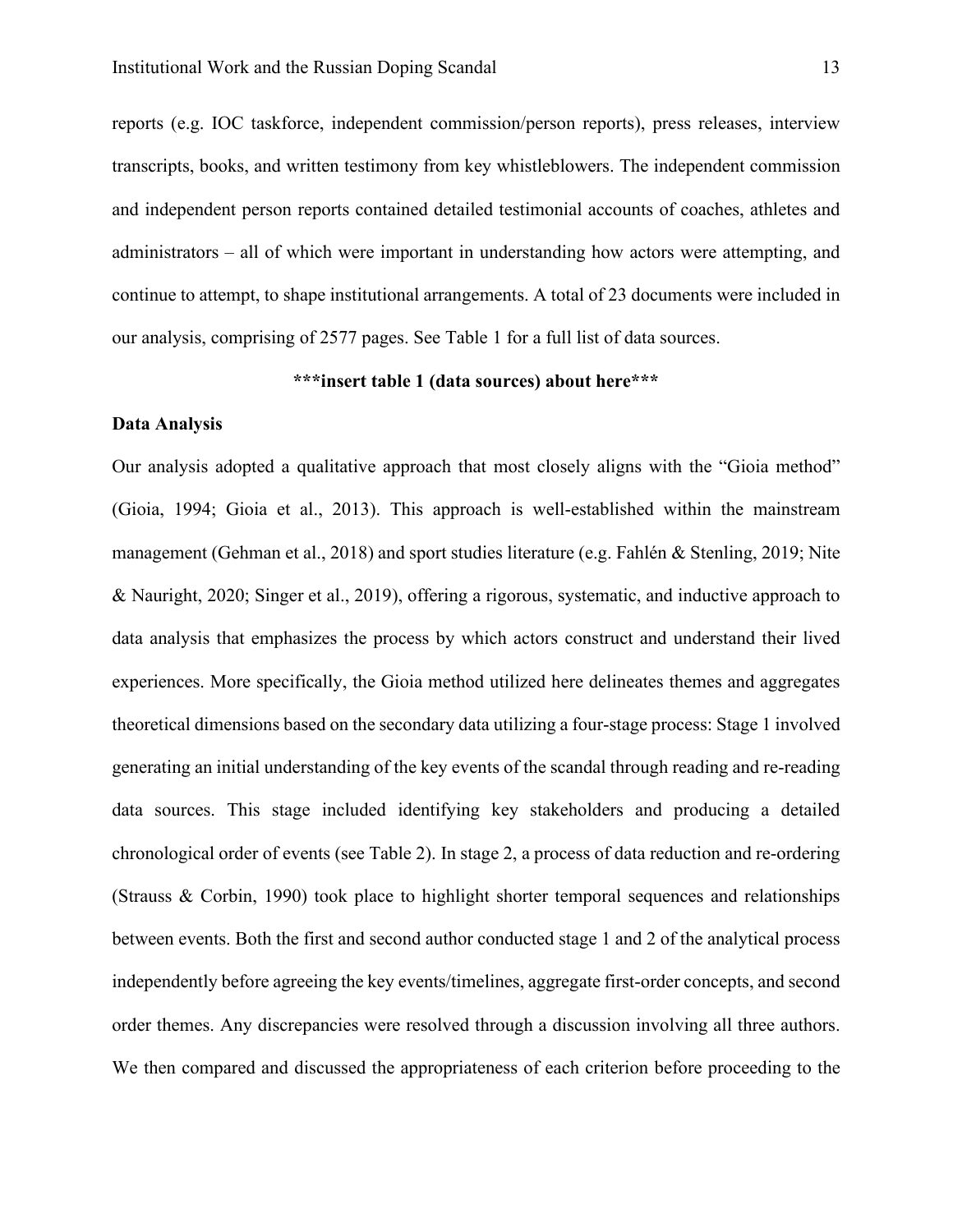next stage. Stage 3 comprised the generation of first-order codes based on the chronological events followed by a process to verify their appropriateness – see below. Stage 4 then utilized axial coding to aggregate first-order concepts to second-order themes (see middle and left side of Table 3). This stage also involved the deductive application Seo and Creed's (2002) framework of institutional change and Lawrence and Suddaby's institutional work framework to identify and explain particular instances of disruption and maintenance.

#### **\*\*\*Table 2 (Data Structure) about here\*\*\***

#### **Research Quality**

A number of steps were taken throughout the research process in order to ensure the accuracy and trustworthiness of the data and findings. This included drawing upon multiple sources as a form of triangulation in order to identify first-order concepts and second order themes. Not only did this ensure the accuracy of the data collected, but this approach was consistent with the philosophical underpinnings of the study in that it captured the multiple realities of actors within the field. Furthermore, it was important to include both secondary sources (e.g. reports, press releases) and primary accounts (testimonials, interview transcripts), as the latter enabled us to directly understand and interpret the actions of whistleblowers who were central to the study. We also adopted a process of independent verification and confirmation of our findings throughout the latter stages of data analysis. This involved an iterative process during stages 3 and 4 where the findings were discussed with the third author, who was not directly involved in the initial data collection or early stages of the data analysis process, but had in-depth knowledge of the theoretical constructs.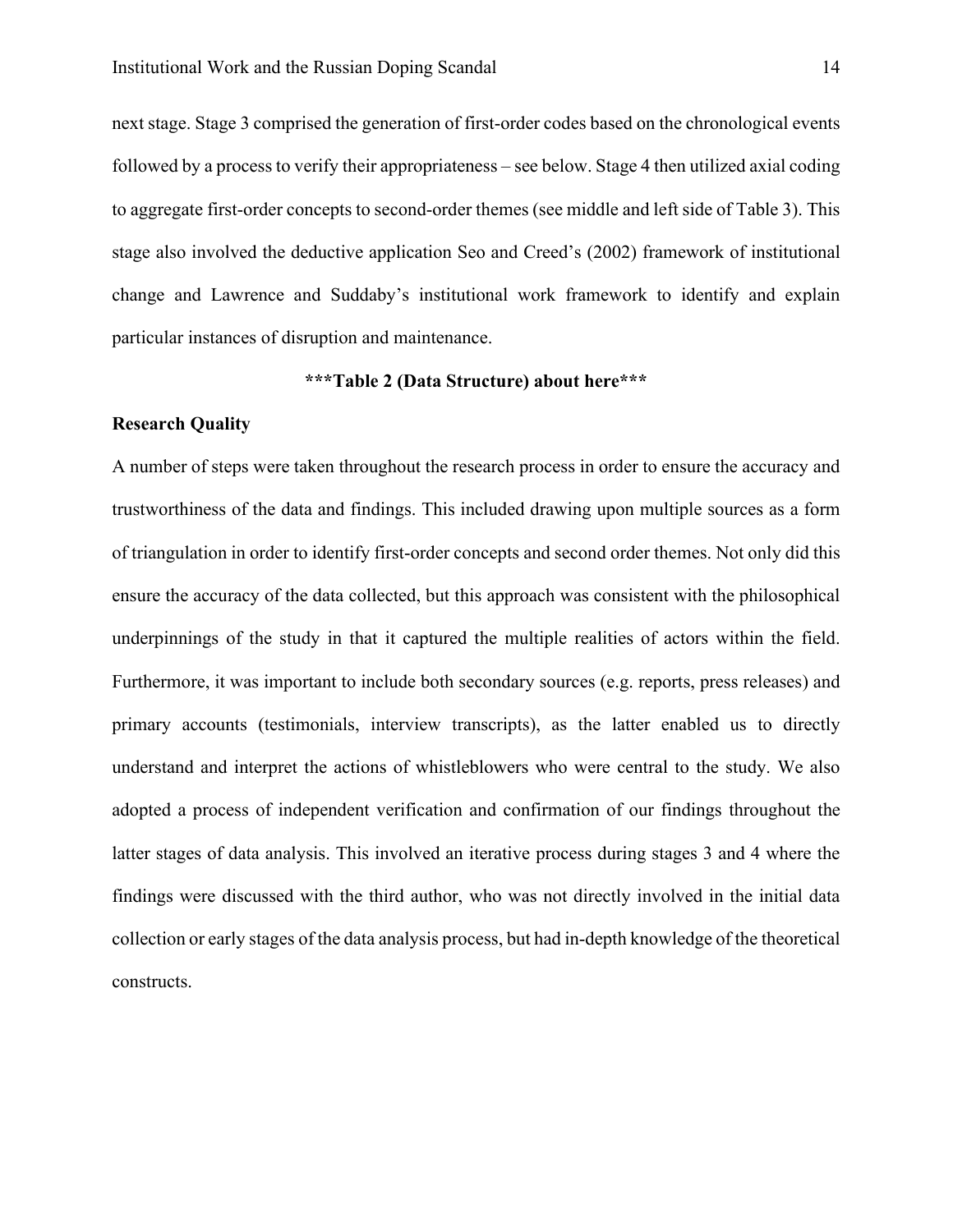#### **Findings**

The findings below detail the ongoing work of actors attempting to disrupt or aspiring to maintain the institutional arrangements that underpin the Russian and the international Olympic sport systems. On one side, the disruptors were initially made up of key whistleblowers whose efforts were subsequently galvanized by independent athlete coalitions and a small but dynamic group of clean sport advocates. On the other side, the actors setting out to repair the disrupted institutional arrangements and maintain the status quo are represented by the Russian state, the Russian sport system and a number of key agencies within the international and Olympic sport system. To begin, we demonstrate how Russian whistleblowers engaged in work aimed at addressing fairness and clean sport, and ultimately, upholding the values of Olympic sport. Following this, our analysis underlines the work of the Russian state, and the Russian sport and international Olympic sport systems aimed at demonizing the whistleblowers to defend institutional practices, re-asserting institutional powers, and re-gaining institutional leadership. These three types of work, led by Russian sport and the IOC, have exacerbated previous conflicts and triggered new responses to secure the support of athlete coalitions and clean sport advocates in order to strengthen previous work aimed at disrupting the institutional norms of international Olympic sport. A summary of our findings is presented in Table 2.

#### **\*\*\*Table 2 (Data Structure) about here\*\*\***

#### **Calls Made by Whistleblowers to Uphold Olympic Values**

The initial allegations of serious doping violations in Russia began in February, 2010 when RUSADA employee, Vitaly Stepanov noticed concerning patterns in RUSADA's testing strategy where specific sports and athletes appeared to be offered protection from RUSADA's testing regimen. Stepanov's initial concerns were corroborated when he started dating and eventually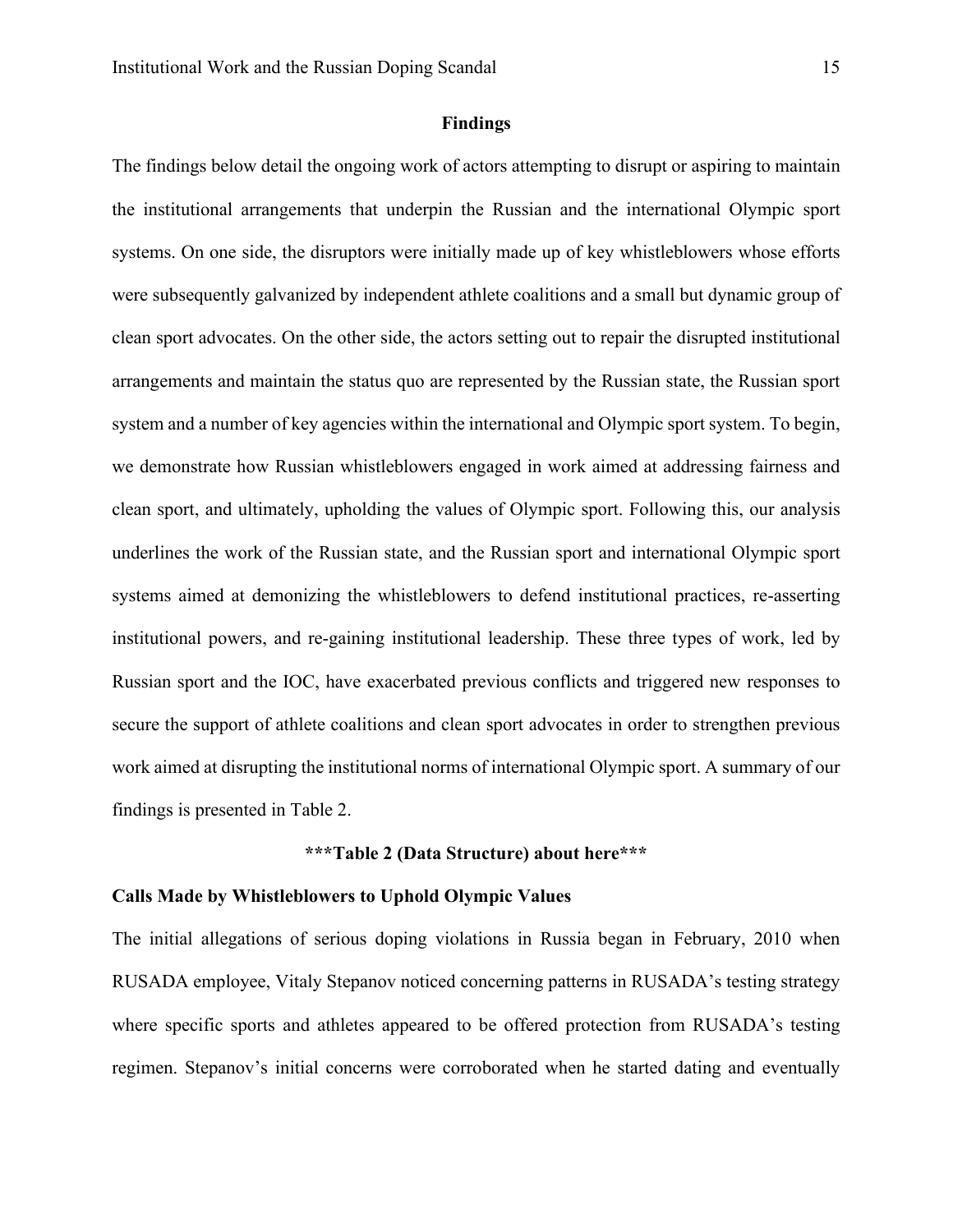married the Russian national team 800m runner, Yulia Rusonova. Over the course of their initial dating and subsequent marriage, Stepanov acquired a greater understanding of the vastness of the doping program and the key role of chief protagonists across the Russian state, Russian sport, and the Russian anti-doping apparatus. Fueled by a deep commitment to truth, a firm moral belief that clean sport is a valuable, social asset, and a strong desire to stop Russian cheating and dislocate the contradictions of the Russian anti-doping establishment, Stepanov continued to send WADA dispatches in the hope that these would trigger external intervention, undermine the normative assumptions and beliefs about the Russian anti-doping system, and ultimately drive change in these systems. Stepanov illustrated this sentiment clearly in his written testimony to the IOC's Schmid Commission:

What [we] have done is stupid if safety and security were our motivations. But safety and security are not our guiding values. We are willing to risk our safety and security because we believe in two important ideals: the value of truth and the value of clean sport… [we] would love to make athletics cleaner and we are willing to do anything to try to make a change in a better direction (Stepanov, 2017, p. 2).

While Stepanov was beginning to share insights with WADA so too were other whistleblowers. In December 2012, Darya Pischalnikova, a silver medalist Russian discus thrower at London 2012, contacted WADA to report the Russian systematic doping scheme (Ruiz, et al., 2016). Following this, in July 2013, Nick Harris and Martha Kelner, two prominent UK-based journalists, were reporting serious concerns to WADA and the IOC about the prevalence of doping in Russian sport predicated on first-hand evidence provided by Russian athletics coach, Oleg Popov (Harris, 2015).

Despite the growing number of allegations, the anti-doping community did not intervene, and public awareness remained low, with the latter perhaps influencing the former. This was set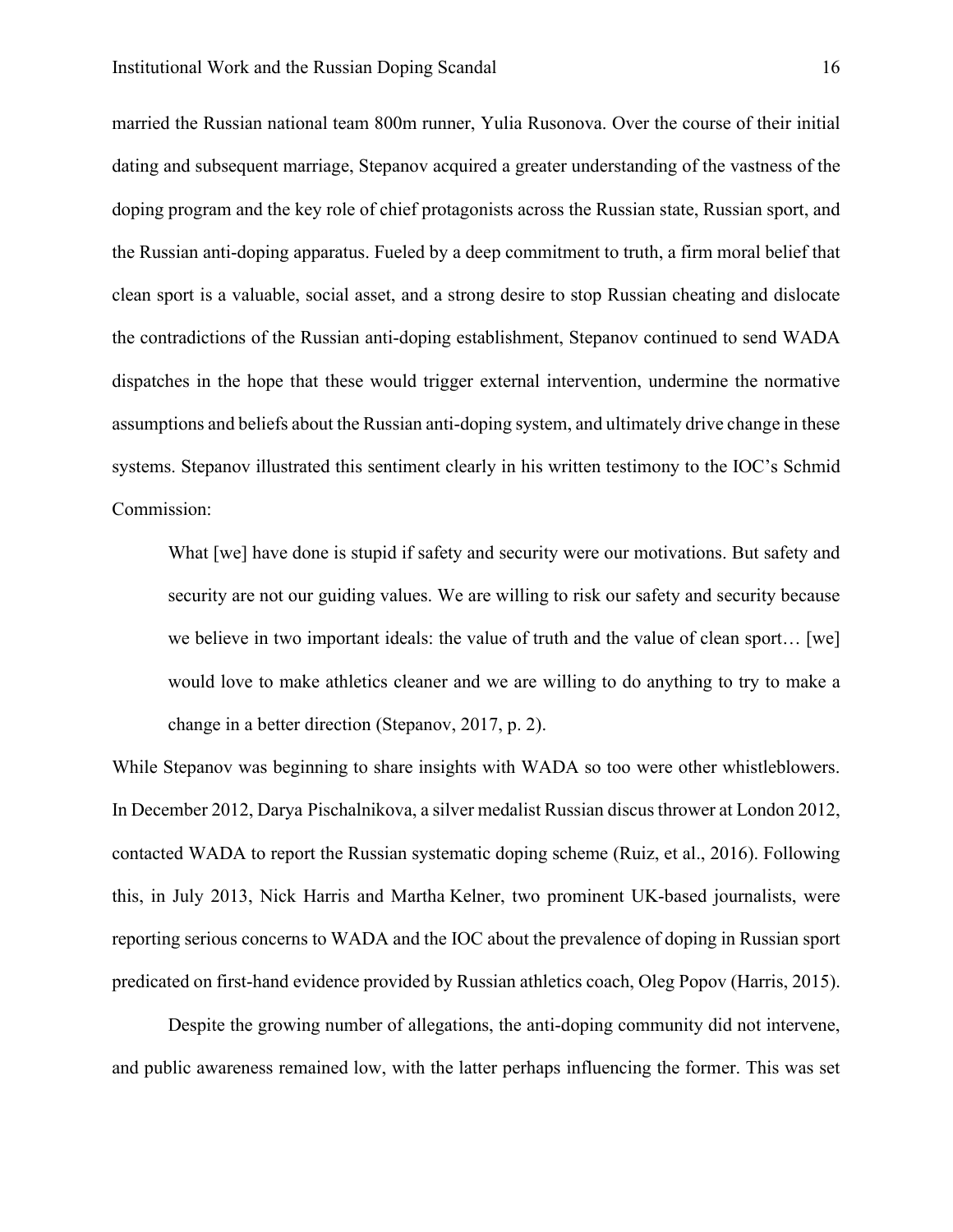to change as a result of key individuals using the media as a mechanism to grow public awareness of the allegations and intensify the pressure on sport to act. In this way, Jack Robertson (WADA Chief Investigations Officer) introducing the Stepanovs to Hajo Seppelt (Investigative Journalist for German broadcaster ARD), and Don Caitlin (former U.S. WADA accredited Laboratory Director) introducing Grigory Rodchenkov (Russian WADA accredited Laboratory Director) to Bryan Fogel (U.S. Documentarian) proved to be critical moves in challenging the status quo. To be clear, the high-profile coverage offered by the print/electronic media (e.g. The Mail on Sunday), mainstream television (e.g. ARD's three series documentary), and the award winning, Netflix distributed docu-film *Icarus* represent a new type of institutional work, *acquiring external support and influence*, initiated by a relatively small number of individuals, offering the potential to disrupt the institutional norms underpinning the Russian and international Olympic sport systems.

#### **Dominant Actors Demonize the Whistleblowers to Defend Institutional Practices**

The weight of media scrutiny given to the RDS was met with an onslaught of responses from Russian politicians and Russian sport officials who were committed to defend, deny and divert attention from the idea that Russia was cheating. Clearly, the Russian strategy was to develop a three-point defense. First, that the stories were a product of a U.S. led anti Russia propaganda. Second, that doping in elite sport was ubiquitous cross nations. Third, that the whistleblowers should not be trusted. Initially, Vladimir Putin strongly denied the allegations: "there never has been, nor is there now and I hope there never will be a state system of doping support in sport" (TASS, 2017, n.p.), reinforcing the idea that the entire story is a case of politics, "a foundation for building anti-Russian policy" (in Kramer, 2016, n.p.) and that all countries dope, "but we see no such politically agitated hype" when other countries dope (TASS, 2017, n.p.). Vitaly Mutko, a close Putin ally (and former Deputy Prime Minister and Former Minister of Sport) also strongly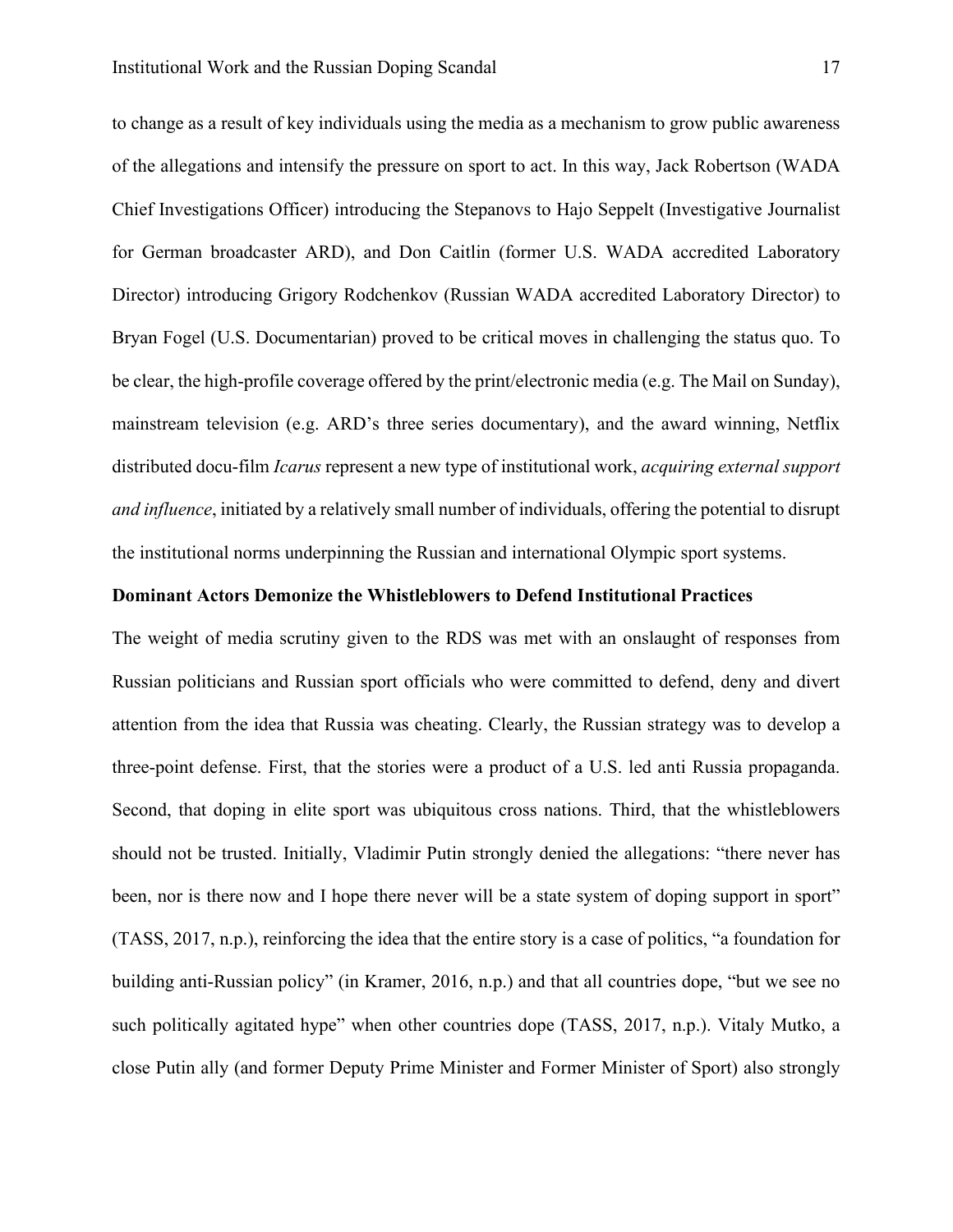denied the allegations, arguing that "geopolitics had taken over common sense" (in Carroll, 2017, n.p.) and that Russia's doping problem was "no worse than any other country" (Moscow Times, 2015 n.p.). Mutko went on to discredit the Stepanovs claiming that they were motivated by "mercantile things, money or a resident permit in some country" (Tsvetkova & Strohecker, 2015, n.p.). The whistleblowers were subject to further attacks with the spokesman of the President referring to Yulia Stepanova as "a judas" (Axon, 2016 n.p.), and Mutko attempting to belittle the whistleblowers, "who is this Stepanov, he was kicked out of here like a swindler, [now] he is for some reason interesting to the makers of some kind of films... you understand what is behind this" (AFP, 2016, n.p.). The attacks on the whistleblowers continued from Russian sport officials with Ramil Khabriev, the former Director General of RUSADA, stating that it was all politicized nonsense, the product of an "inflamed imagination" and stuff that is better suited to "spy movies" (Ellingsworth, 2016, np), and, more belligerently, Leonid Tyagachev, the Head of the Russian Olympic Committee, stating that Grigory Rodchenkov "should be shot for lying" (Walker, 2017, n.p.). To add to the insidious nature of the overall denial and cover-up, the former leaders of RUSADA, Vyacheslav Sinev, former Chairman and Nikita Kamaev, former Executive Director, who knew much about the inner workings of the doping regimen and had shared correspondence about publishing these revelations, died in suspicious circumstances, sharpening the perception about the depths to which the institution was willing to sink to maintain the status quo. In short, the evidence of Russia's response epitomizes institutional work that seeks to valorize the normative basis of the institution while, at the same time, demonizing detractors and critics.

In many respects, the institutional arrangements underpinning Russian elite sport were initially reinforced by the IOC ignoring the allegations, seemingly deferring on grounds of WADA's legitimate authority to govern on the issue, and the WADA leadership's initial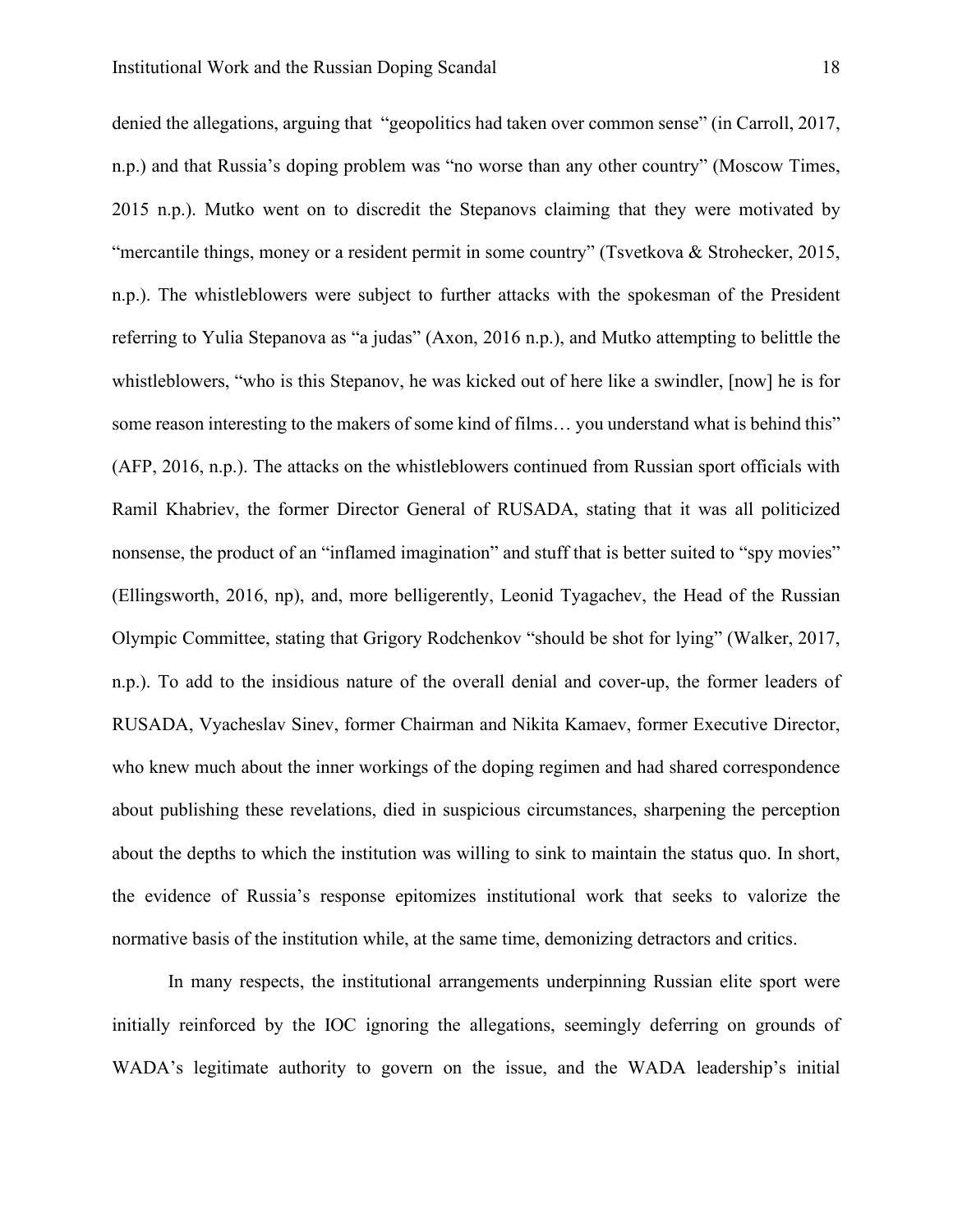indecision, inaction and the support that their President, Craig Reedie, showed Russian politicians and sport leaders. Indeed, we argue that these tactics, specifically the decision to *ignore or delay action* represents a new type of work aimed at maintaining institutional norms whereby the very foundation of the institution is reinforced as it is able to continue to exist, in its current state, in the face of new information and evidence that could potentially fundamentally disrupt the institution. Following the ARD documentary, the WADA President's personal communication with Natalya Zhelanova, Mutko's Head of Doping, exacerbated the perceived strength of the institution, illuminated the delicate nature of international sport-politics relations, and the reinforced the political and practical challenges associated with effective anti-doping governance. Reedie's email to Zhelanova made the WADA President's personal feelings clear:

On a personal level, I value the relationship I have with Minister Mutko and I shall be grateful if you will inform him that there is no intention in WADA to do anything to affect that relationship (Reedie, in Harris, 2015 – 23 August).

#### **Dominant Actors Reassert Institutional Powers**

Eventually, the weight of media scrutiny, primarily driven by the evidence presented in Hajo Seppelt's ARD documentary: *The Secrets of Doping: How Russia Makes its Winner*, forced WADA to create an Independent Commission. After extensive investigation by a team of investigators, led by former President and IOC doyen, Richard Pound, the IC concluded that Russia was guilty of "a systematic and centralized cover-up and manipulation of the doping control process (IP Report 1, 2016, p. 1). WADA responded to the IC report by suspending RUSADA and recommending that Russia be banned for the [2](#page-19-0)016 Rio summer Olympic Games  $2$ , thus

<span id="page-19-0"></span><sup>&</sup>lt;sup>2</sup> At this time, WADA did not have the authority to directly impose sanctions on nations due to the scale/scope of the World Anti-Doping Code. This changed in 2017 with the introduction of the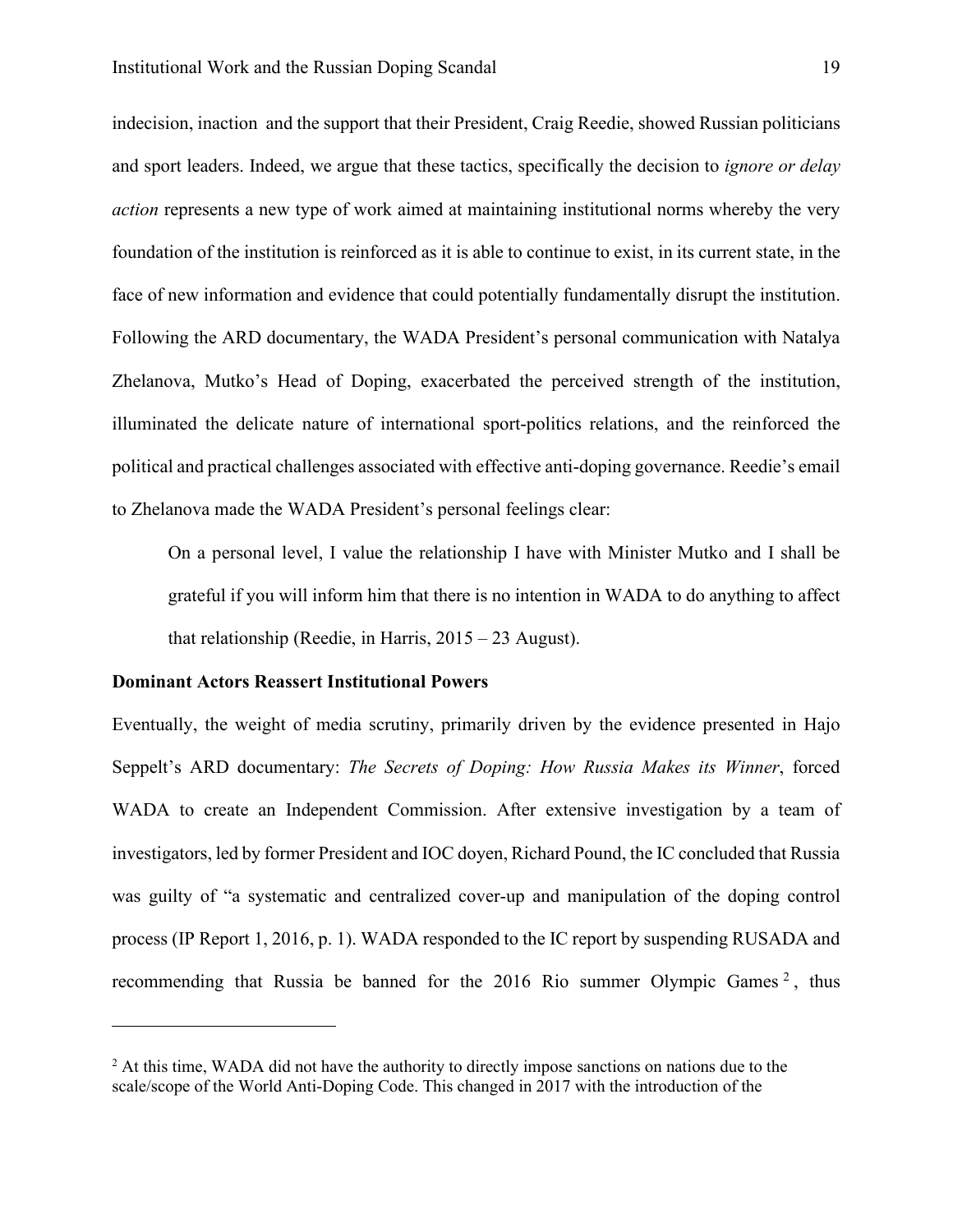demonstrating, at least theoretically, their competence in policing and ensuring compliance with institutional norms and rules. However, this work is made all the more problematic by the way in which the IOC responded to WADA's recommendation. Here, it is important to make clear that the IOC was angered by the timing of WADA's decision and the imposition that they had been put in – to make a decision on excluding a major sporting nation, with which it has close and deep historical ties, on the eve of the world's biggest sporting competition. Consequently, the IOC decided to ignore WADA's recommendation by delegating the decision on Russia's participation in the games to each respective International Sport Federation. In many ways, this was the perfect solution to the IOC. They could demonstrate that they were policing the system, treating Russia proportionality (according to the situation and evidence in each sport), and upholding the principle of sport autonomy, examples of enabling type work that permit the IOC to reassert its power and maintain the institutional arrangements of the system.

The IOC's decision regarding Russia's participation in Rio 2016 together with the second IC report triggered the reintroduction of the whistleblowers (Rodchenkov and the Stepanovs), via key international media (e.g. CBS 60 minutes, BBC, New York Times, Sunday Times) in order to clearly state claims that the IC reports did not go far enough and the investigations did not accurately reflect the true scale of deceit in terms of the state coordination of the scheme or the range of summer and winter sports involved in it. Consequently, WADA created the Independent Person investigations, with a team of investigators led by Canadian lawyer and previous IC member, Richard McLaren. Ultimately, these investigations presented a catalog of evidence to support the conclusion that:

International Standard for Code Compliance by Signatories whereby Signatories not complying with the code (i.e. nations) could be sanctioned by WADA.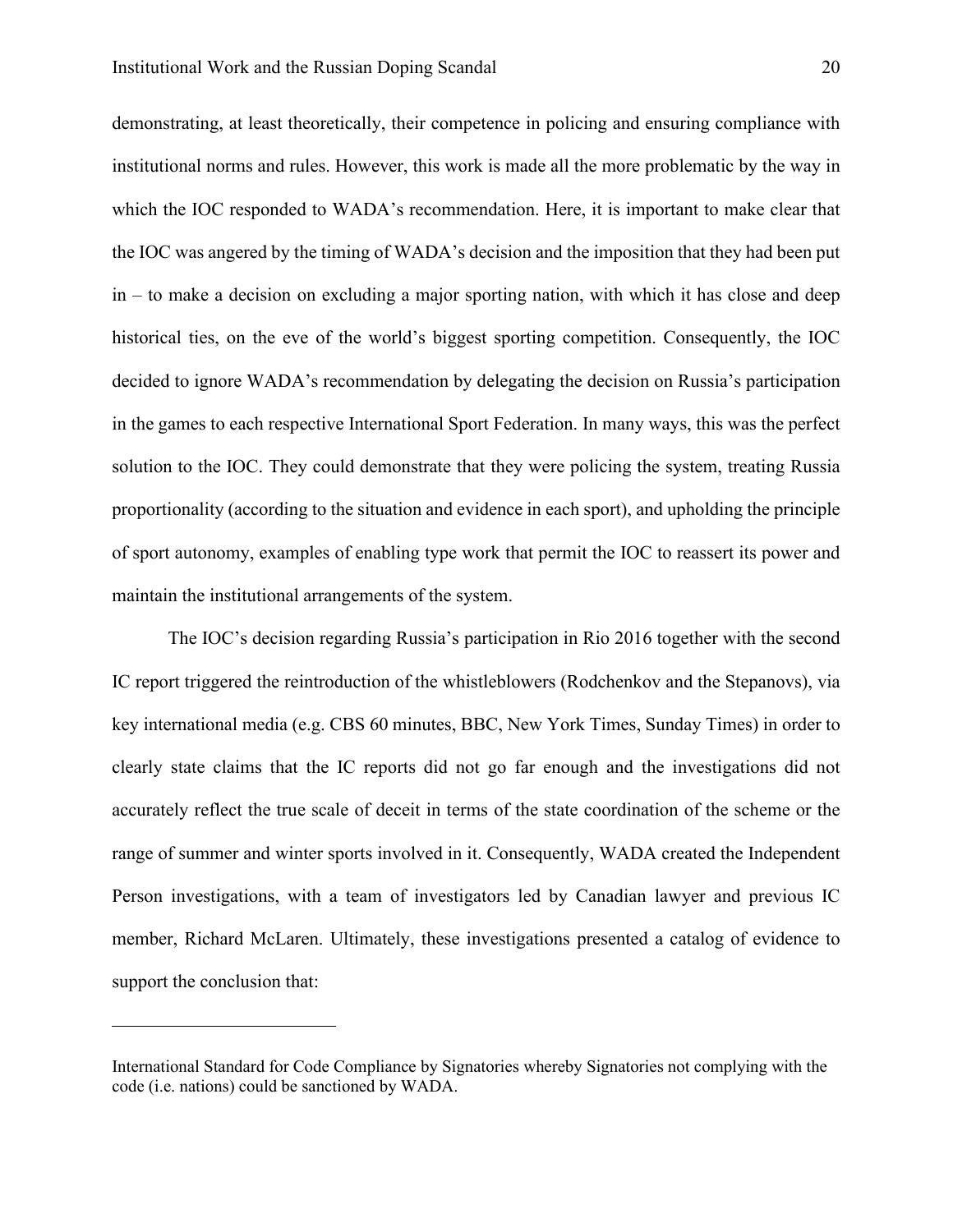an institutional conspiracy existed across summer and winter sports athletes who participated with Russian officials within the Ministry of Sport and its infrastructure, such as RUSADA, the Center for Sport Preparation, and the Moscow Laboratory, along with the FSB for the purposes of manipulating doping controls. The summer and winter sports athletes were not acting individually but within an organized infrastructure (IP Report 2, 2016, p. 1).

In contrast to Rio, 2016, the IP reports and the wider international media attention on the RDS, placed the IOC under pressure to act enforce sanctions on Russia. Consequently, the IOC created the Schmid (focused on systemic doping) and Oswald Commissions (focused on Sochi 2014 games) to establish the facts based on documented, independent and impartial evidence (IOC, 2017), thus enabling the IOC to further reassert its institutional power. Both DC's confirmed the IP's conclusions, that Russia was guilty of "the systemic manipulation of the anti-doping rules and the anti-doping system" (IOC, 2017, p. 28).

Interestingly, the IOC pursued a more direct, hierarchical sanction for the 2018 PyeongChang winter Games than was the case for Rio, 2016. They presented a clear public-facing commitment to the principle of natural justice and to provide a path for Russian athletes who had not been implicated in the scandal to participate in the winter games. While the IOC did implement sanctions including a ban of any Russian athlete implicated in the scandal, a ban on the flag, anthem and Russian team name and unform, a ban on Russian politicians attending the games, the Russian team maintained a strong, visible presence at the games with a team of 169 athletes under the designation *Olympic Athlete from Russia*. This work emphasizes the IOC's enabling capacity, on the one hand, to be seen to appropriately sanction Russia, and on the other hand, to allow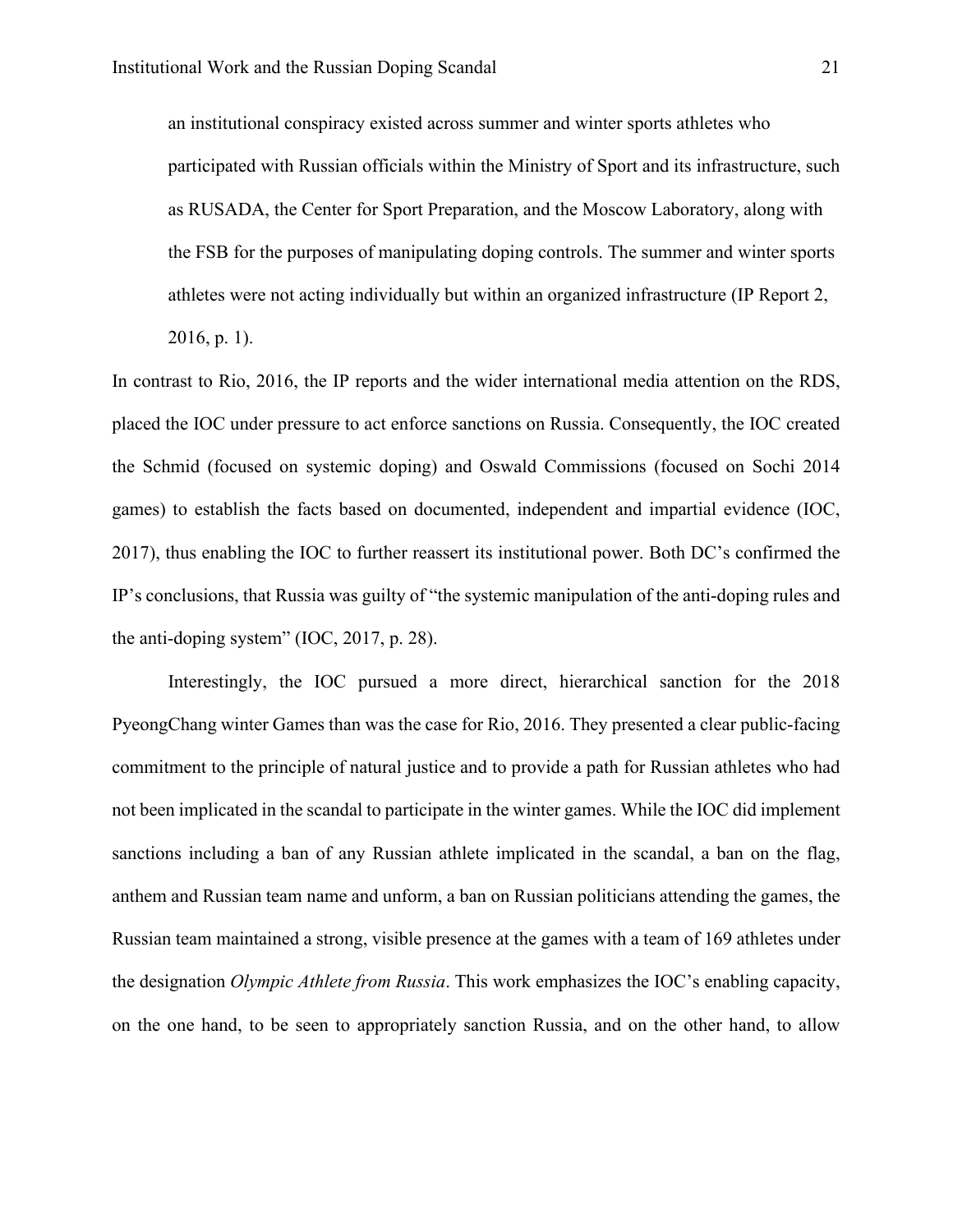Russian participation in the games, thereby reasserting its institutional power to preserve the normative institutional arrangements of the international Olympic sport system.

#### **Dominant Actors Regain Institutional Leadership**

There is evidence of considerable work taking place following the media attention, WADA investigations and IOC decision to ban Russia for Rio, 2016, work that is best characterized as embedding and routinizing practices to demonstrate how the IOC and WADA had regained leadership of sport and anti-doping, respectively. For example, in response to the findings of the IC/IP reports, WADA promptly revised the World Anti-Doping Code and developed the International Standard for Code Compliance by Signatories. These changes, agreed by the government and WADA's sport representatives, modified the foundational rules of sport so that WADA has the authority to sanction nations for future code violations. This change also serves the convenient purpose of freeing the IOC from direct involvement in the thorny issue of sanctioning nations for anti-doping related problems. Additionally, in 2017, the IOC created and funded the International Testing Agency (ITA) to provide additional and independent doping testing services to International Sport Federations and major sport event organizers. This innovation was clearly designed to demonstrate the IOC's commitment to improve the independent testing available to Independent Sport Federations and major sport event organizers, although the extent to which the ITA is truly independent is questionable given that it was created by the IOC, funded by the IOC and largely consists of international sport and IOC representatives. Despite these concerns, the creation of the ITA and the headline media coverage of its development was helpful work in reinforcing normative ideas about the institution, not least the IOC's commitment to the principles of fair play and clean sport. The final IOC-led initiative that can be seen to respond to and infuse institutional arrangements is the development of the new IOC athlete 365 portal. The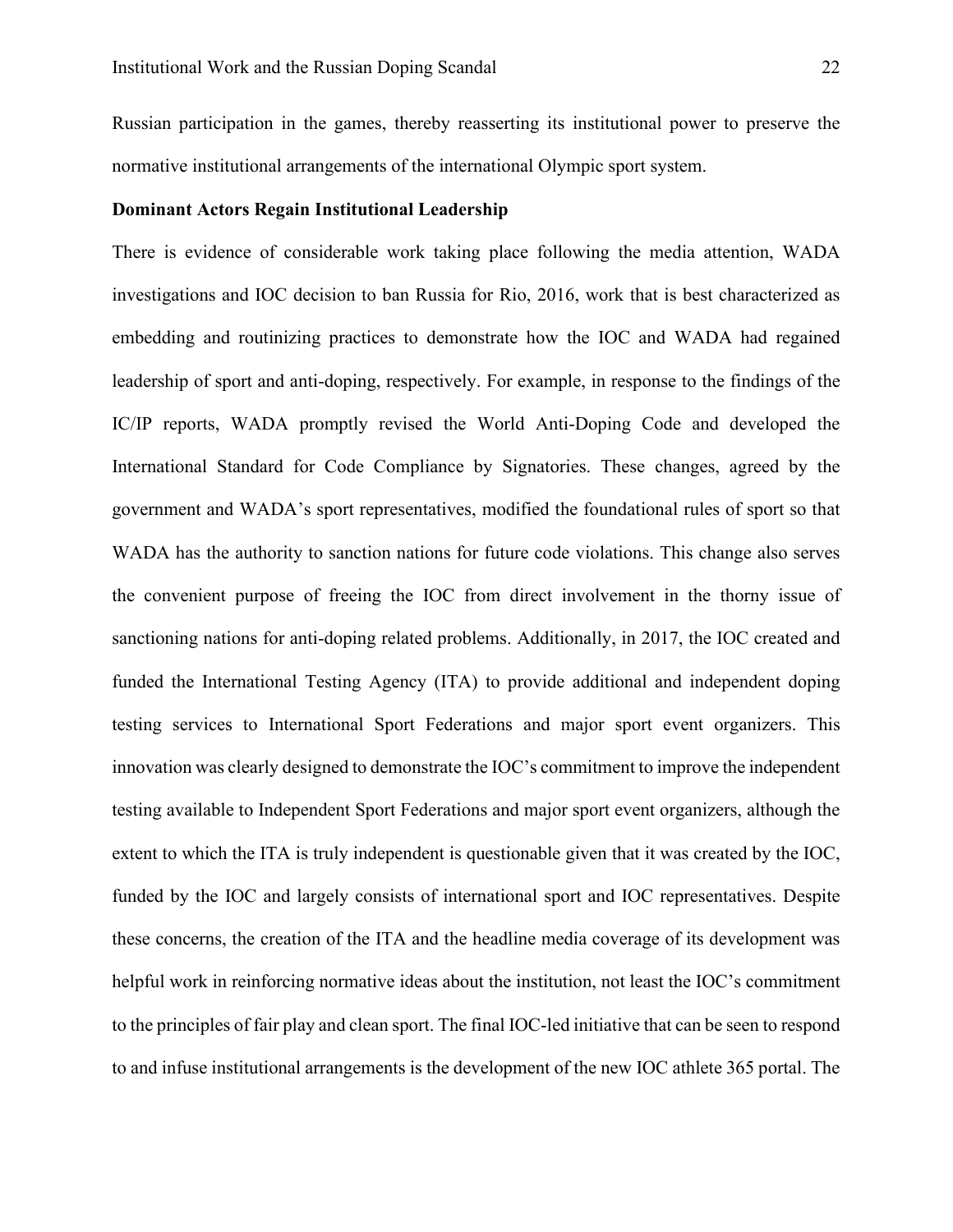portal addresses a range of issues such as integrity (clean sport, athlete safety), well-being (mental health), and the athlete voice (athletes declaration) as well as providing the commercially attractive opportunity for sponsors to be able to interact with Olympians. In sum, the IOC's Athlete 365 portal can be viewed as an institutional work designed to embed and routinize the institution insofar as it can promote an athlete-centered approach to governance while also disseminating key messages about institutional norms and expectations, and in so doing, this enables the IOC to reinforce and regain its sense of leadership of the institution.

#### **Discussion and Conclusion**

This study sought to examine how stakeholders attempted to disrupt and subsequently act to respond to institutionalized doping arrangements in Russia. In adopting a neo-institutional perspective, we theorized the scandal as a case of attempted but failed institutional disruption with clear evidence of counter-work by actors to maintain the pre-existing institutional arrangements. To be clear, our findings indicate that the RDS is neither solely a case of disruption or maintenance but rather an illustration of how, in autonomous systems such as Russian and international Olympic sport, certain types of institutional work to disrupt are almost immediately met with responses designed to maintain pre-existing arrangements. In this way, the RDS can be seen to emulate a three-part 'Dostoevsky-type' saga with antagonists and protagonists simultaneously *attacking to demand change* and *defending to maintain institutional order* (see Table 3). More importantly, we argue that the empirical evidence from the RDS offers an important theoretical contribution to the institutional change literature insofar as it reveals that in settings where actors are trying to disrupt an institutional practice, the actors that want to maintain the practice can employ a three-pronged strategy.

**\*\*\*insert table 3 (The Russian doping scandal as a three-part saga) about here\*\*\***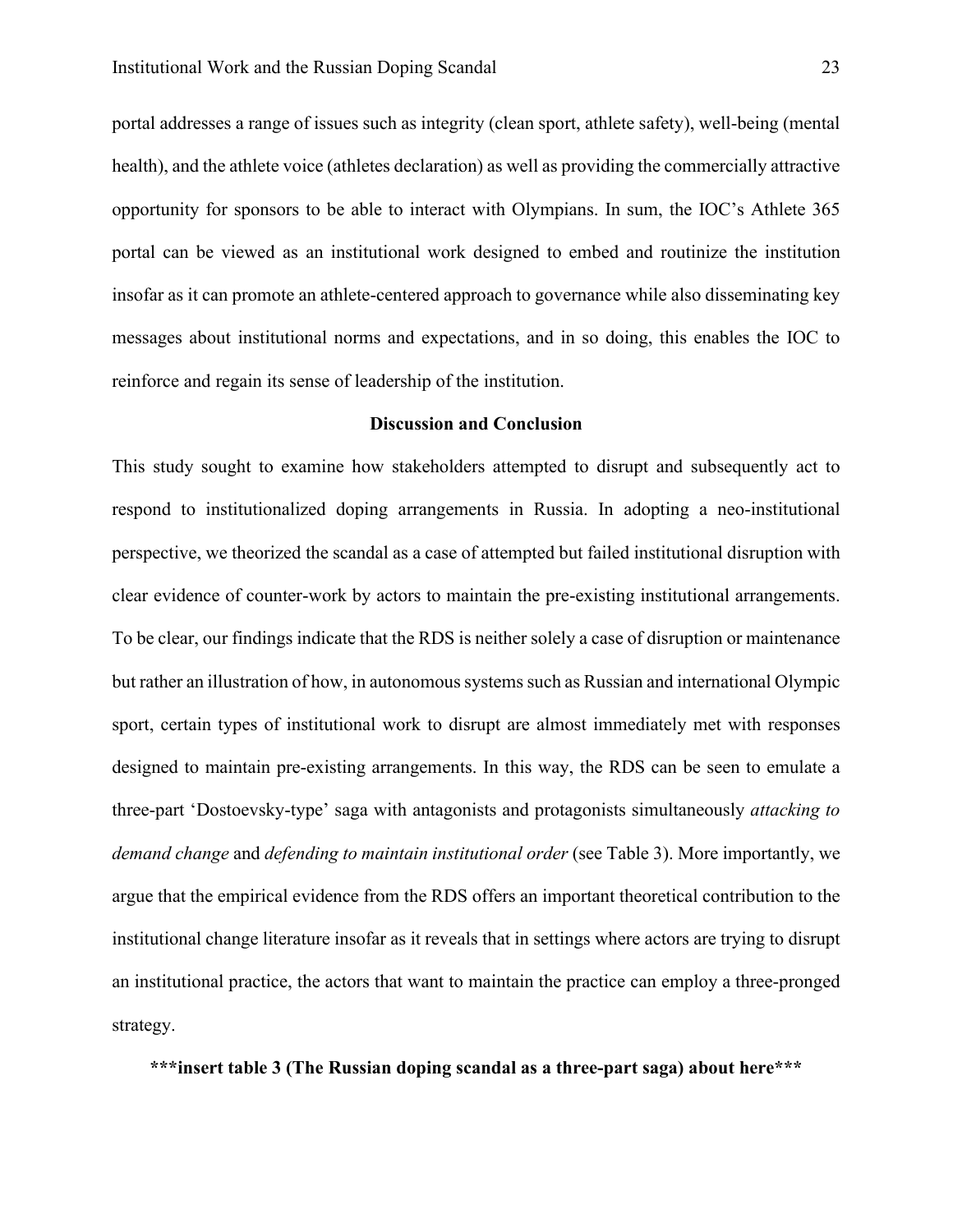The antagonists in the RDS were driven by their dissatisfaction and discontent with Russia—in particular, their observations of the contradictions between Russian behavior and the values of Olympic sport—rather than the more commonly asserted notion of serving and pursing their own personal interests (Lawrence & Suddaby, 2006). In the case of the Stepanov family, one only need consider their personal sacrifice and risks to personal safety to appreciate this point more fully. Given these circumstances, and particularly the role and motives of the initial whistleblowers, we argue that Seo and Creed's (2002) conceptual framework of institutional change is instructive insofar as it emphasizes change as an outcome of the dialectical interplay between institutional contradictions and human praxis.

In contrast to normative views about institutionalism, Seo and Creed (2002) would likely take the view that Russia effectively 'sowed its own seed' of destruction through its historical association with doping in elite sport (Dennis & Grix, 2012; Riordan, 1993). In this way, the very norms and practices of the institution, and in particular the contradictions in these institutional arrangements, were the fuel that fed the actor's discontent, clearly demonstrating the "mutually constitutive nature of structure and agency" (Seo & Creed, 2002, p. 223). Consequently, in response to these institutional contradictions, actors utilized their agency to drive attempts to disrupt and change institutional arrangements. These contradictions are evident in the normative Russian narrative when compared to the realities of its institutional norms and practices. At a more specific level, the particular contradictions that trigger and enable praxis for institutional change start with *misaligned interests*. Clearly, the institutional arrangements underpinning the RDS fundamentally *misaligned* with the interests and needs of the whistleblowers. For Vitaly Stepanov, we argue that the misalignment between his personal work-related experiences and his personal values triggered his praxis as a *dominant change agent* in the RDS. In contrast, Yulia Stepanova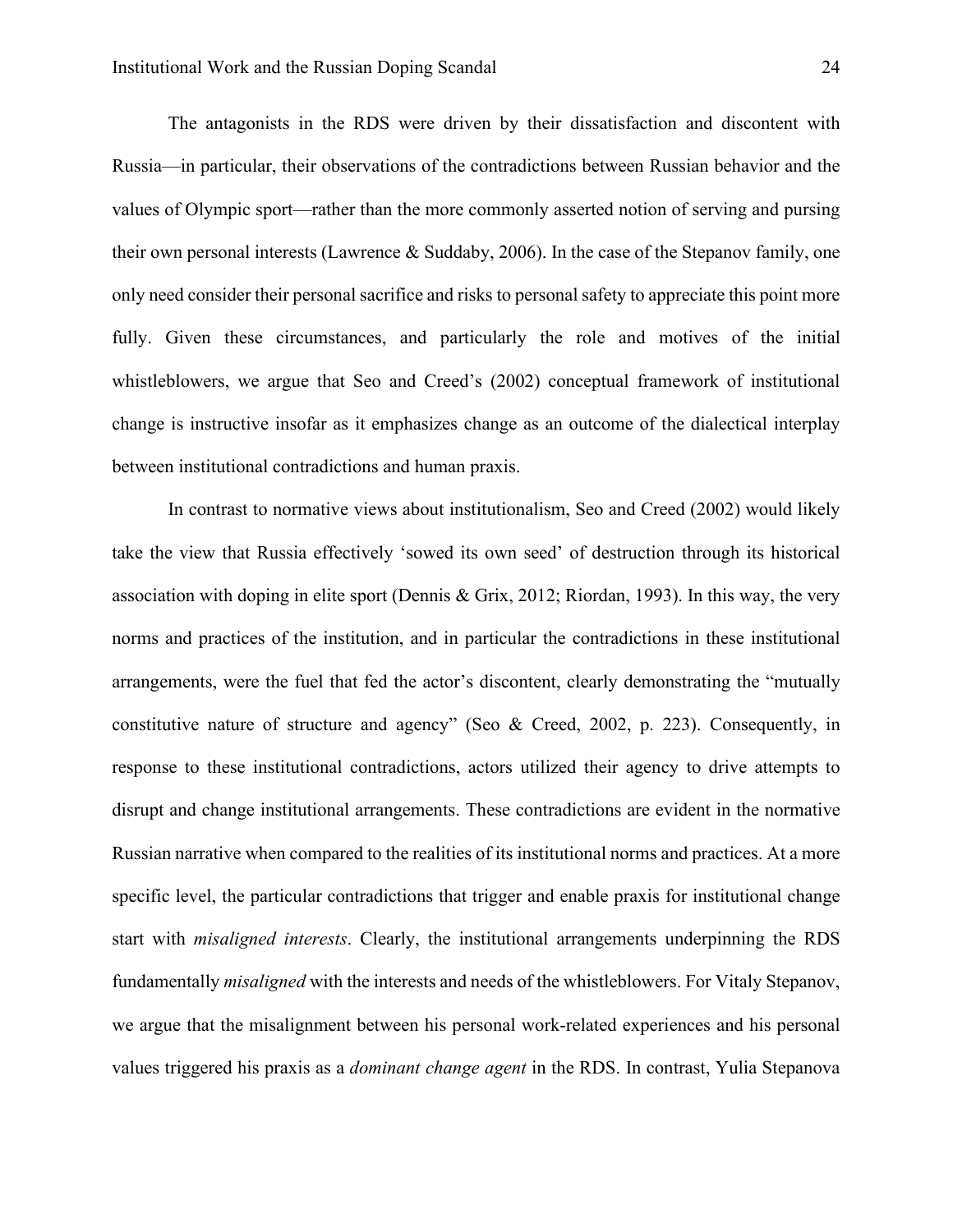and Grigory Rodchenkov, experienced a *reflective shift in consciousness*, driven by their personal experiences and treatment by the Russian state and sport system as 'pawns in the game' and the slow but significant realization that Russia's institutional norms and practices were no longer compatible with their career or their personal safety.

In addition to misaligned interests, the Russian institution had clearly created conditions of strong *nonadaptability*, where the institution is "both psychologically and economically locked in… and unresponsive to changes in their external environments" (Seo & Creed, 2002, p. 228). The rationale for this behavior likely lay in Russia's historical commitment to pursue a 'win-atall-costs' elite sport culture to symbolically reinforce the notion of communist (over capitalist) or Russian (over Western) superiority (Arnold, 2018). However, this *non-adaptability* also triggered a *reflective shift in the consciousness* of the whistleblowers, thus enhancing their understanding of the enormity of the challenge and the need for new, creative ways of working. Thus, the work of the whistleblowers reinforces the paradox of embedded agency (Holm, 1995). Here, the whistleblowers, driven by their ongoing exposure to, and experience of, the contradictions of the Russian sport system, realize their former place as agents that maintained institutional arrangements, and recognize the need for reflective distance from the past and make the conscious choice to pursue truth in the future (Emirbayer & Mische, 1988).

It was ultimately the institutional work of the whistleblowers, utilizing their agency in response to the contradictions in institutional arrangements, that triggered the eventual institutional crisis. However, our findings suggest that this crisis was not triggered by the initial institutional work aimed at undermining the assumptions and beliefs of the institution (Lawrence & Suddaby, 2006), but rather as a consequence of the interplay between two new types of institutional work. Against the backdrop of continuous Russian denials and arguments that the allegations represented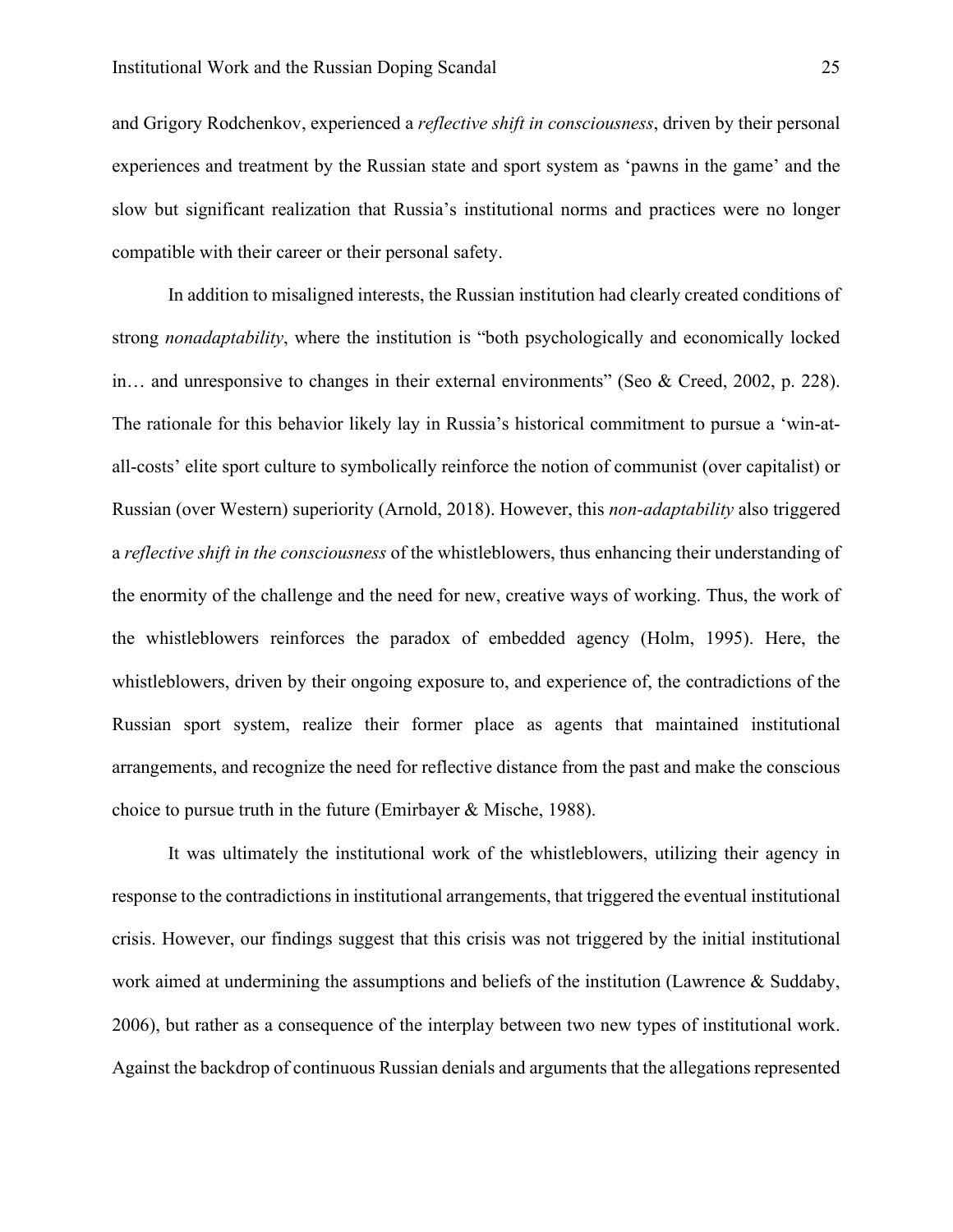little more than U.S.-led, anti-Russian propaganda, the IOC ignored the allegations and WADA delayed intervention, unsure of how to proceed and more concerned with social media chatter and optics than discovering whether the allegations had merit (Jack Robertson, WADA Chief Investigations Officer in Epstein, 2016). We argue that this *ignoring and delaying* response represents a new form of institutional work insofar as it represents a purposive action, that is the act and range of work that comes with choosing to do nothing in order to avoid potential disruption and maintain current institutional arrangements. However, the decision of WADA's leadership to sit by and assess the optics was an institutional contradiction reflecting the *incompatibility* of WADA's actions with its foundational purpose – namely an international anti-doping agency either deliberately choosing and/or not able to respond to allegations of widespread, statesponsored, systematic doping. This incompatibility and contradiction, in turn, triggered a *reflective shift in consciousness* in many actors, but in particular, in Jack Robertson, WADA's Chief Investigations Officer, which lead him to introduce the Stepanov family to Hajo Seppelt, the ARD investigative journalist.

The outcome of these introductions led to a second new type of work, *acquiring external support and influence*—through the national and multi-national media—to expose and grow awareness of the scandal to a wider audience (e.g. the German and worldwide audience of ARD), to place increased pressure on those with responsibility to act (e.g. WADA) and consequently initiate *revolutionary disruption from outside* and trigger an institutional crisis. While we see overlap here with the types of work identified in Lawrence and Suddaby's (2006) original framework, we have extended our understanding of how these types of work are utilized through empirical examination. In this way, the RDS goes some way to addressing Seo and Creed's (2002)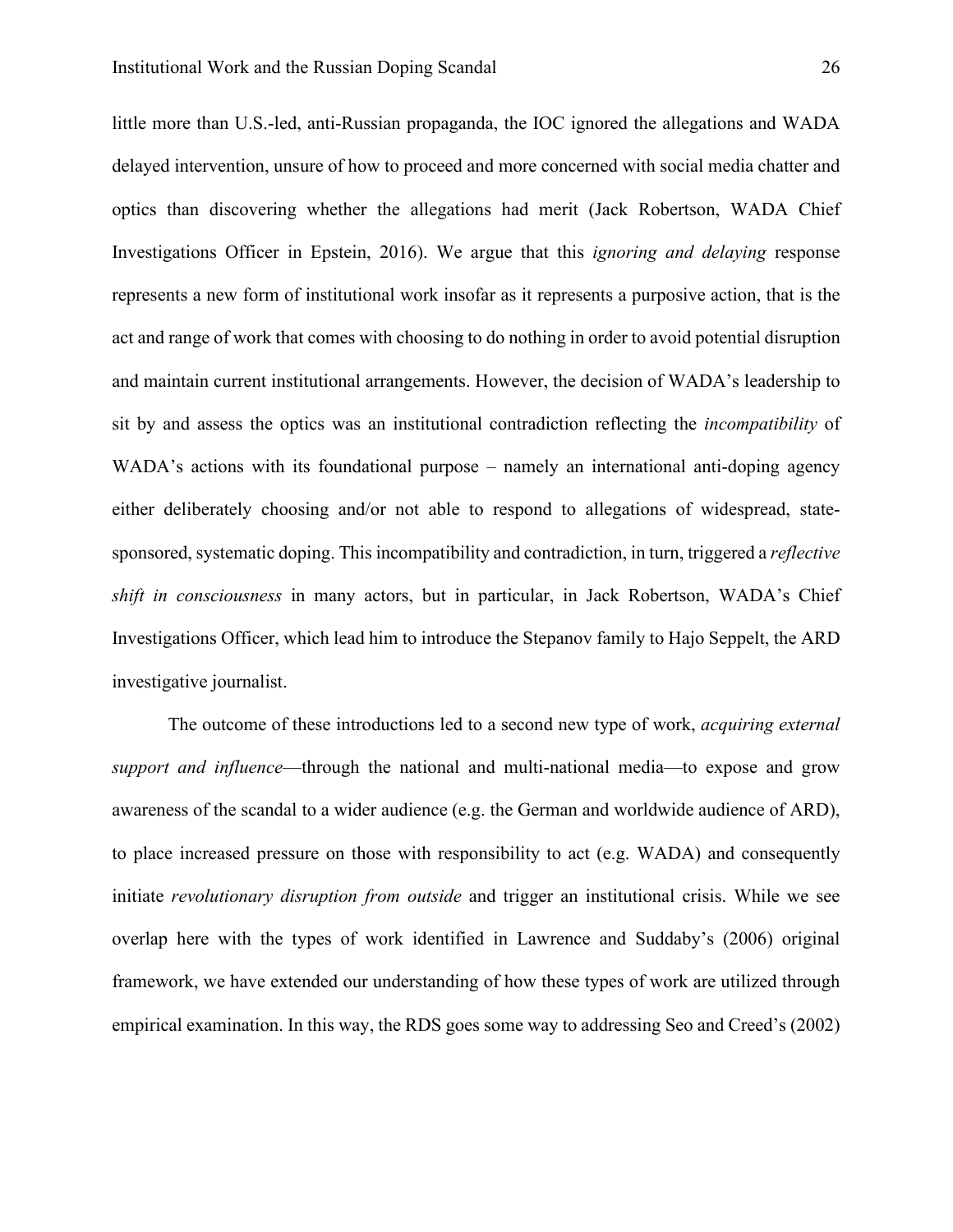critical question about how marginalized or less powerful agents can mobilize the resources of other participants to support reconstruction.

#### **\*\*\*insert Figure 1 process model of institutional disruption + maintenance about here\*\*\***

Ultimately, despite the contradictions, the actors' praxis including the institutional disruptive work, the case demonstrates the inherent durability and resiliency of the Russian and international Olympic sport systems, and the enduring and stable nature of institutions more generally (Powell & DiMaggio, 1991). For international Olympic sport the resiliency is undoubtedly buttressed by Principle 5 of the IOC's Olympic Charter as it legitimizes sports right to autonomy, giving it the authority to govern its own affairs and ostensibly restricting government interference in sport. Thus, sport is able to freely govern its own affairs, including implementing changes in order to be seen to be responding to institutional crisis. Such changes can be seen, for example, in the revisions to the WADA Code, the introduction of the International Standard for Code Compliance, and the IOC's newly developed International Testing Agency. However, while these changes are important and necessary developments, we argue that they reflect operational rather than more fundamental changes to the institutional arrangements underpinning sport. Consequently, we fail to see how any of them might prevent another scandal or how they might bring about reform and a change in Russian sport. If anything, the failure to deinstitutionalize the Russian sport system ultimately reinforces the resilience of the pre-existing institutional arrangements.

In returning to Seo and Creed (2002), it is possible to conclude that whilst the whistleblowers' praxis, particularly their institutional work via the media, did initiate *revolutionary change from the outside* to create an *institutional crisis*, this crisis was not sustained to the point where it brought about institutional change. As previously mentioned, the durability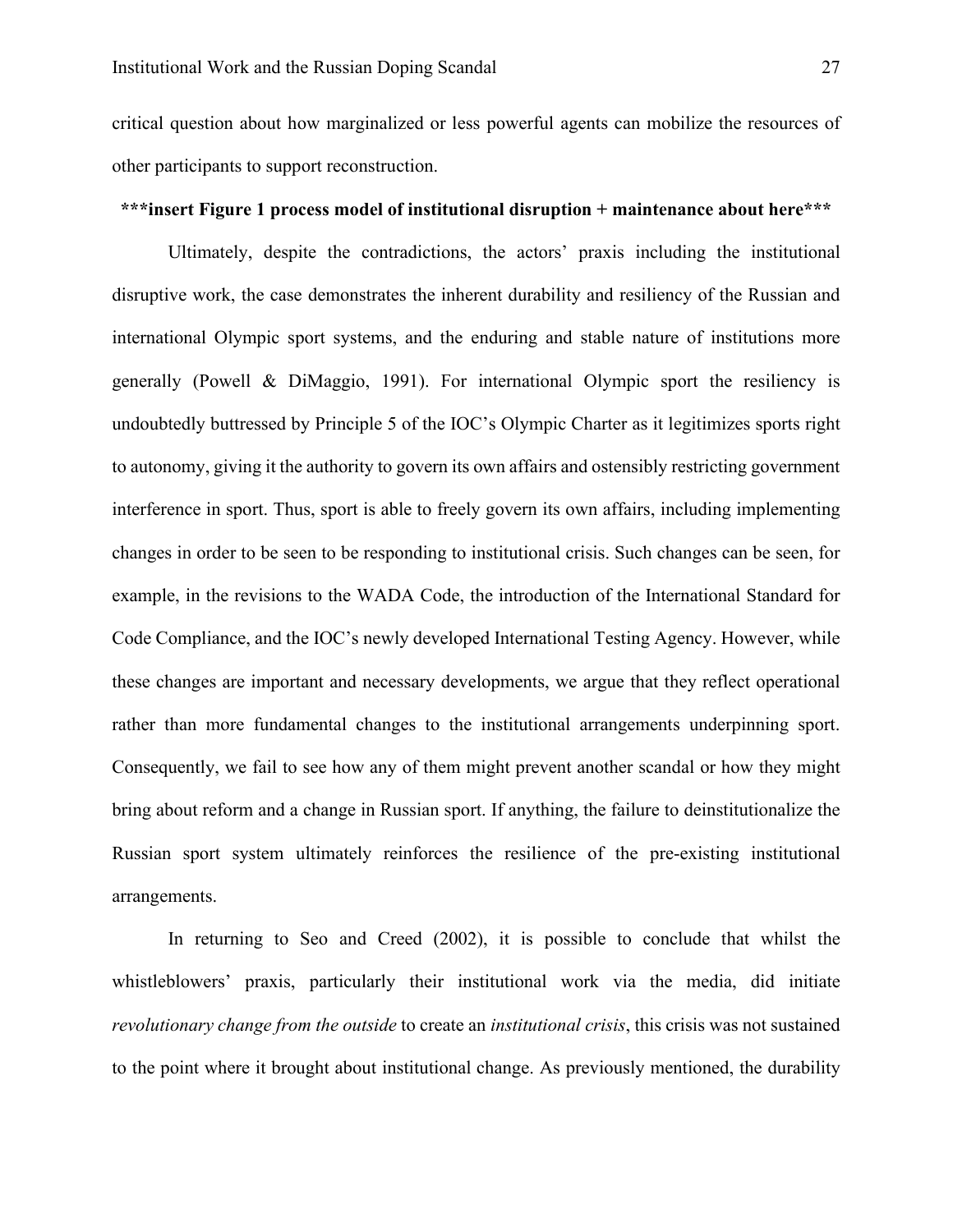of the institution played in key role in maintaining the status quo. However, we also believe that the actors' praxis specifically *collective action*, was sub-optimal. While the use of the media proved effective in garnering worldwide attention and driving WADA investigations, the pressure subsided once the regulatory agencies were perceived to be taking the issue seriously. We argue that a sustained collective action, with engagement from governments, sponsors, broadcasters and fans, would more likely have the political and financial leverage to disrupt the institution and bring about fundamental change. More broadly, we think that the reason why RDS might not have led to any type of lasting institutional change is due to the ability of the protagonists to 'do work, while not actually doing any work'. Once the media and other stakeholders thought that Russia was taking this issue seriously, they have subsequently backed off their pressure calling for change. As often happens with scandals, one way scandals go away is that they are replaced in the media with another scandal.

Our assertion that the institution did not change due to lack of sustained media pressure might be tested over the coming months. In December, 2020 CAS ruled on WADA v. RUSADA (2020/O/6689), with CAS softening the sanctions imposed on Russia on the grounds of proportionality. This decision has re-started the pendulum-like work of antagonists and protagonists. In this latest turn, the contest has moved on to a different group of antagonists (e.g. Global Athlete, AthletesCAN, German Athletes, The Athletics Association, Clean Sport Collective) and a fight over a different institutional arrangement (i.e. sanctions). This new group of actors are vocal, active on social media, and keen to challenge governments, sponsors, broadcasters and fans to demand more of international Olympic sport. Further, these actors represent a self-professed 'activist base' that can address the disconnect between sport governance and athletes, and drive change across world sport. In addition to this work, the U.S., government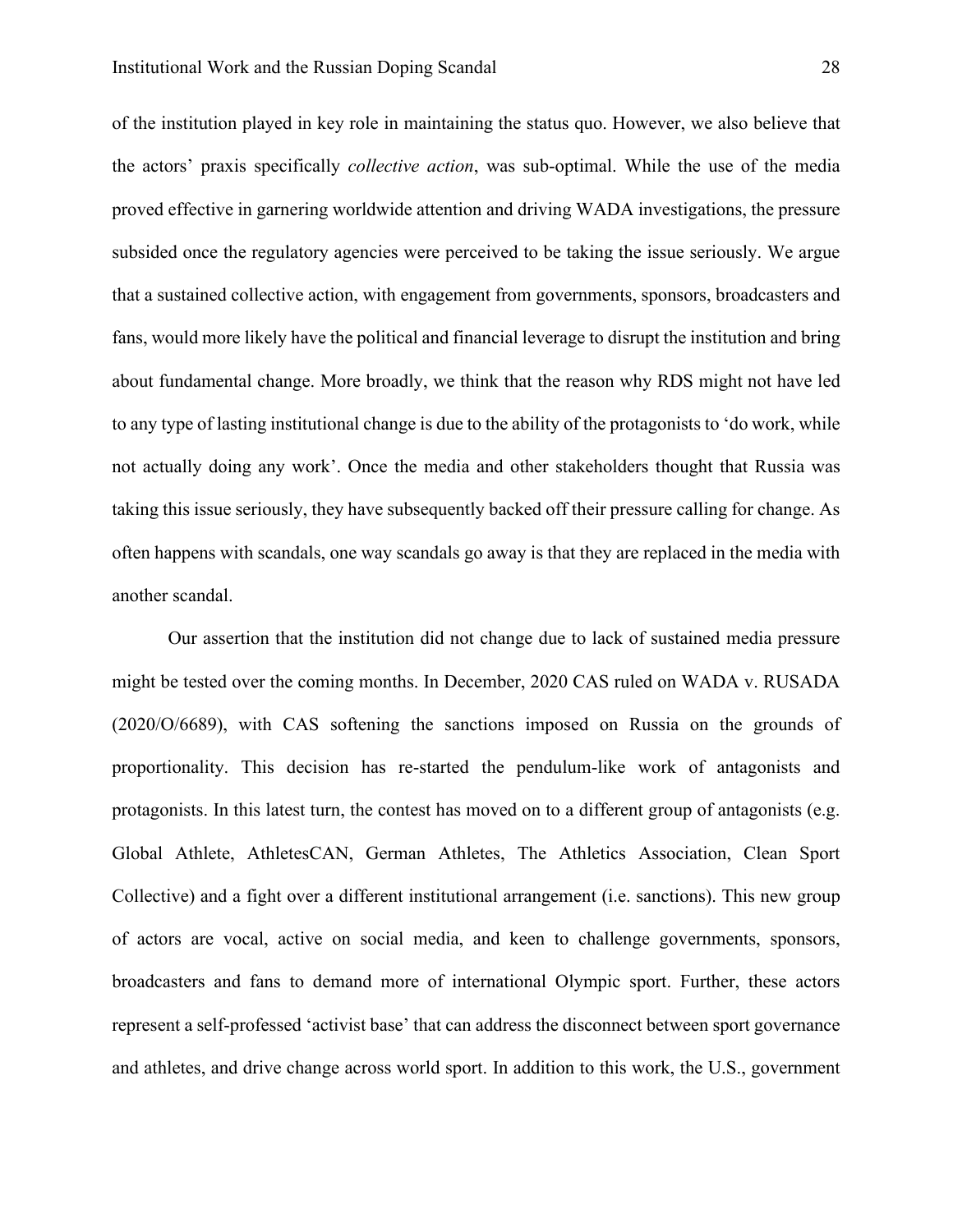are continuing to apply pressure on WADA to change, primarily by initiating work aimed at *disconnecting sanctions*. This work began with the first-of-its-kind White House summit on Anti-Doping, largely designed to bring high profile speakers together to denounce WADA and their ability to govern anti-doping effectively. This was followed by the US Congress passing the Rodchenkov Anti-Doping Act authorizing the U.S. to impose criminal sanctions on individuals/groups involved in international doping fraud  $(116<sup>th</sup> Congress, 2020)$ . The passing of this Act was followed in May 2021 with the White House Office of National Drug Control Policy (ONDCP) submitting a report to the U.S. Congress focused on calls for the major reform of WADA or for the U.S. government, the largest single government contributor to WADA to continue to withhold its funding to WADA. In sum, the intervention of U.S. government marks an interesting development as national governments (excluding Russia) have been quiet, largely (self) excluded from the work of antagonists or protagonists, leaving sport to govern its own affairs in line with principle 5 of the IOC Olympic Charter<sup>[3](#page-29-0)</sup>. In this way, the principle of autonomy has been a powerful device in *enabling* international Olympic sport to maintain the status quo. Thus, while it is likely that these developments mark the start of a new series of institutional work that will lead to changes in the dominant institution, it is unlikely that this work will lead to total disruption. Notably, in cases such as this, institutions do not actually die in the sense of being wiped off the face of the earth, they are more so reincarnated where they come back in a highly recognizable form but with slightly different actions, processes, and practices.

<span id="page-29-0"></span><sup>&</sup>lt;sup>3</sup> Fundamental Principle 5 of the IOC's Olympic Charter states that: "Recognizing that sport occurs within the framework of society, sports organizations within the Olympic Movement shall apply political neutrality. They have the rights and obligations of autonomy, which include freely establishing and controlling the rules of sport, determining the structure and governance of their organizations, enjoying the right of elections free from any outside influence and the responsibility for ensuring that principles of good governance be applied" (IOC, 2019, p. 11).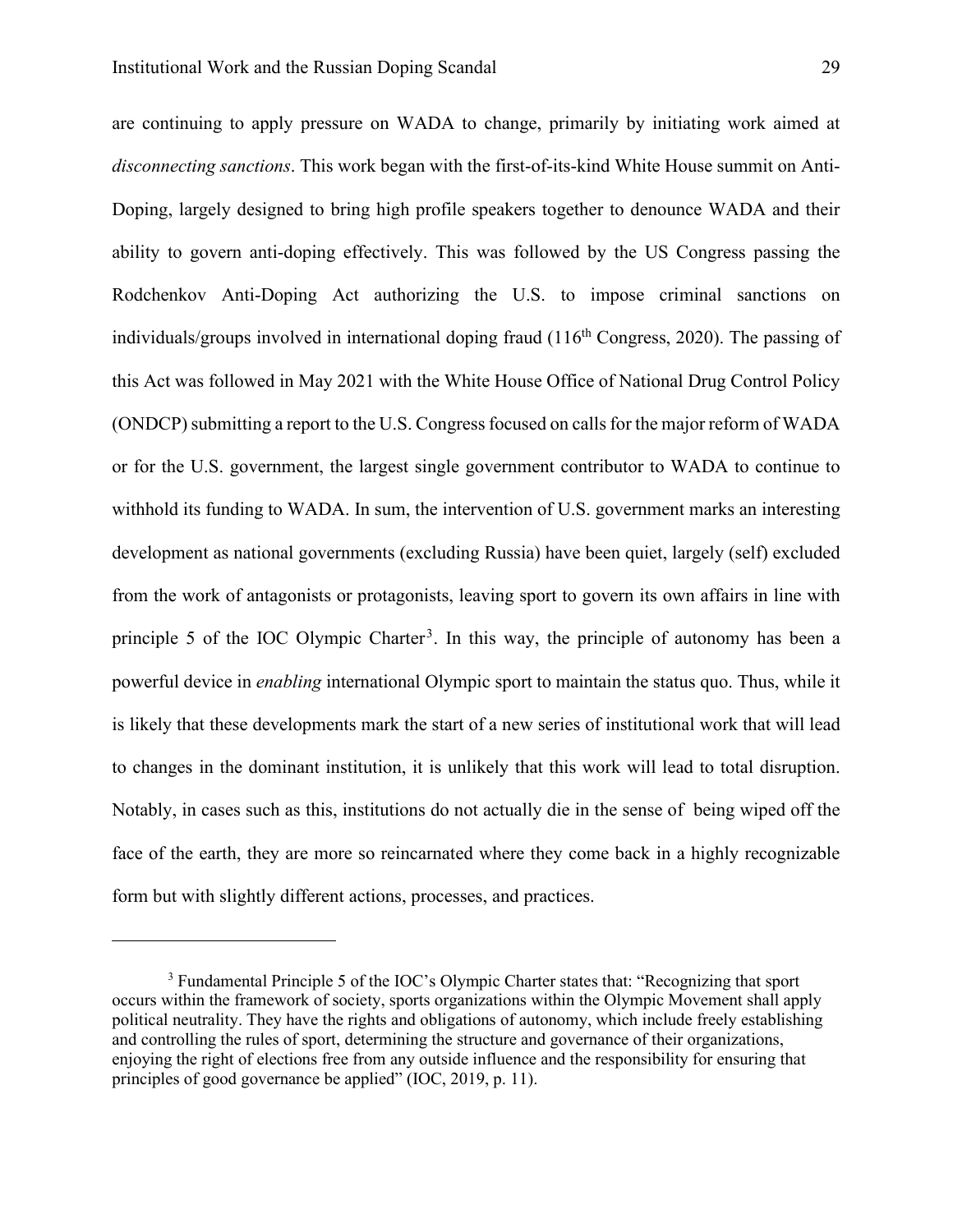In turning to the study contributions, we add to the institutional work literature through utilizing the RDS as an empirical case to expose how actors engaged in differing types of work aimed at either disrupting or maintaining the institutional arrangements of the Russian and international Olympic sport systems. The RDS case has particular merit as empirical studies of institutional disruption and deinstitutionalization are rare (Lawrence & Suddaby, 2006). The analysis also contributes to the little that we know about actors who defy institutional rules in the interests of particular causes or values (Agyemang et al., 2018), thereby responding to Nite and Edward's (2021) call for more research that directly examines institutional disruption work by focusing on the concerted efforts of interested actions to disrupt institutions. In addition, our work contributes to the scandal literature by examining the multiple sides of a scandal. Often it is assumed that scandals, once defined as such by a social control agent (in our case WADA, or the IOC) would lead to clear penalties that would have lasting (at least reputational) affects. By examining the many different actors involved in this case (the messiness of a field approach) we have shown how different actors work to not only reduce the penalities, but also to redefine the scandal in a way that makes it go away (back to our title of when is a ban not a ban). As our analysis of the messiness of the institutional arrangements surrounding the doping scandal reveals, there continues to be a shift in what is considered to be acceptable behavior by social control agents (namely IOC and WADA) within international sport. This shift, combined with the institutionalization of normalized practices surrounding doping, institutional rigidity and reluctance to change, and the persistent power asymmetries that continue to characterize international sport, ultimately contributed to the scandal.

Finally, our analysis reveals that that despite considerable effort by key actors both within the Russian state and international sport, it appears that much of the pre-existing institutional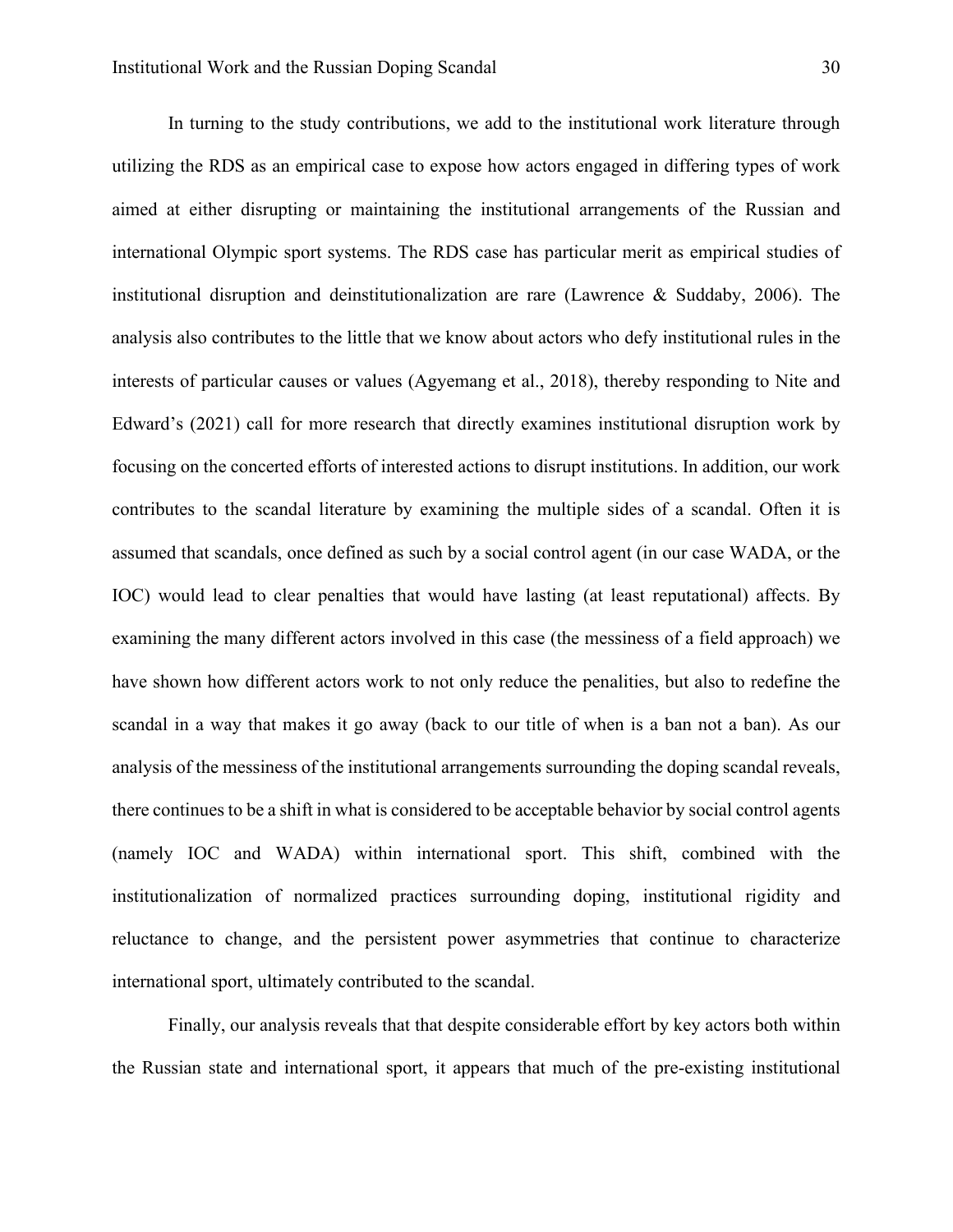infrastructure remains intact. Consequently, we would question the extent to which any meaningful change or reform has occurred. Future research could empirically verify the nature and extent of change that has (or has not) occurred in this case. Additionally, future research could examine range of scandals confronting sport governance from an institutional work perspective, including for example sexual abuse (e.g. Nite & Nauright, 2020), sex testing in athletics, corruption and bribery in international sport federations e.g. football/soccer, weighlitfing, volleyball, etc.), and overt governmental involvement in sport (e.g. Belarus). Further studies are also needed to examine in-detail the decision-making and experiences of the whistleblowers either through primarily or secondary accounts. We believe that understanding these micro-level processes and how embedded actors are able to navigate institutional arrangements holds particular merit for future research.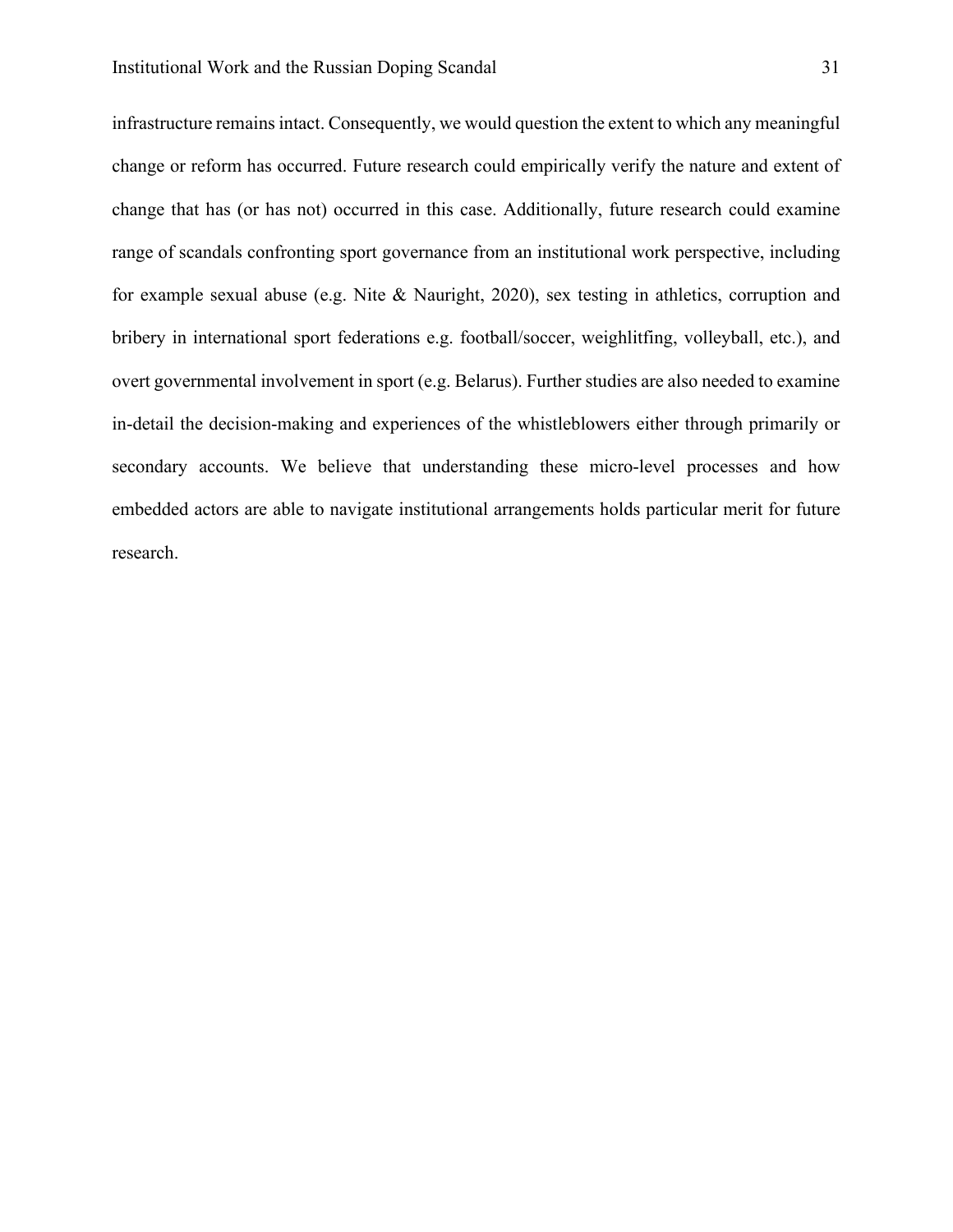#### **References**

- Adut, A. (2005). A theory of scandal: Victorians, homosexuality, and the fall of Oscar Wilde. *American Journal of Sociology*, *111*(1), 213-248. https://www.doi.org/10.1086/428816
- AFP. (2016, June 8). Athletics: Russia shuns swindler, defector whistleblowers. *AFP (Moscow).* Retrieved from: https://www.thenews.com.pk/print/128212-Russia-shuns-swindler-defectorwhistleblowers
- Agyemang, K., Berg, B., & Fuller, R. (2018). Disrupting the disruptor: Perceptions as institutional maintenance work at the 1968 Olympic Games*. Journal of Sport Management*, *32*(6), 567-580. https://doi.org/10.1123/jsm.2017-0268
- Alexander, D., Hallward, L., Duncan, L.R. & Caron, J.G. (2019). Is there still hope for clean sport? *Qualitative Research in Sport, Exercise, and Health, 11*(5), 618-635.
- Altukhov, S. & Nauright, J. (2018). The new sporting Cold War: implications of the Russian doping allegations for international relations and sport. *Sport in Society*, *21*(8), 1120-1136.
- Arnold, R. (2018). Sport and official nationalism in modern Russia. *Problems of Post-Communism*, *65*(2), 129-141.
- Axon, R. (2016, June 19). Russian Olympic ban bittersweet for whistleblower Vitaly Stepanov who provided doping evidence. *Sydney Morning Herald*. Retrieved from: https://www.smh.com.au/sport/russian-olympic-ban-bittersweet-for-whistleblower-vitalystepanov-who-provided-doping-evidence-20160619-gpmj5v.html
- Battilina, J., (2006). Agency and institutions: the enabling role of individuals' social position. *Organization*, *13*(5), 653-676. https://doi.org/10.1177/1350508406067008
- Bhasker, R. (1978). The r*ealist theory of science*. Harvester Wheatsheaf.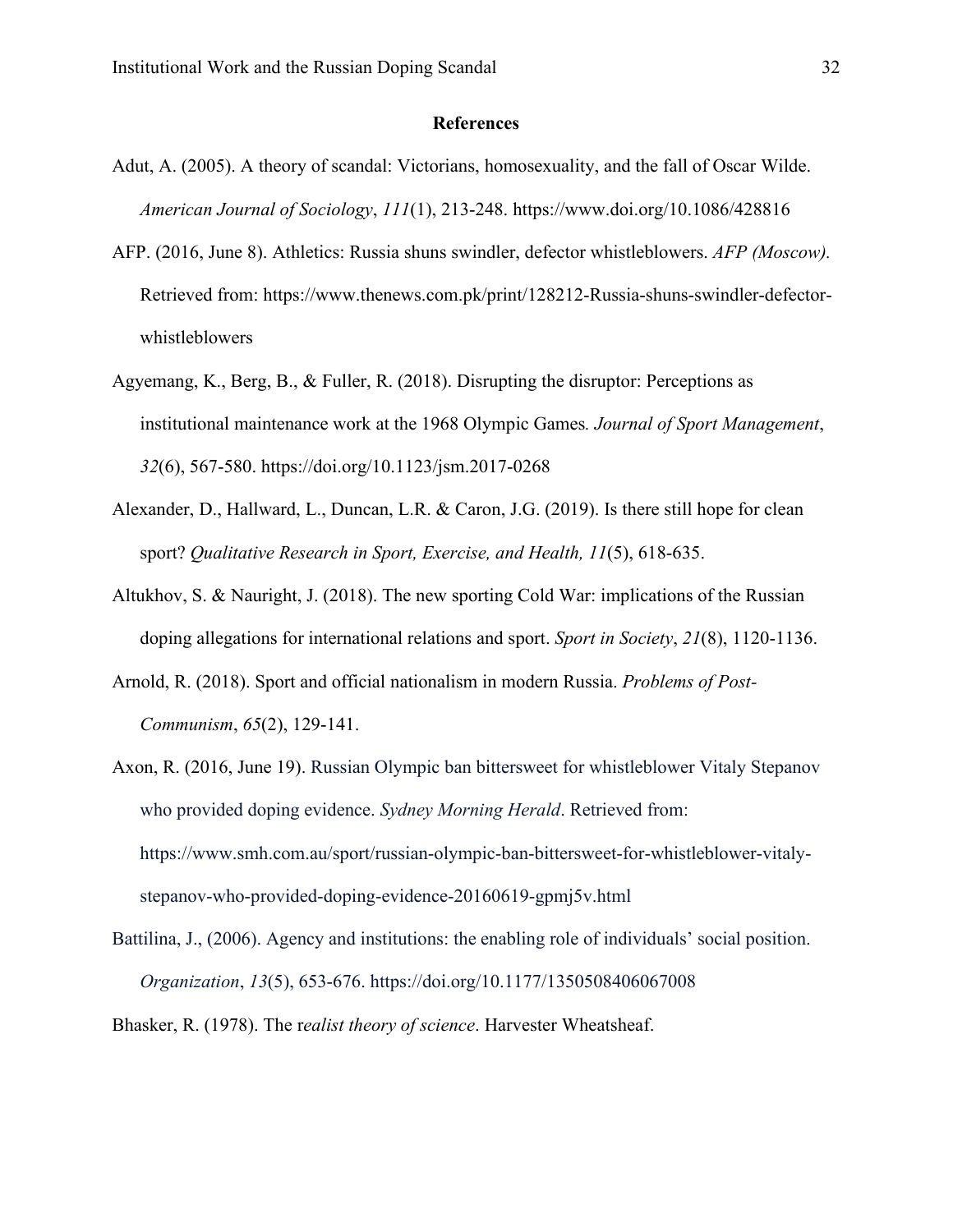- Bourdieu, P. (1993). *The field of cultural production: Essays on art and literature*. Columbia University Press.
- Carrol, O. (2017, December 12). Vitaly Mutko: 2018 World Cup boss says every country is doping – but only Russia gets blamed for it. *Independent.* Retrieved from: https://www.independent.co.uk/news/world/europe/vitaly-mutko-russia-world-cup-2018 doping-football-state-sponsor-winter-olympics-deputy-prime-minister-a8106091.html
- Cocchiarella, D., & Edwards, J. (2020). Challenging the Amateur rule in the NCAA: a case study of the failed attempt at institutional disruption by Northwestern University football players. *Managing Sport and Leisure*. Advanced online publication. https://www.doi.org/10.1080/23750472.2020.1820888
- Cuffrey, S. (2018). Passing the baton. *Brooklyn Journal of International Law, 43*(2), 665-690.
- Denham, B. (2019). Coverage of the Russian doping scandal. *Communication in Sport, 7*(3), 337-360. https://doi.org/10.1177/2167479518765188
- Dennis, M., & Grix, J. (2012). *Sport under communism: behind the east german 'miracle'.*  Palgrave Macmillan.
- Dowling, M., & Smith, J. (2016). The institutional work of Own the Podium in developing highperformance sport in Canada. *Journal of Sport Management, 30*(4), 396-410.
- Duval, A. (2017). The Russian doping scandal at the court of arbitration for sport: lessons for the world anti-doping system. *The International Sport Law Journal, 16,* 177-197. https://doi.org/10.1007/s40318-017-0107-6
- Ellingsworth, J. (2016, February, 21). Russian doping official planned book before sudden death. *Associated Press*. Retrieved from:

https://apnews.com/article/d207f87cca9f4f0bbe4f79d235bda5ca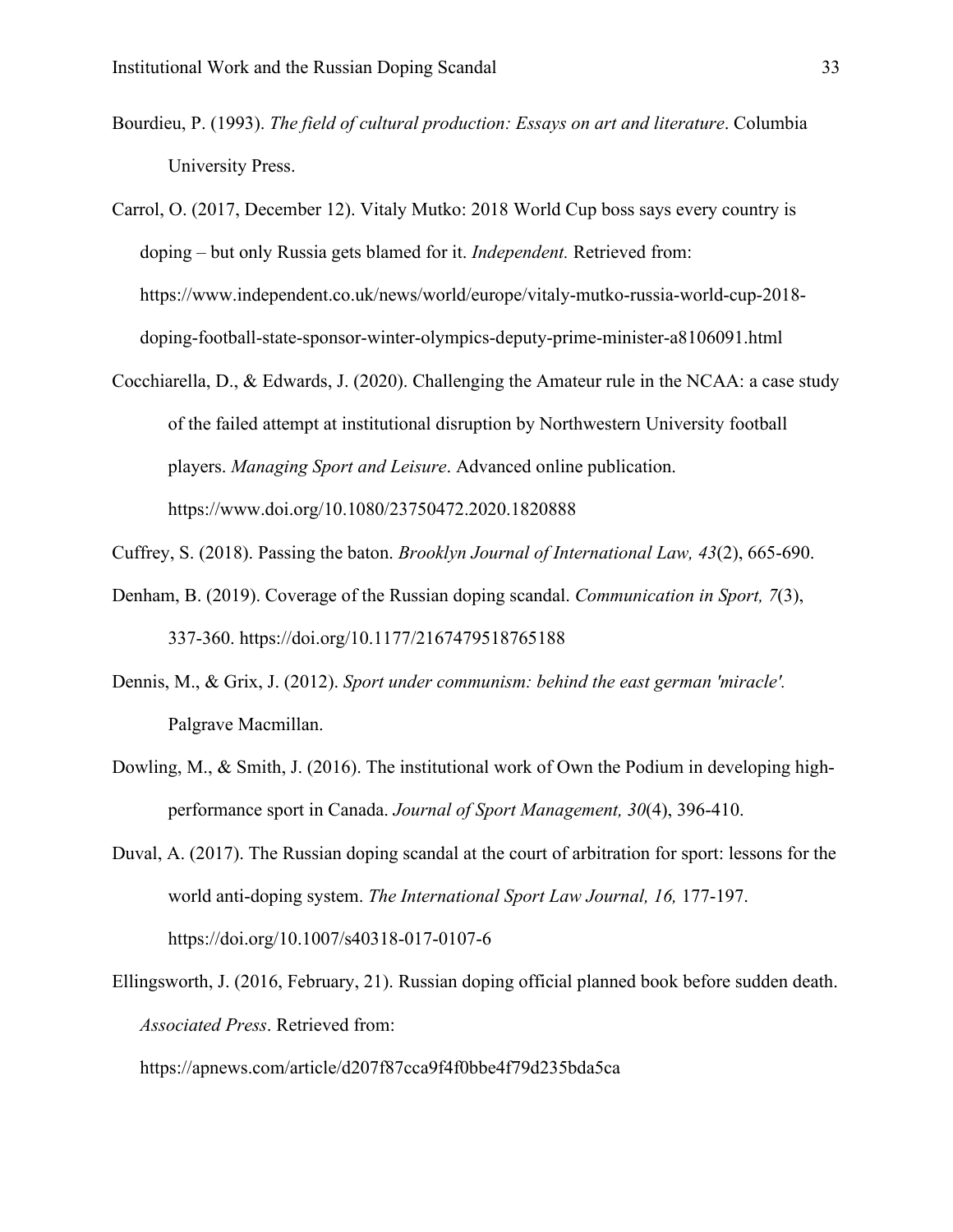- Emirbayer, M. & Mische, A. (1998). What is Agency? *American Journal of Sociology, 103*(4), 962-1023. https://doi.org/10.1086/231294
- Epstein, D. (2016). August 4. Top investigator details secret efforts to undermine Russian doping probe. *ProPublica.* Retrieved from: https://www.propublica.org/article/olympics-topinvestigator-secret-efforts-undermine-russian-doping-probe
- Fahlén, J., & Stenling, C. (2019). (Re)conceptualizing institutional change in sport management contexts: the unintended consequences of sport organizations' everyday organizational life. *European Sport Management Quarterly*, *19*(2), 265-285. https://doi.org/10.1080/16184742.2018.1516795
- Gehman, J., Glaser, V. L., Eisenhardt, K., Gioia, D., Langley, A., & Corley, K. G. (2018). Finding theory–method fit: A comparison of three qualitative approaches to theory building. *Journal of Management Inquiry*, *27*(3), 284-300. https://doi.org/10.1177/1056492617706029
- Gioia, D., Thomas, J. B., Clark, S., & Chittipeddi, K. (1994). Symbolism and strategic change in academia: The dynamics of sensemaking and influence. *Organization Science, 5*(3), 363- 383. https://doi.org/10.1287/orsc.5.3.363
- Gioia, D., Corley, K. G., & Hamilton, A. L. (2013). Seeking qualitative rigor in inductive research: Notes on the Gioia methodology. *Organizational Research Methods*, *16*(1), 15- 31. https://doi.org/10.1177/1094428112452151
- Greve, H. R., Palmer, D., & Pozner, J. E. (2010). Organizations gone wild: The causes, processes, and consequences of organizational misconduct. *Academy of Management annals*, *4*(1), 53-107. https://doi.org/10.5465/19416521003654186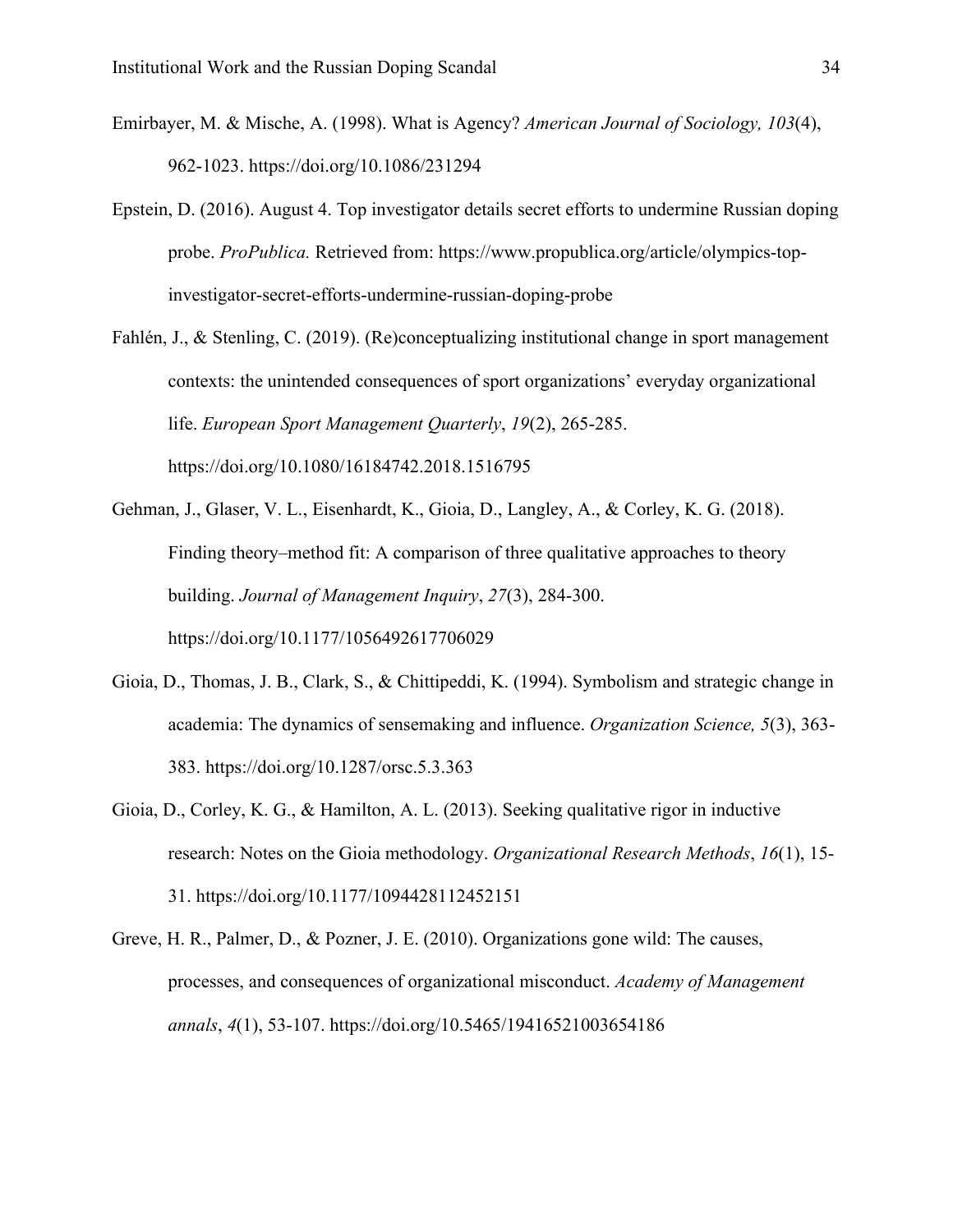Hampel, C. E., Lawrence, T. B., & Tracey, P. (2017). *Institutional work: Taking stock and making it matter*. In R. Greenwood, C. Oliver, T. B. Lawrence, & R. E. Meyer (Eds.) The SAGE Handbook of Organizational Institutionalism  $(2<sup>nd</sup>$  ed., pp. 558–590). Sage.

Harris, N. (2015, August 23). WADA president Sir Craig Reedie's 'comfort' email to Russia's most senior drug-buster. *Daily Mail.* Retrieved from: [https://www.dailymail.co.uk/sport/article-3207651/WADA-president-Sir-Craig-Reedie-s](https://www.dailymail.co.uk/sport/article-3207651/WADA-president-Sir-Craig-Reedie-s-comfort-email-Russia-s-senior-drug-buster-reveals-toothless-clampdown-doping.html)[comfort-email-Russia-s-senior-drug-buster-reveals-toothless-clampdown-doping.html](https://www.dailymail.co.uk/sport/article-3207651/WADA-president-Sir-Craig-Reedie-s-comfort-email-Russia-s-senior-drug-buster-reveals-toothless-clampdown-doping.html)

- Harris, S., Dowling, M., & Houlihan, B. (2021). An analysis of governance failure and power dynamics in international sport: the Russian doping scandal*. International Journal of Sport Policy and Politics*, *13*(3), 359-378. https://doi.org/1080/19406940.2021.1898443
- Hermann, A. (2019). The tip of the iceberg: The Russian Doping Scandal Reveals a Widespread Doping Problem. *Diagoras: International Academic Journal on Olympic Studies*, 3, 45–71.
- Holm, P. (1995). The dynamics of institutionalization: Transformation processes in Norwegian fisheries. *Administrative Science Quarterly*, *40*(3), 398-422. https://doi.org/10.2307/2393791
- IOC. (2017). *The IOC Disciplinary Commission's Report of the IOC Executive Board*. Lausanne, Switzerland: IOC.
- IOC. (2019). *The Olympic Charter*. Lausanne, Switzerland: IOC.

IP Report 1. (2016). *The Independent Person 1st Report*. Professor Richard H. McLaren.

IP Report 2. (2016). *The Independent Person 2nd Report*. Professor Richard H. McLaren.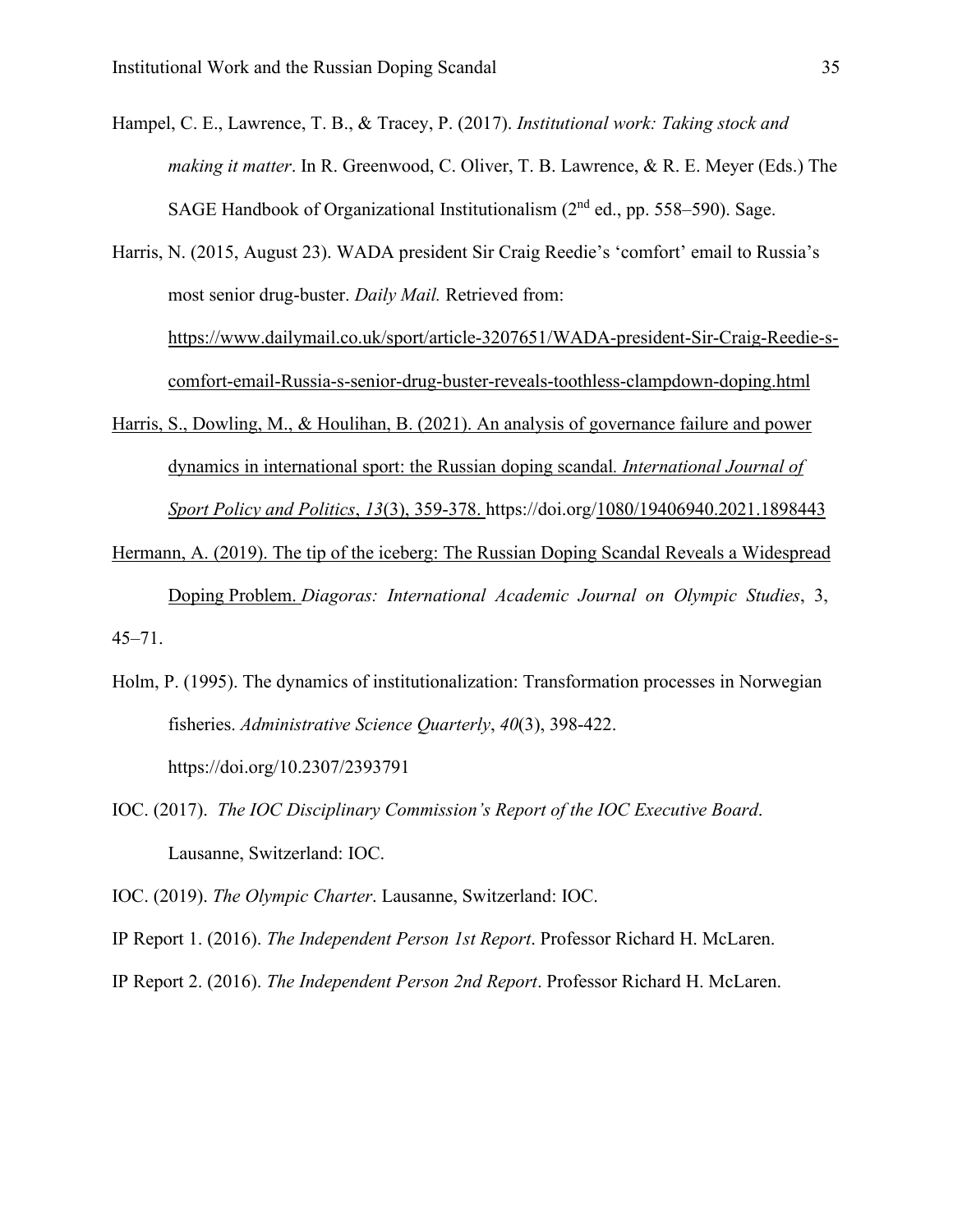- Kramer, A.E. (2016, June 17). Olympic ban adds to Russia's culture of grievances. *The New York Times*. Retrieved from: [https://www.nytimes.com/2016/06/18/world/europe/putin](https://www.nytimes.com/2016/06/18/world/europe/putin-russia-olympics-doping.html)[russia-olympics-doping.html](https://www.nytimes.com/2016/06/18/world/europe/putin-russia-olympics-doping.html)
- Lawrence, T. B., & Suddaby, R. (2006). *Institutions and Institutional Work*. In R. Clegg, C. Hardy, T Lawrence, Nord, W. (Eds.). *The Sage Handbook of Organization Studies*, (2nd ed. pp. 215-254). Sage.
- Lawrence, T. B., Suddaby, R., & Leca, B. (Eds.). (2009). *Institutional work: Actors and agency in institutional studies of organizations.* Cambridge University Press.
- Lok, J., & De Rond, M. (2013). On the plasticity of institutions: Containing and restoring practice breakdowns at the Cambridge University Boat Club. *Academy of Management Journal*, *56*(1), 185-207. https://doi.org/10.5465/amj.2010.0688
- Meier, H. E., & Reinold, M. (2018). Immunizing inefficient field frames for mitigating social problems: The institutional work behind the technocratic antidoping system. *SAGE Open*, *8*(2), https://doi.org/10.1177/2158244018780954
- Micelotta E, Lounsbury M, & Greenwood R. (2017). Pathways of Institutional Change: An Integrative Review and Research Agenda. *Journal of Management*, 43(6), 1885-1910. https://doi.org/10.1177/0149206317699522
- Moscow Times. (2015). Russia says 'Sure we dope, but so does everyone else'. *The Moscow Times.* Retrieved from: [https://www.themoscowtimes.com/2015/11/10/russia-says-sure](https://www.themoscowtimes.com/2015/11/10/russia-says-sure-we-dope-but-so-does-everyone-else-a50707)[we-dope-but-so-does-everyone-else-a50707](https://www.themoscowtimes.com/2015/11/10/russia-says-sure-we-dope-but-so-does-everyone-else-a50707)
- Nite, C. (2017). Message framing as institutional maintenance: The National Collegiate Athletic Association's institutional work of addressing legitimate threats*. Sport Management Review*, *20*(4), 338-351. https://doi.org/10.1016/j.smr.2016.10.005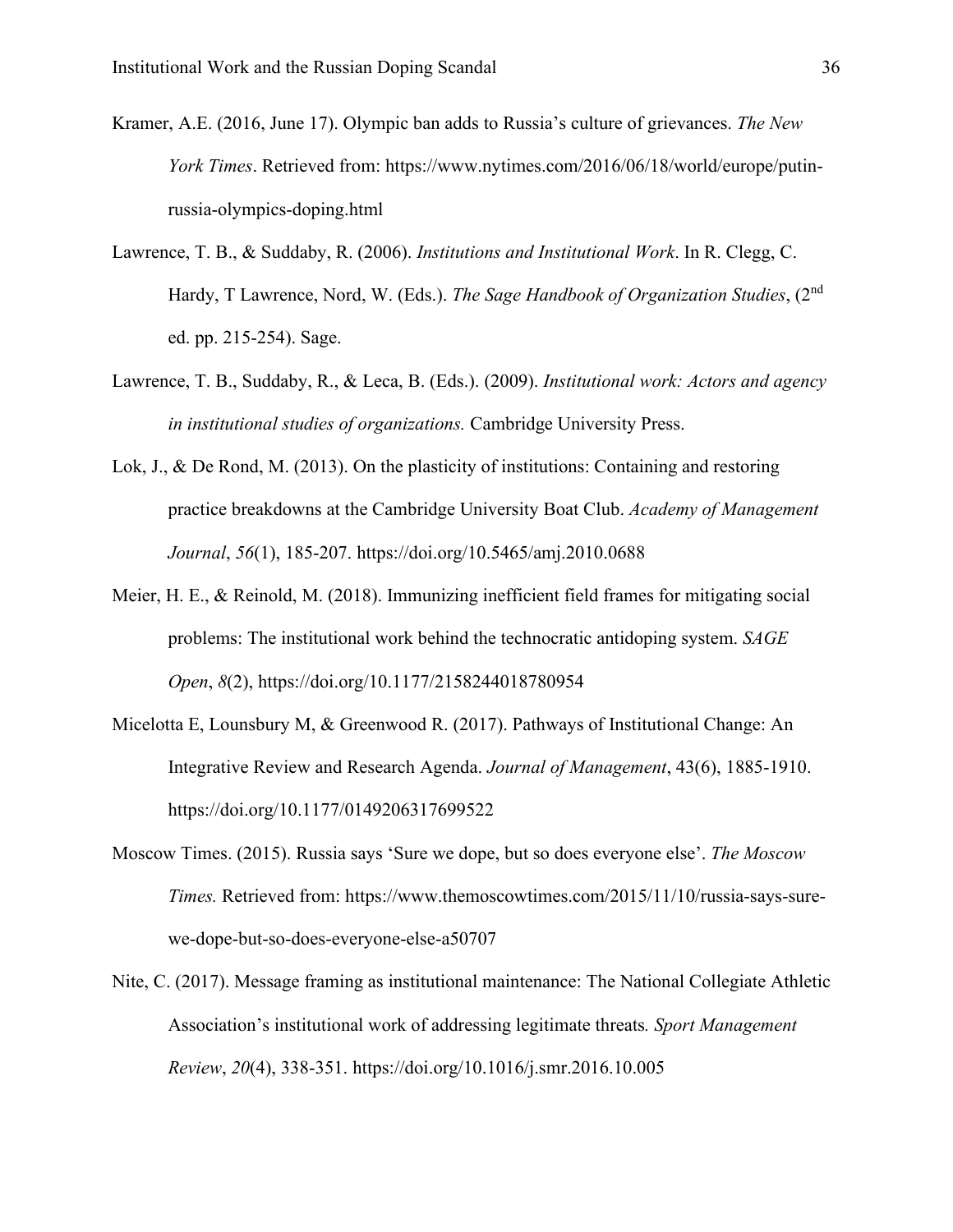- Nite, C., & Edwards, J. (2021). From isomorphism to institutional work: advancing institutional theory in sport management research. *Sport Management Review*. Advanced online publication. https://doi.org/10.1080/14413523.2021.1896845
- Nite, C., & Nauright, J. (2020). Examining institutional work that perpetuates abuse in sport organizations. *Sport Management Review*, *23*(1), 117-129. https://doi.org/10.1016/j.smr.2019.06.002
- Nite, C., & Washington, M. (2017). Institutional adaptation to technological innovation: Lessons from the NCAA's regulation of football television broadcasts (1938–1984). *Journal of Sport Management*, 31(6), 575-590. https://doi.org/10.1123/jsm.2017-0159
- Nite, C., Ige, A., & Washington, M. (2019). The evolving institutional work of the National Collegiate Athletic Association to maintain dominance in a fragmented field*. Sport Management Review*, *22*(3), 379-394. https://doi.org/10.1016/j.smr.2018.05.002
- Oja, B. D., Stensland, P. J., Bass, J. R., & Zvosec, C. C. (2019). Under the Lights: The Legitimacy, Survival, and Institutionalization of Rural Amateur Baseball. *Leisure Sciences*, Advanced online publication. https://doi.org/10.1080/01490400.2019.1625294
- Pound, R.W. (2020). The Russian doping scandal: Some reflections on responsibility in sport governance. *Journal of Olympic Studies, 1,* 3-21. https://www.doi.org/10.5406/jofolympstud.1.1.0003
- Powell, W., & DiMaggio, P. (1991). *The new institutionalism and organizational analysis.* Chicago: University of Chicago Press.
- Riehl, S., Snelgrove, R., & Edwards, J. (2019). Mechanisms of institutional maintenance in minor hockey. *Journal of Sport Management*, *33*(2), 93-105. https://doi.org/10.1123/jsm.2018-0041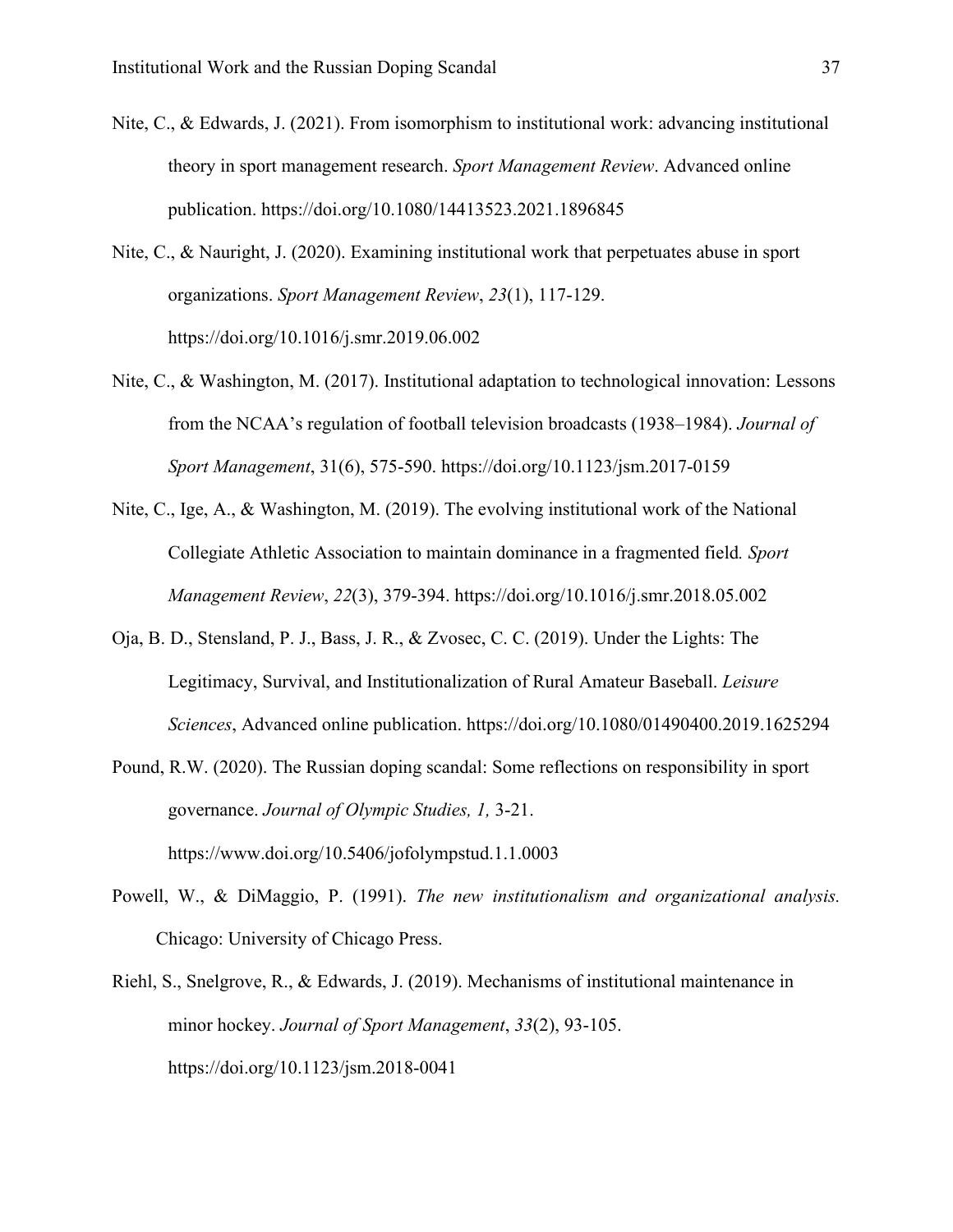Riordan, J. (1993). Rewriting Soviet sport history. *Journal of Sport History, 20*(3), 247-258.

Ruiz, R.R., Macur, J., & Austen, I. (2016). Even with confession of cheating, world's doping watchdog did nothing. *The New York Times.* Retrieved from: [https://www.nytimes.com/2016/06/16/sports/olympics/world-anti-doping-agency-russia](https://www.nytimes.com/2016/06/16/sports/olympics/world-anti-doping-agency-russia-cheating.html)[cheating.html](https://www.nytimes.com/2016/06/16/sports/olympics/world-anti-doping-agency-russia-cheating.html)

Scott, W. R. (1995). *Institutions and organizations.* Sage.

- Seo, M. G., & Creed, W. D. (2002). Institutional contradictions, praxis, and institutional change: A dialectical perspective. *Academy of Management Review*, *27*(2), 222-247. https://doi.org/10.2307/4134353
- Singer, J. N., Shaw, S., Hoeber, L., Walker, N., Agyemang, K. J., & Rich, K. (2019). Critical conversations about qualitative research in sport management. *Journal of Sport Management*, *33*(1), 50-63. <https://doi.org/10.1123/jsm.2018-0085>
- Slack, T., & Hinings, B. (1992). Understanding change in national sport organizations: An integration of theoretical perspectives. *Journal of Sport Management*, *6*(2), 114-132. https://doi.org/10.1123/jsm.6.2.114
- Stepanov, V. (2017). Written testimony of Vitaly Stepanov, submitted to the Schmid Disciplinary Commission, October 19, 2017.
- Strauss, A. & Corbin, J. (1990). *Basics of qualitative research: Grounded theory procedures and techniques.* Sage.
- TASS. (2017, November 9). Putin links claims of Russia's alleged 'doping scheme' with upcoming elections. TASS (Russian News Agency). Retrieved from: https://tass.com/sport/974827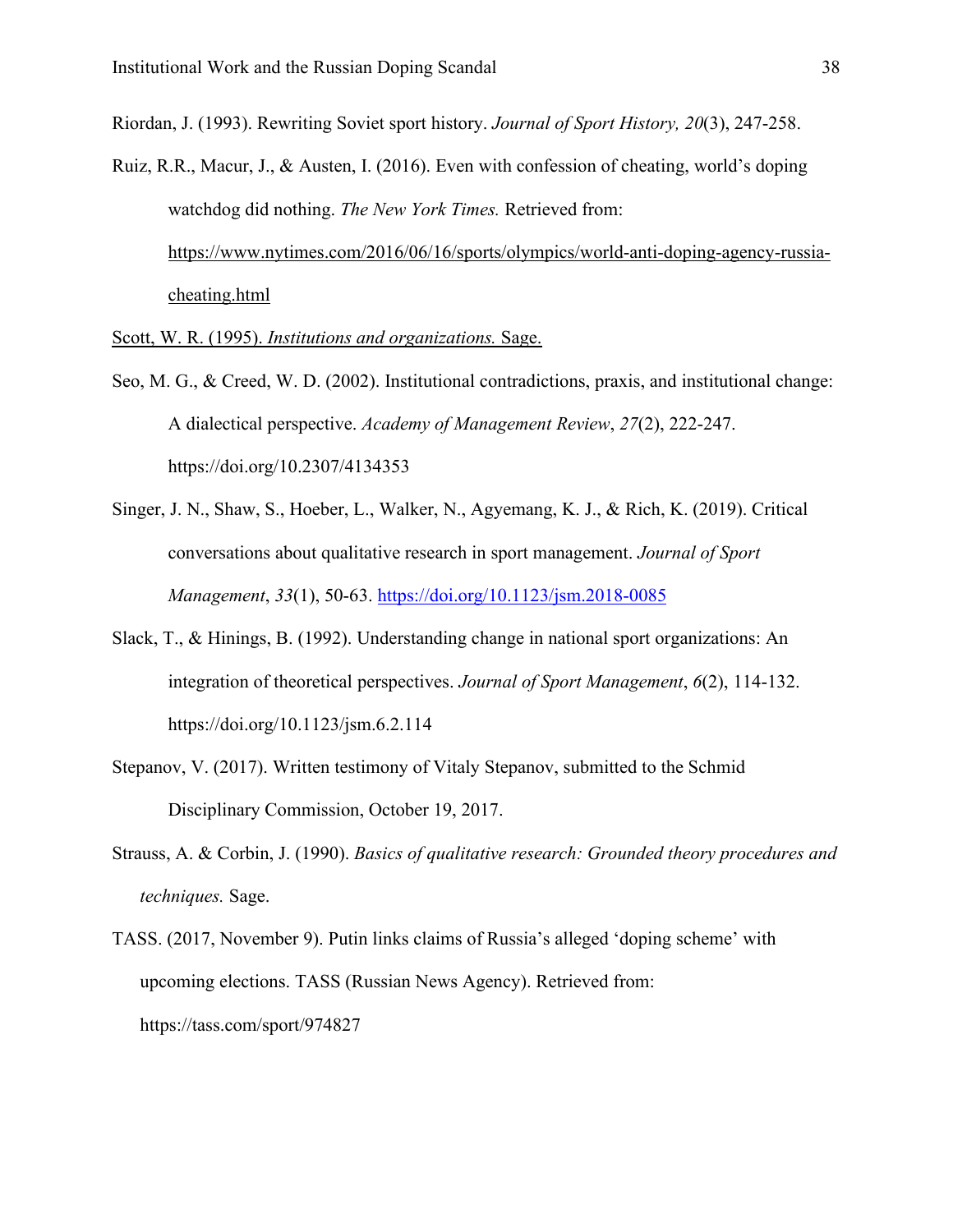Tsvetkova, M. & Strihecker, K. (2015, November 20). Branded a traitor, Russian sports whistleblower hides abroad. *Reuters.* Retrieved from: https://www.reuters.com/article/usathletics-corruption-whistleblower/branded-a-traitor-russian-sports-whistleblower-hidesabroad-idUSKCN0T91PL20151120

Walker, S. (2017, November 17). Russian Olympic official says doping whistleblowers should be shot. *The Guardian.* Retrieved from: https://www.theguardian.com/sport/2017/nov/17/russian-olympic-official-says-dopingwhistleblower-should-be-executed

- Washington, M. (2004). Field approaches to institutional change: The evolution of the National Collegiate Athletic Association 1906–1995. *Organization Studies*, *25*(3), 393-414. https://doi.org/10.1177/0170840604040042
- Washington, M., & Ventresca, M. J. (2008). Institutional contradictions and struggles in the formation of US collegiate basketball, 1880–1938. *Journal of Sport Management*, 22(1), 30-49. https://doi.org/10.1123/jsm.22.1.30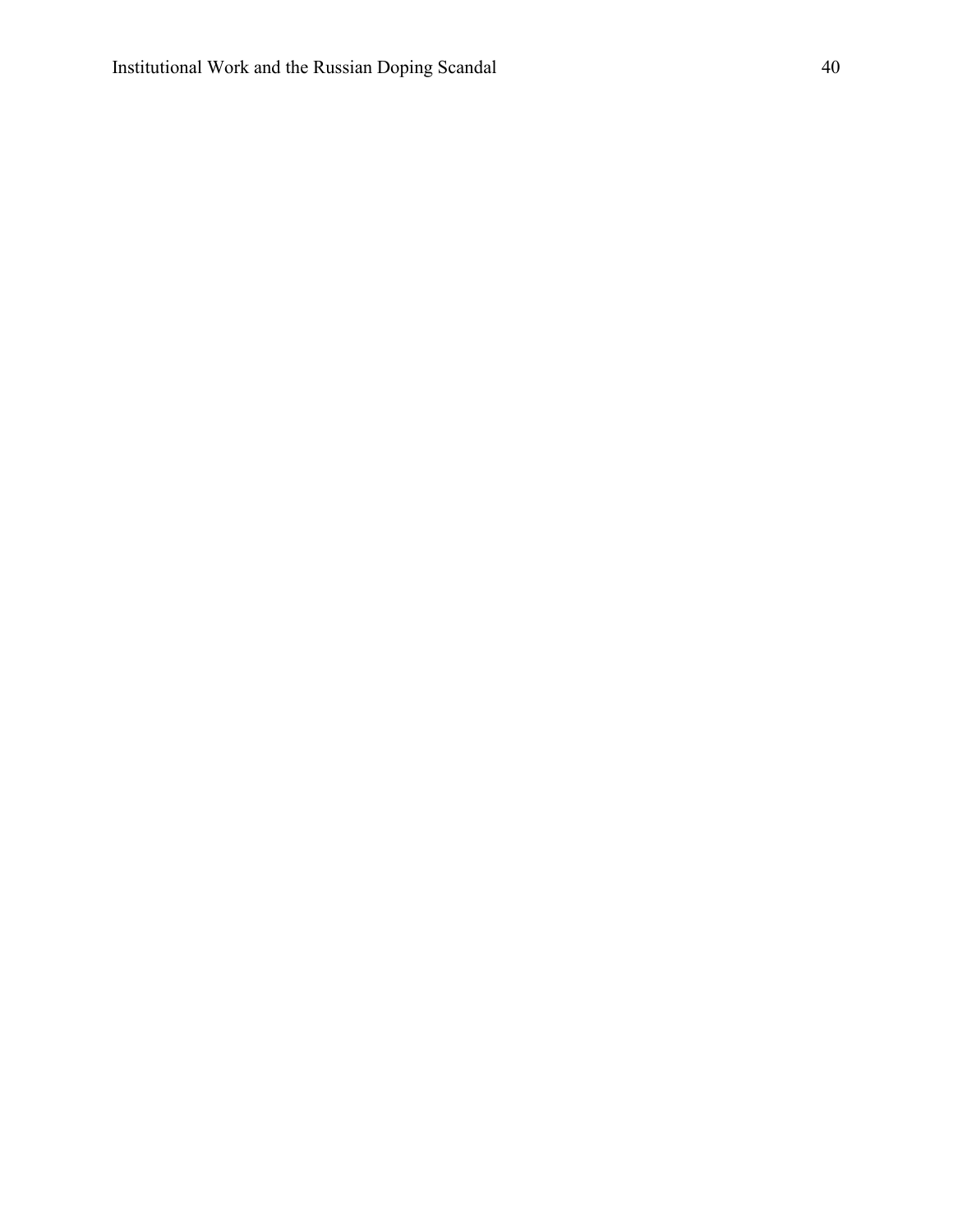| <b>Author</b>                       | Year             | <b>Document</b>                                           | Pages          |
|-------------------------------------|------------------|-----------------------------------------------------------|----------------|
| Walsh, D                            | <b>July 2020</b> | The Russian Affair: The true story of the couple          | 374            |
|                                     |                  | who uncovered the greatest sporting scandal               |                |
| Rodchenkov, G                       | <b>July 2020</b> | The Rodchenkov Affair: How I brought Down                 | 296            |
|                                     |                  | Putin's Secret Doping Empire                              |                |
| Tygart, T                           | Feb, 2020        | Testimony to Senate Commerce Committee                    | 10             |
| WADA Intelligence and               | Nov, 2019        | Final Report to the CRC regarding the Moscow              | 62             |
| Investigations Dept.                |                  | Data                                                      |                |
| AthletesCAN, Athletes               | Oct, 2019        | Letter to Thomas Bach, IOC President                      | $\overline{2}$ |
| Germany, USOPCAAC, New              |                  |                                                           |                |
| Zealand Athletes Federation,        |                  |                                                           |                |
| Global Athlete                      |                  |                                                           |                |
| <b>WADA</b>                         | Jul, 2019        | Progress of the Anti-Doping System in light of            | 41             |
|                                     |                  | the Russian Doping Crisis                                 |                |
| <b>IOC</b>                          | Jun, 2019        | Olympic Charter (rev. 26 June, 2019)                      | 106            |
| Mueller, R.                         | Mar, 2019        | Report on the Investigation into Russian                  | 448            |
| U.S. Department of Justice          |                  | Interference in the 2016 Presidential Election            |                |
|                                     |                  | (Mueller Report)                                          |                |
| Global Athlete                      | Nov, 2018        | Statement by Global Athlete on criticism of               | $\overline{2}$ |
|                                     |                  | WADA by world's athletes and other anti-                  |                |
|                                     |                  | doping reformers                                          |                |
| <b>WADA</b>                         | Apr, 2018        | Code Compliance by Signatories                            | 69             |
| Schültke, A., & Seppelt, H          | Feb, 2018        | Russia is still remaining doping country. No              | 8              |
|                                     |                  | changes at all: Interview with Grigory                    |                |
|                                     |                  | Rodchenkov [published transcript]                         |                |
| <b>IOC Disciplinary Commission</b>  | Dec, 2017        | IOC Disciplinary Commission's Report to the               | 30             |
|                                     |                  | IOC's Executive Board (Schmid report)                     |                |
| Stepanov, V                         | Oct, 2017        | Written testimony of Vitaly Stepanov                      | 33             |
|                                     |                  | [submitted to IOC Schmid Disciplinary                     |                |
|                                     |                  | Commission]                                               |                |
| <b>UNESCO Conference of Parties</b> | Sept, 2017       | Review of the national anti-doping policy of the          | 94             |
| to the International Convention     |                  | Russian Federation in the context of the Policy           |                |
| against Doping in Sport             |                  | Advice Project                                            |                |
| U.S. House of Representatives       | Feb, 2017        | Ways to Improve and Strengthen the                        | 207            |
| Committee on Energy and             |                  | International Anti-Doping System                          |                |
| Commerce                            |                  |                                                           |                |
| McLaren, R                          | Dec, 2016        | The independent person 2 <sup>nd</sup> report (Mclaren/IP | 151            |
|                                     |                  | report 2)                                                 |                |
| <b>WADA</b>                         | Sept, 2016       | Report of the Independent Observers - Games               | 55             |
|                                     |                  | of the XXXI Olympiad, Rio de Janeiro 2016                 |                |
| Multi NADO                          | July, 2016       | Letter to Thomas Bach, IOC President                      | 5              |
| <b>IOC</b>                          | July, 2016       | IOC Statement - Russian Athletes in the                   | $\overline{3}$ |
|                                     |                  | Olympic Games Rio 2016                                    |                |
| McLaren, R                          | July, 2016       | The independent person report (Mclaren/IP                 | 95             |
|                                     |                  | report 1)                                                 |                |
| WADA (Independent                   | Jan, 2016        | The independent commission report $#2$ (IC                | 95             |
| commission)                         |                  | report 2)                                                 |                |
| WADA (Independent                   | Nov, 2015        | The independent commission report #1: final               | 335            |
| commission)                         |                  | report (IC report 1)                                      |                |
| <b>WADA</b>                         | Nov, 2015        | Foundation Board minutes of meeting                       | 56             |
|                                     |                  | <b>Total</b>                                              | 2577           |

**Table 1** - *Key Documents and Data Sources*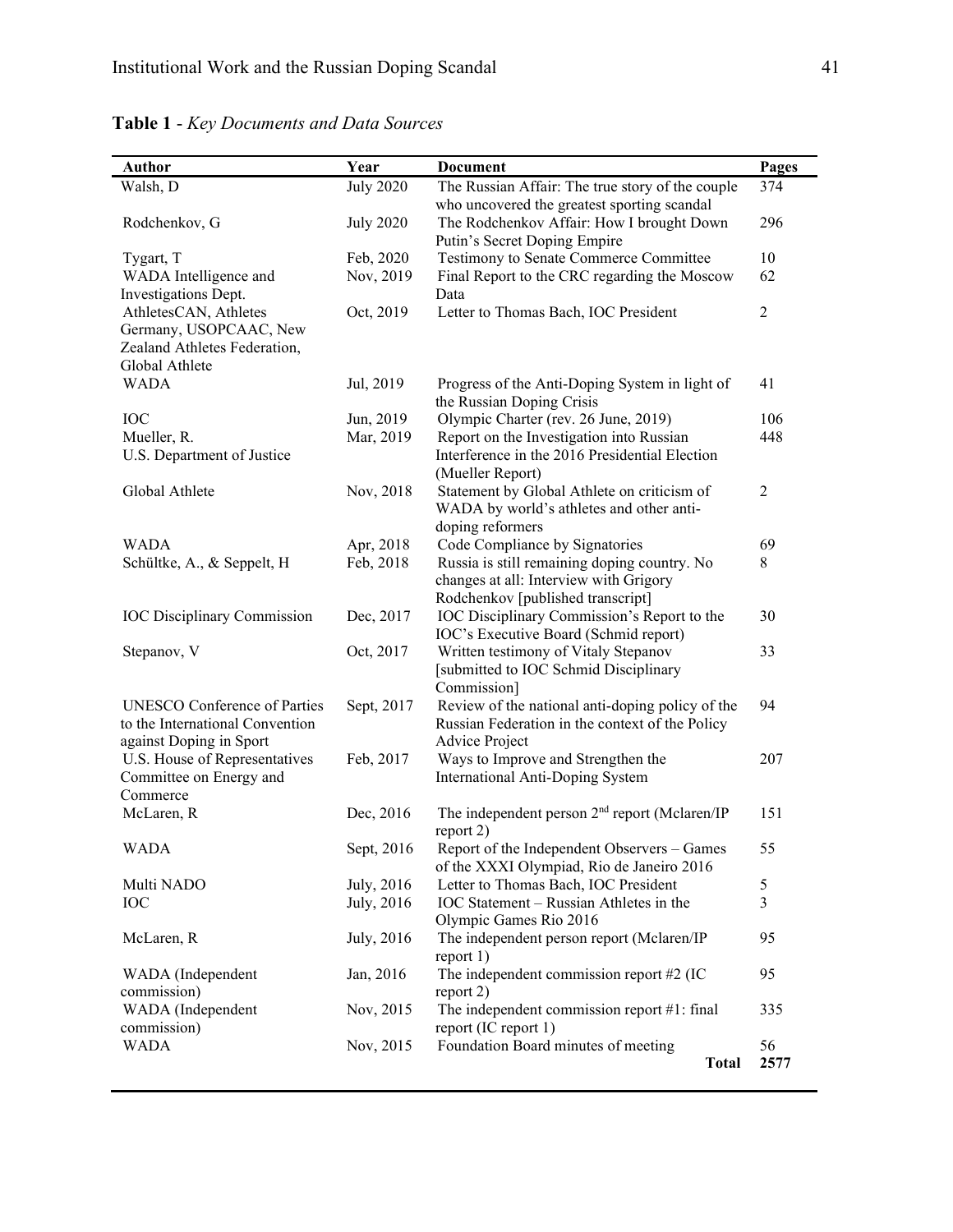#### **Table 2**

*Data Structure: First-order Concepts, Second-order Themes, and Aggregate Dimensions* 

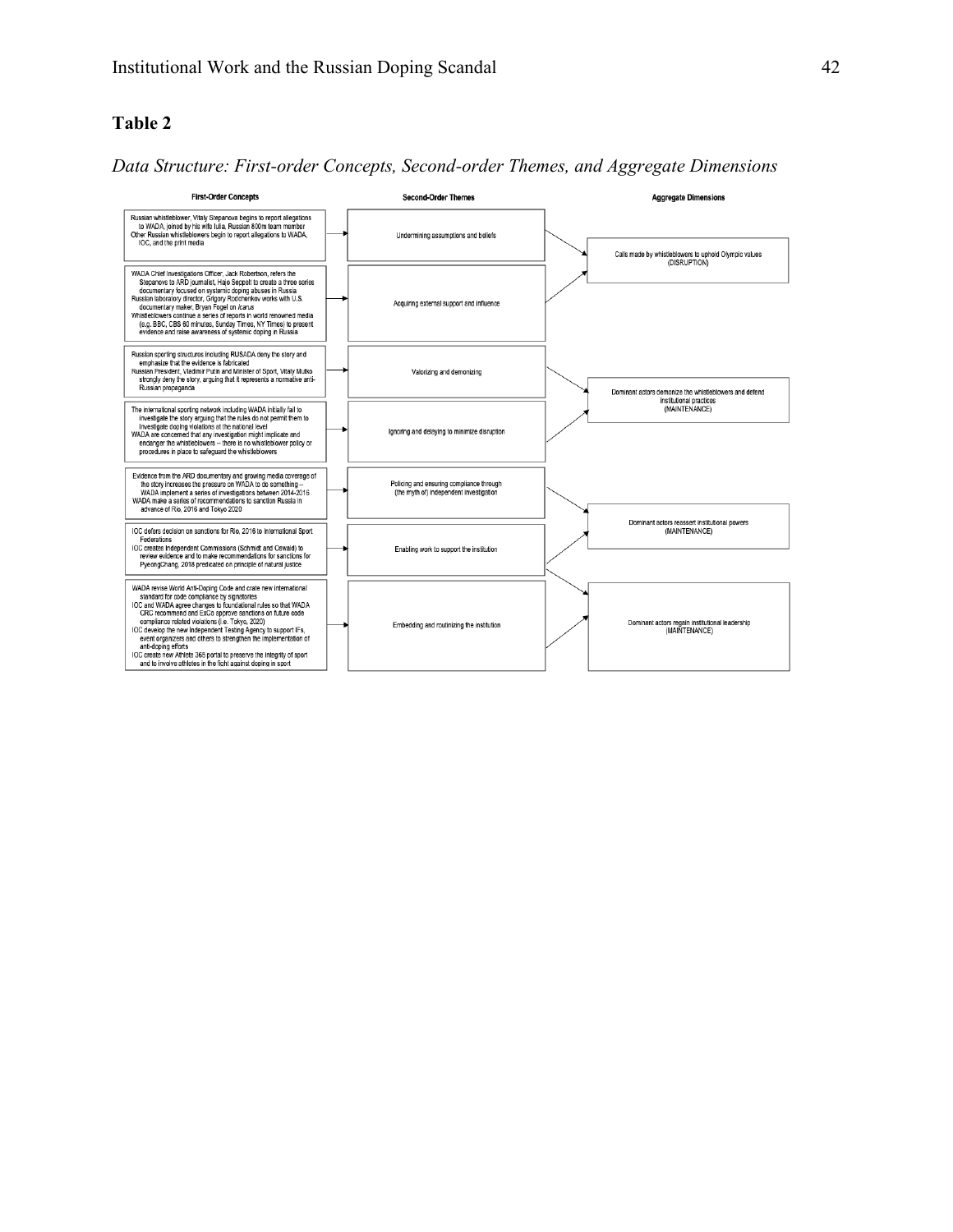## **Table 3**

*The Russian Doping Scandal as a Three-Part Saga*

| Act      | <b>Antagonists</b>                                                                                         | <b>Protagnonists</b>                                                                                                                                                         |
|----------|------------------------------------------------------------------------------------------------------------|------------------------------------------------------------------------------------------------------------------------------------------------------------------------------|
| Act 1    | Whistle-blowers report allegations<br>Stepanov's work with ARD on 3<br>documentaries                       | Russia denies allegations<br>WADA launch investigation (IC report)<br>IOC refuse to sanction, defer decision to<br>IFs Majority of IFs (all but 3) do not<br>sanction Russia |
| Act 2    | Whistleblowers respond to IC report<br>and IOC deferral to IFs (New York<br>Times, CBS, BBC, Icarus, etc.) | Russia continues to deny<br>WADA launch IP investigations, IOC<br>commissions, IOC sanction Russia as<br>bad actor (sanction, but not really<br>sanction) for PyeongChang    |
| $Act\,3$ | WADA take on/sanction Russia for<br>$data$ manipulation $-4$ -year ban<br>imposed (Tokyo 2020)             | Russia denies and appeal case to CAS<br>CAS water down WADA sanctions and<br>impose similar sanction as what IOC<br>imposed in 2018                                          |